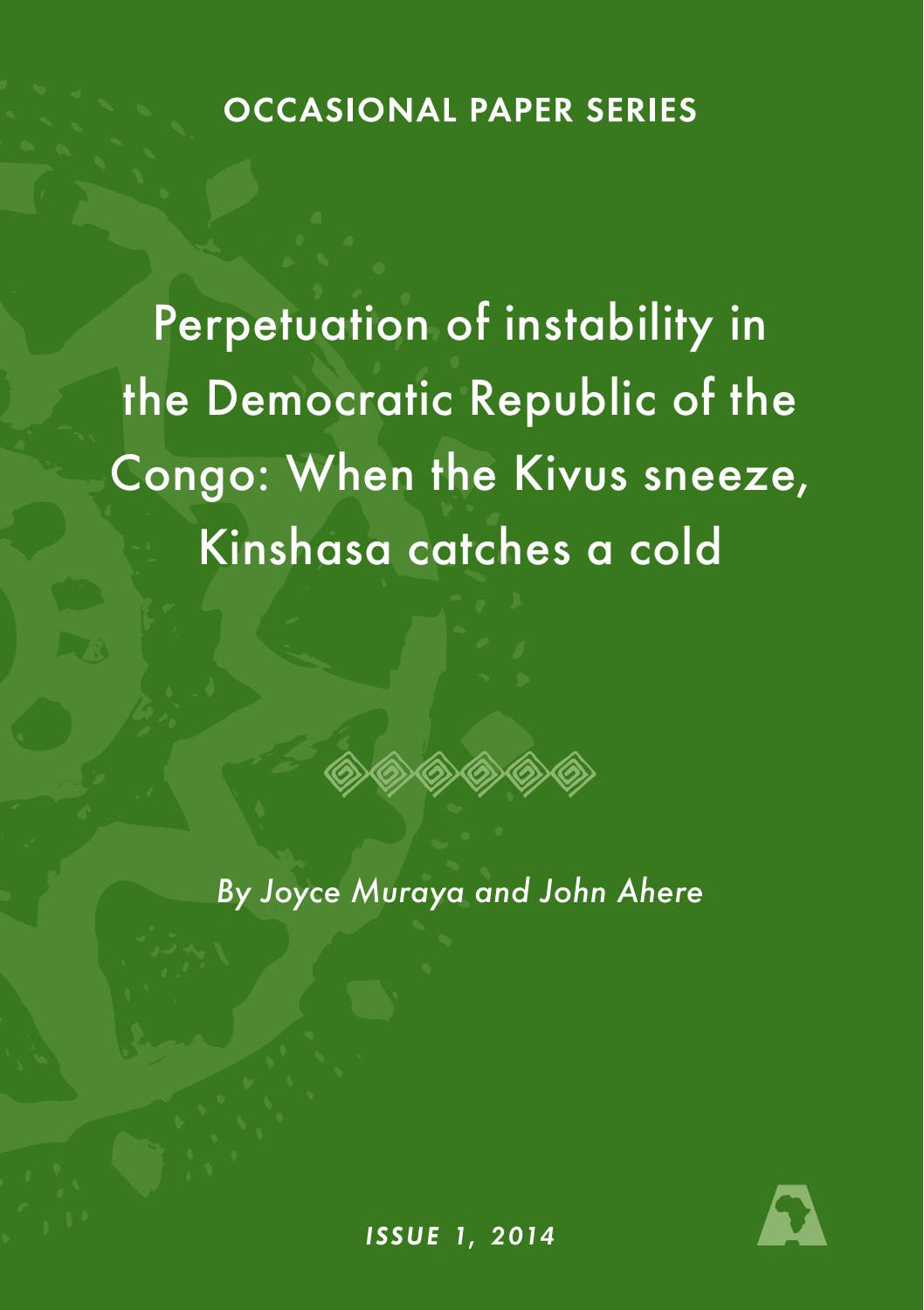# **Perpetuation of instability in the Democratic Republic of the Congo: When the Kivus sneeze, Kinshasa catches a cold**

**By Joyce Muraya and John Ahere**

*Occasional Paper Series: Issue 1, 2014*

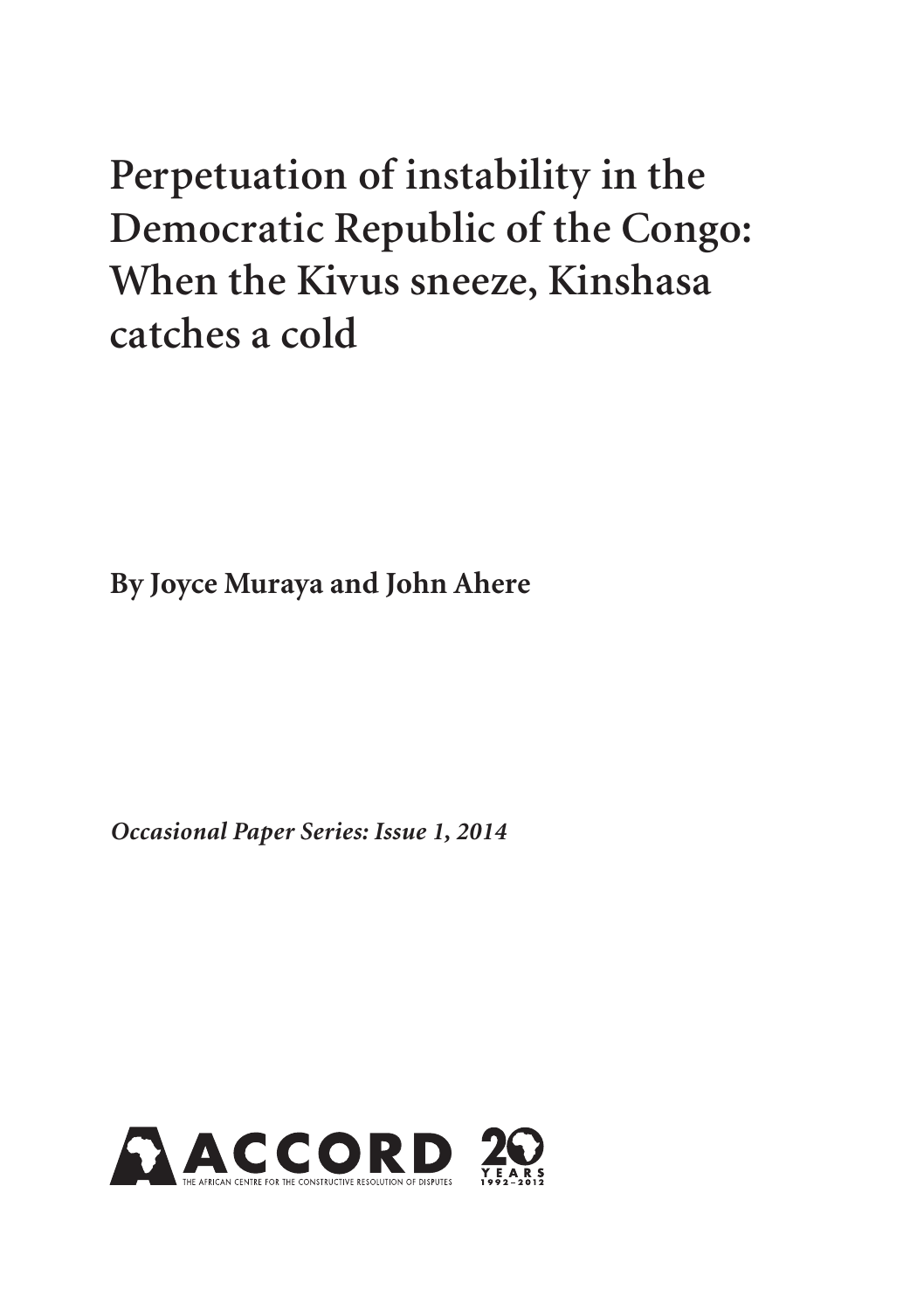#### About ACCORD

The African Centre for the Constructive Resolution of Disputes (ACCORD) is a non-governmental organisation working throughout Africa to bring creative solutions to the challenges posed by conflict on the continent. ACCORD's primary aim is to influence political developments by bringing conflict resolution, dialogue and institutional development to the forefront as alternatives to armed violence and protracted conflict.

#### Acknowledgements

The authors extend their appreciation to all colleagues who supported the development and finalisation of this paper, including Daniel Forti, Charles Nyuykonge and Sabrina Ensenbach for their invaluable contributions to the paper's structure and content and to Petronella Mugoni for her assistance in formatting the paper. The authors also appreciate the cooperation of colleagues in ACCORD's Peacebuilding and Peacemaking units, for affording them the time and space to conduct the research necessary for writing this publication.

#### About the authors

**Joyce Muraya** holds a Master of Arts degree in International Relations from the United States International University in Nairobi, Kenya. Muraya served in Kenya's Ministry of Foreign Affairs for a year and a half and participated in a nine-month internship programme in the Peacebuilding Unit at ACCORD. She has published on gender and women's issues, with a focus on women's reproductive rights. Muraya can be reached via e-mail at jmmuraya@gmail.com.

**John Ahere** is Senior Programme Officer in the Peacemaking Unit at ACCORD. His research interests include international politics, as well as grassroots and cross-border conflict transformation in Africa. Ahere has a Master of Arts degree in International Studies from the University of Nairobi in Kenya, a Postgraduate Diploma in Project Management from the Kenya Institute of Management, as well as a Bachelor of Arts degree in Political Science and Sociology from the University of Nairobi. His book, *The paradox that is diplomatic recognition: Unpacking the Somaliland situation*, was published in 2013 by Anchor Academic Publishing. Ahere can be reached via e-mail at johnahere@gmail.com.

#### Disclaimer

Views expressed in this report are not necessarily those of ACCORD. While every attempt was made to ensure that the information published here is accurate, no responsibility is accepted for any loss or damage that may arise out of the reliance of any person upon any of the information this paper contains.

Copyright © 2014 ACCORD

This paper may be downloaded at no charge from the ACCORD website: www.accord.org.za. All rights reserved. Apart from any fair dealing for the purpose of private study, research, criticism or review, as permitted under the Copyright Act, no part may be reproduced, stored in a retrieval system or transmitted, in any form or by any means, electronic, mechanical, photocopying, recording or otherwise, without the prior permission of the publisher.

ISSN 1608-3954

ACCORD, Private Bag X018, Umhlanga Rocks 4320, South Africa

Language editing: Petronella Mugoni

Quality control: Sabrina Ensenbach

Layout and design: Keegan Thumberan

Printer: Fishwicks, South Africa

Subscribe to receive email alerts or copies of any ACCORD publications by sending an email to publications@accord.org.za.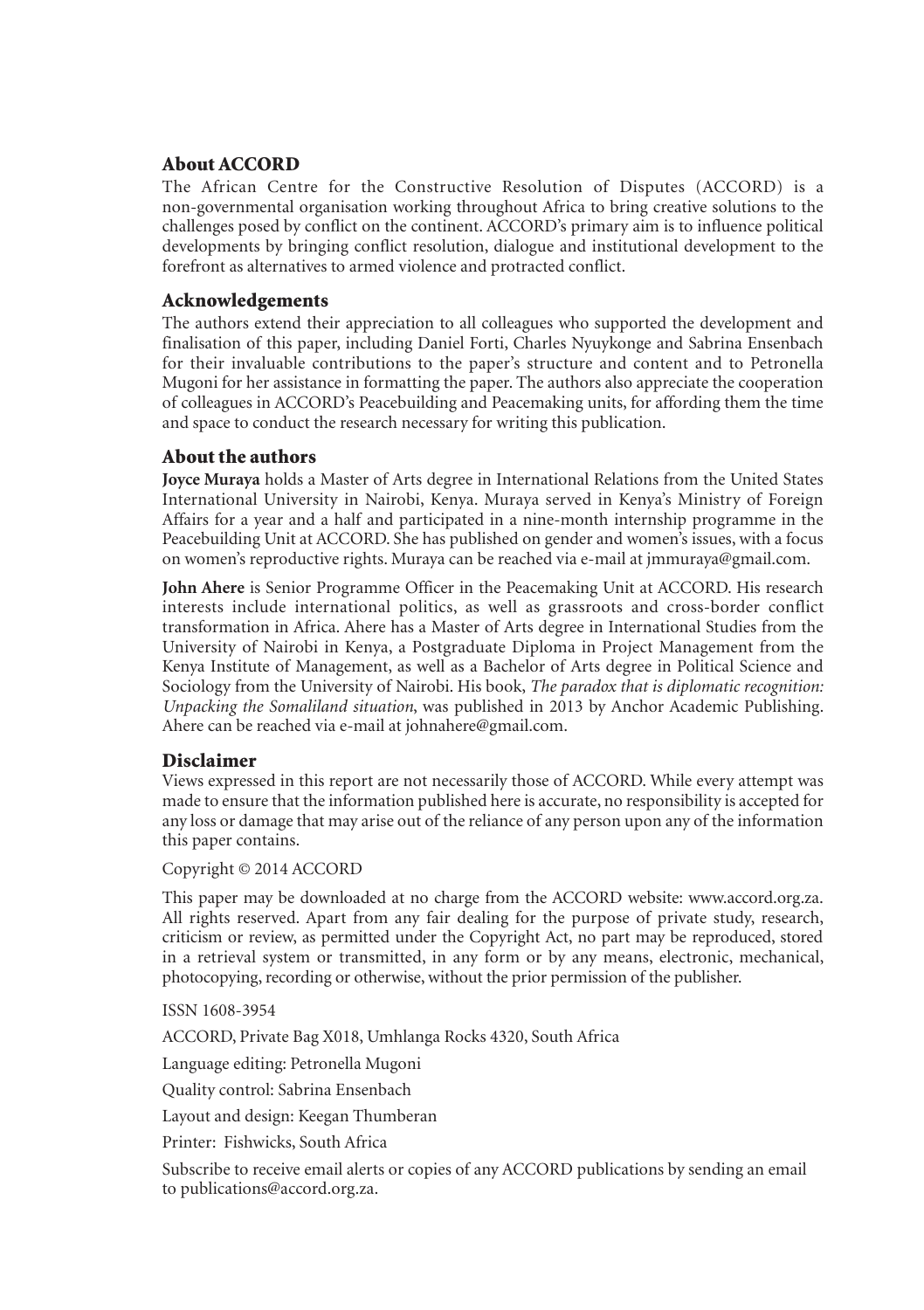| <b>Contents</b>                                   |    |
|---------------------------------------------------|----|
|                                                   |    |
| Acronyms and abbreviations                        | 4  |
| Abstract                                          | 6  |
| Introduction                                      | 6  |
| The DRC situation                                 | 9  |
| Why do the conflicts in the DRC seem intractable? | 17 |
| Post-crisis recovery efforts in the DRC           | 28 |
| Recommendations                                   | 33 |
| Conclusion                                        | 36 |
| References                                        | 38 |
| Map of the DRC                                    | 44 |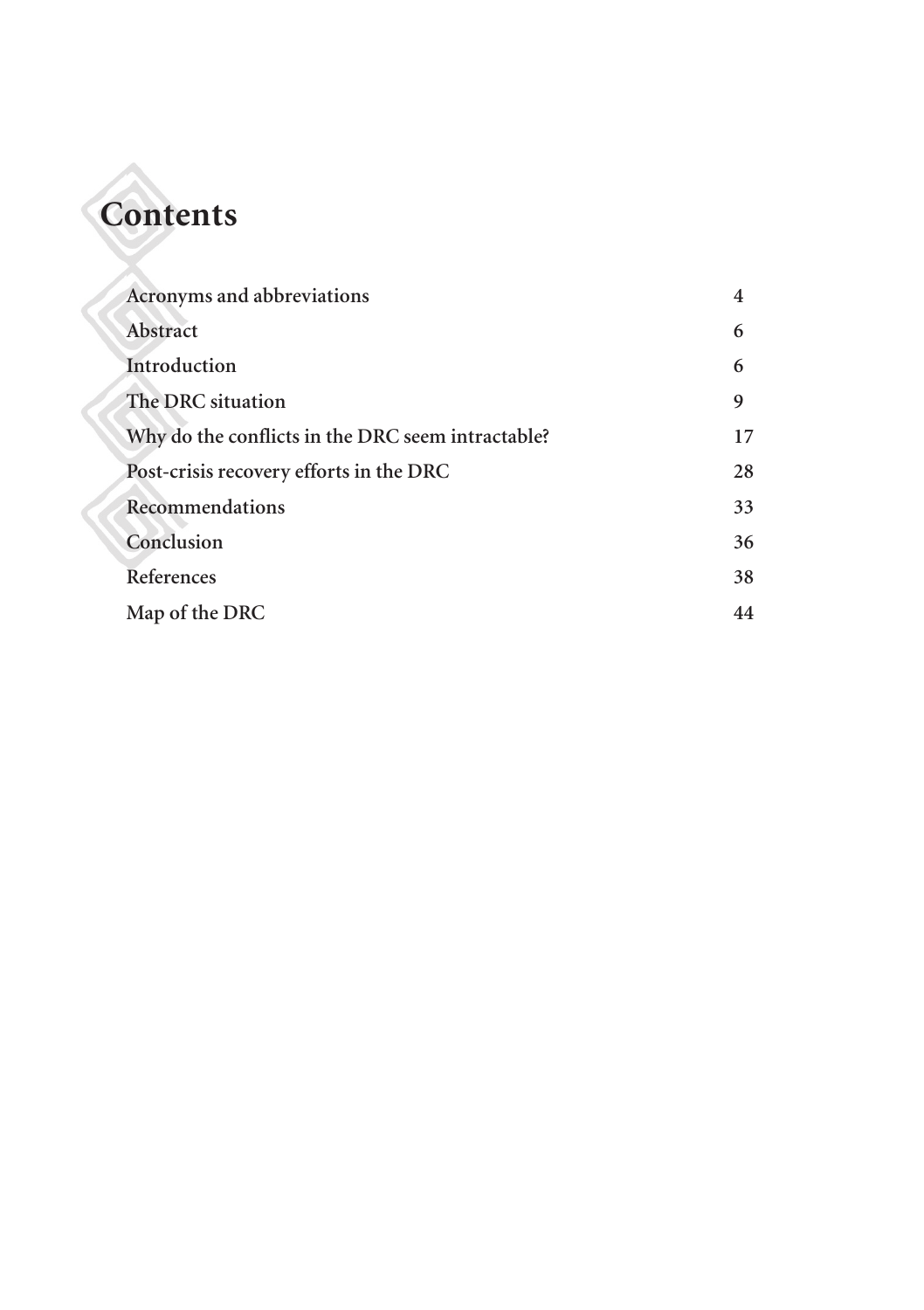# Acronyms and abbreviations

| <b>ACCORD</b>  | African Centre for the Constructive Resolution of Disputes                                                        |  |  |
|----------------|-------------------------------------------------------------------------------------------------------------------|--|--|
| AU             | African Union                                                                                                     |  |  |
| <b>ADFL</b>    | Alliance of Democratic Forces for the Liberation of Congo<br>(Alliance de Forces Démocratiques pour la Libération |  |  |
|                | du Congo)                                                                                                         |  |  |
| <b>CAF</b>     | Country Assistance Framework                                                                                      |  |  |
| CAR            | Central African Republic                                                                                          |  |  |
| <b>CNDP</b>    | National Congress for the Defence of the People (Congrès<br>National pour la Défense du Peuple)                   |  |  |
| <b>DRC</b>     | Democratic Republic of the Congo                                                                                  |  |  |
| FAR            | Rwandan Armed Forces (Forces Armées Rwandaises)                                                                   |  |  |
| <b>FARDC</b>   | Armed Forces of the Democratic Republic of the Congo<br>(Forces Armées de la République Démocratique du Congo)    |  |  |
| FDD            | Forces for the Defence of Democracy (Forces pour la Défense<br>de la Démocratie)                                  |  |  |
| <b>FDLR</b>    | Democratic Forces for the Liberation of Rwanda (Forces<br>Démocratiques de Libération du Rwanda)                  |  |  |
| <b>GPRSP</b>   | Growth and Poverty Reduction Strategy Paper                                                                       |  |  |
| ICGLR          | International Conference on the Great Lakes Region                                                                |  |  |
| <b>ISSSS</b>   | International Security and Stabilization Support Strategy                                                         |  |  |
| M23            | March 23 Movement (Mouvement du 23-Mars)                                                                          |  |  |
| <b>MLC</b>     | Movement for the Liberation of the Congo (Mouvement de                                                            |  |  |
|                | Libération Congolais)                                                                                             |  |  |
| <b>MNCs</b>    | Multinational Corporations                                                                                        |  |  |
| <b>MONUC</b>   | United Nations Organization Mission in the Democratic                                                             |  |  |
|                | Republic of the Congo                                                                                             |  |  |
| <b>MONUSCO</b> | United Nations Organization Stabilization Mission in the                                                          |  |  |
|                | Democratic Republic of the Congo                                                                                  |  |  |
| NGOs           | Non-governmental Organisations                                                                                    |  |  |
| PRSP-I         | Interim Poverty Reduction Strategy Paper                                                                          |  |  |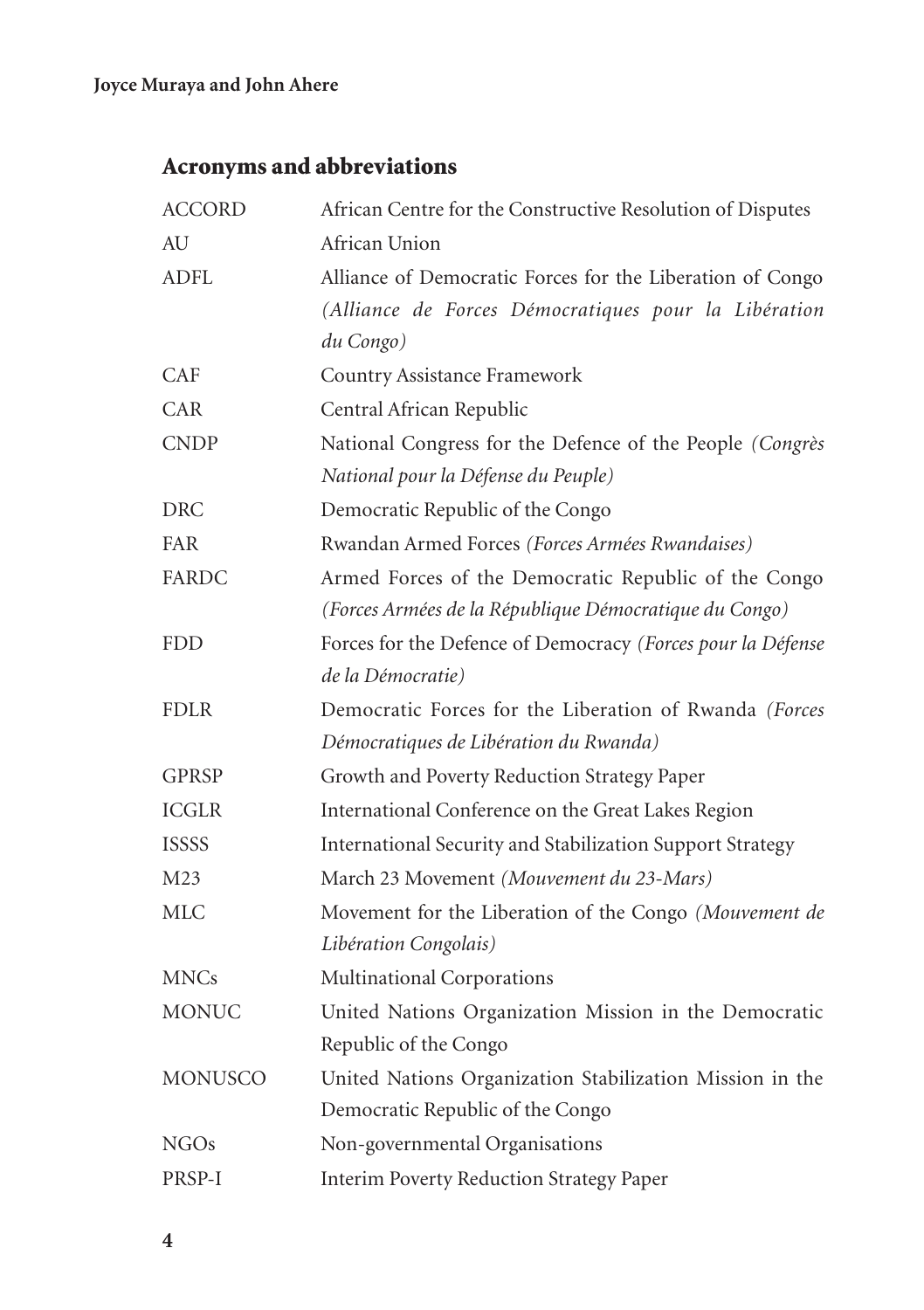| <b>RCD</b>    | Congolese Rally for Democracy (Rassemblement Congolais       |
|---------------|--------------------------------------------------------------|
|               | pour la Démocratie)                                          |
| RCD-ML        | Congolese Rally for Democracy-Movement for Liberation        |
|               | (Rassemblement Congolais pour la Démocratie-Mouvement        |
|               | de Libération)                                               |
| RCD-N         | Congolese Rally for Democracy-National (Rassemblement)       |
|               | Congolais pour la Démocratie-National)                       |
| <b>RDF</b>    | Rwanda Defence Force                                         |
| <b>RPA</b>    | Rwandan Patriotic Army                                       |
| <b>RPF</b>    | Rwandan Patriotic Front                                      |
| <b>STAREC</b> | Stabilisation and Reconstruction Plan for War-affected Areas |
| UN            | United Nations                                               |
| <b>UNSC</b>   | United Nations Security Council                              |
| <b>UNSSSS</b> | UN Security and Stabilization Support Strategy               |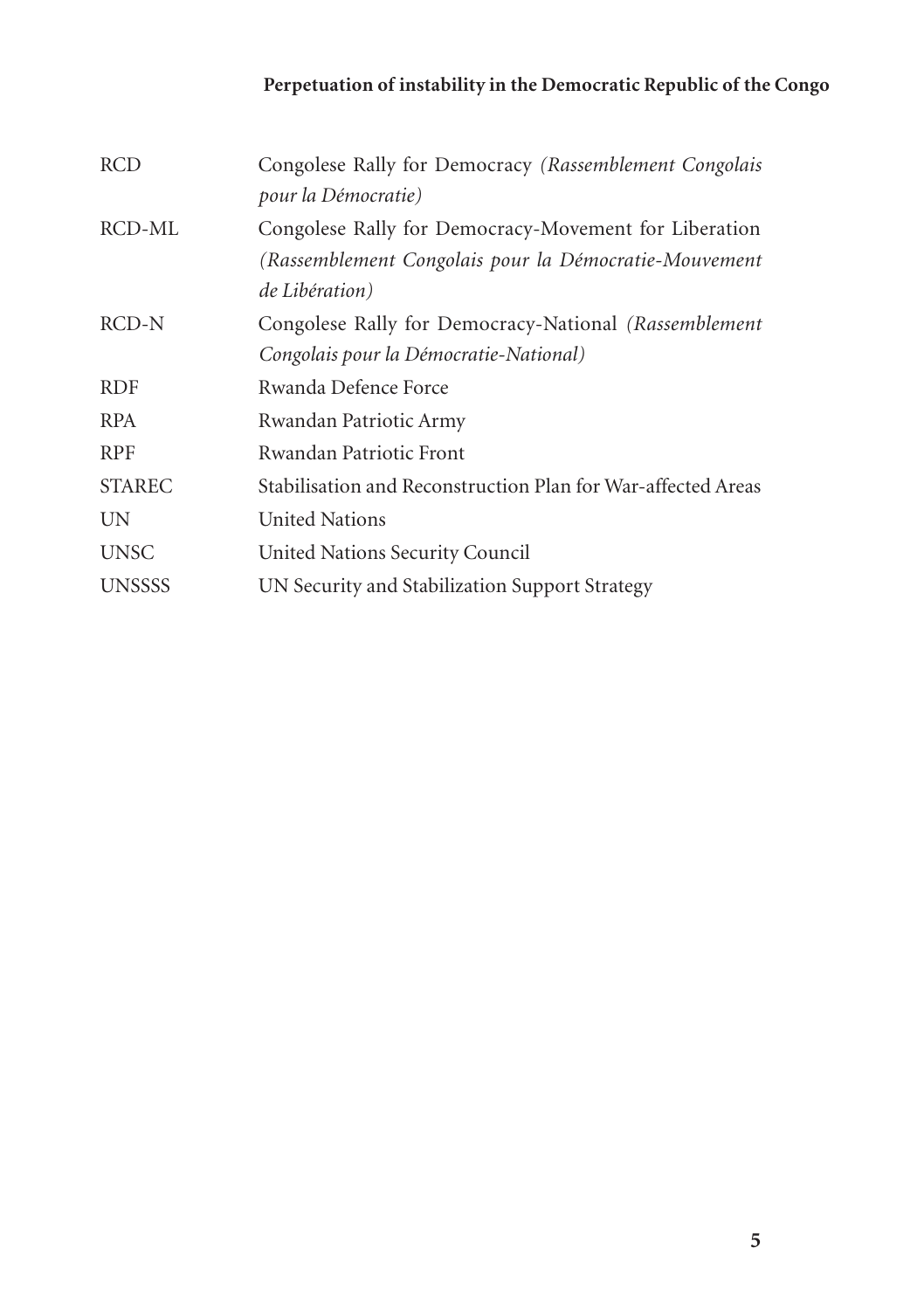# Abstract

The current instability in the Democratic Republic of the Congo (DRC) can be traced back to late former President Mobutu Sese Seko's rule during the late 1980s. The country's economic depression was exacerbated by the end of the Cold War in 1991, leading to disengagement with the international economic and political system. The DRC has been the source of numerous conflicts over many years. The 1990s saw the country's peace and security degenerate further, creating challenges that continue to preoccupy the world today. In recent times, the epicentre of the violence in the DRC has been North and South Kivu (the Kivus). The dynamics in the two provinces are complex, causing the Great Lakes region to be characterised by huge human security challenges. This paper aims to contribute to a better understanding of the linkage between the conflicts in the Kivus and persistent periodic instability in the DRC. It delves into and critiques post-crisis recovery efforts implemented in the country since the end of the Second Congo War. The paper concludes that, among other strategies, resolving the various conflicts in the DRC depends on understanding the causes of specific clashes, such as those in the Kivus, as this can contribute to the uncovering of sustainable solutions to armed confrontation. The paper offers proposals which, if implemented, could contribute to moving the Kivus, and by extension the DRC, beyond intractability.

# **Introduction**

For at least two decades, many parts of the DRC have been characterised by turmoil. The armed conflicts in the country find their genesis in the early 1990s, when the 1994 Rwandan genocide caused a flood of refugees into the DRC (Di Piazza 2008). This influx increased ethnic strife between different groups in the country, as well as between locals and the refugees, leading to the eruption of a regional war in 1996. That year, Laurent-Désiré Kabila led a coalition of Congolese rebel movements, supported by the Rwandan and Ugandan national armies, in military strikes inside the DRC aimed at deposing Mobutu. In May 1997, Mobutu fled the country and, upon marching into the capital, Kinshasa, Kabila named himself president, effectively signalling the end of what is now referred to as the First Congo War (1996–97). Prunier (2009) cautions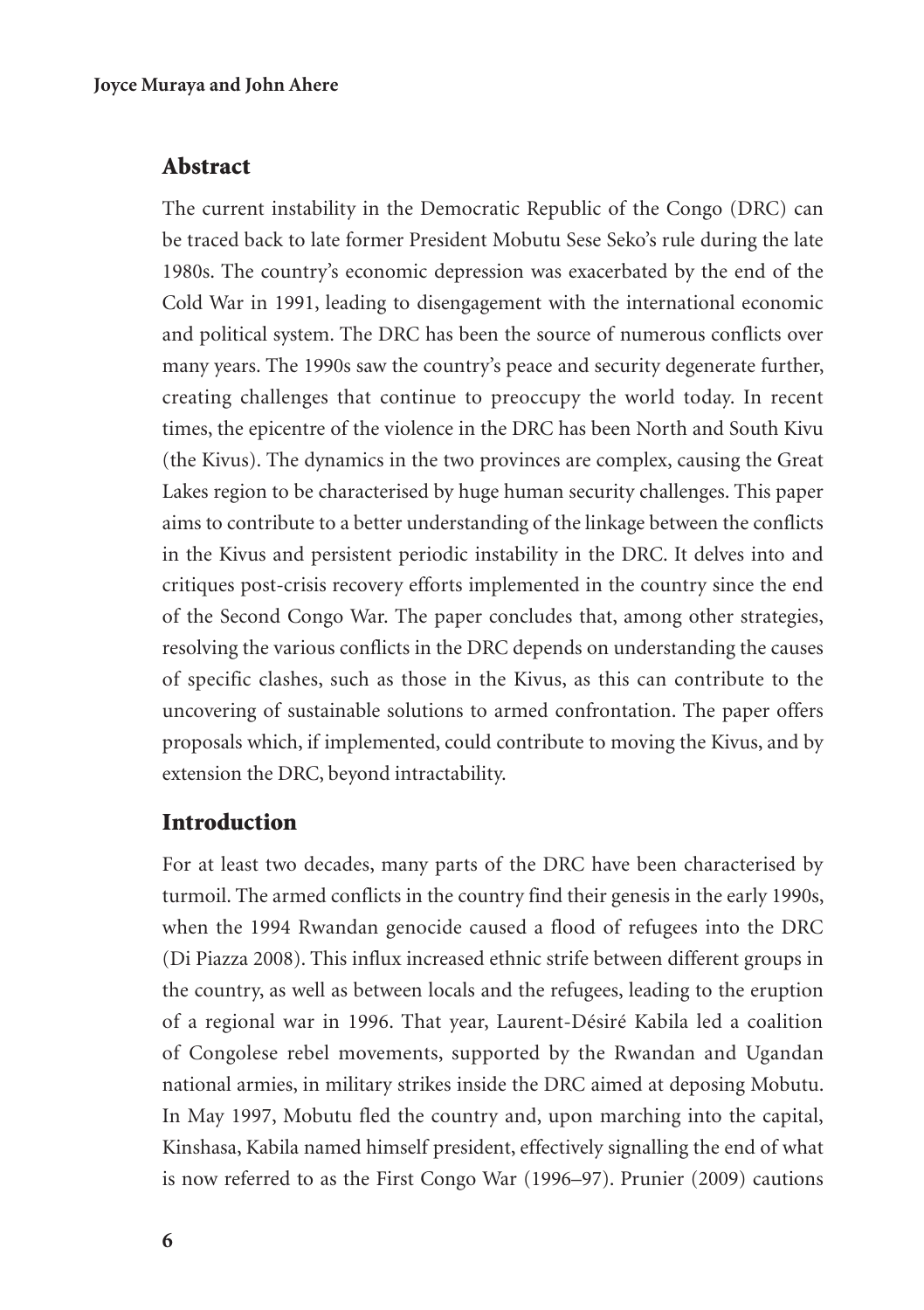against viewing the Rwandan genocide and its consequences as the cause of the implosion in the Congo Basin but explains that it acted as the catalyst to a crisis that had been latent for many years. In 1998, Kabila fell out with his Rwandan and Ugandan allies, sparking armed confrontation. Ruddock (2001) notes that after serious military losses by the Kabila regime, subsequent foreign intervention by Angola, Namibia and Zimbabwe (allied to Kabila) resulted in thousands of troops occupying parts of the DRC. A broader regional war, now known as the Second Congo War (1998–2003) but also referred to by many as 'Africa's world war', broke out (Karbo and Mutisi 2012:396). The devastating five-year conflict claimed the lives of more than three million people due to violence, disease and starvation (Di Piazza 2008). Joseph Kabila, a general in the Congolese army, rose to power after a bodyguard (in Laurent-Désiré Kabila's employ) assassinated his father on 16 January 2001. Laurent-Désiré Kabila had been in power for almost four years at the time of his death.

The Global and Inclusive Agreement on Transition in the DRC, commonly known as the Pretoria Agreement, which was signed on 16 December 2002, signalled the beginning of the end of the Second Congo War. The agreement provided a negotiated framework which detailed how the DRC would move towards achieving a widely accepted and functional transitional government that would cater to the interests of many of the parties involved in the conflict and prepare the country for national and provincial elections with the support of the international community. The agreement created the basis for the development of a transitional constitution, which underpinned the formation of an interim government on 18 July 2003. Since 2003, the DRC has had a recognised sovereign government in Kinshasa. The country, however, continues to face challenges to peace that primarily emanate from the eastern part of its territory. Joseph Kabila runs a country that is grossly fractured and constantly experiences state consolidation challenges.

This paper makes linkages between the realities in the Kivus and the (in)stability of the DRC. The choice of the Kivus is due to an appreciation that the wars in these provinces of the DRC are complex and intertwined, and contribute to national instability. In this paper, the choice of the Kivus stems from the authors' summary that *each time the Kivus sneeze, Kinshasa catches a cold*.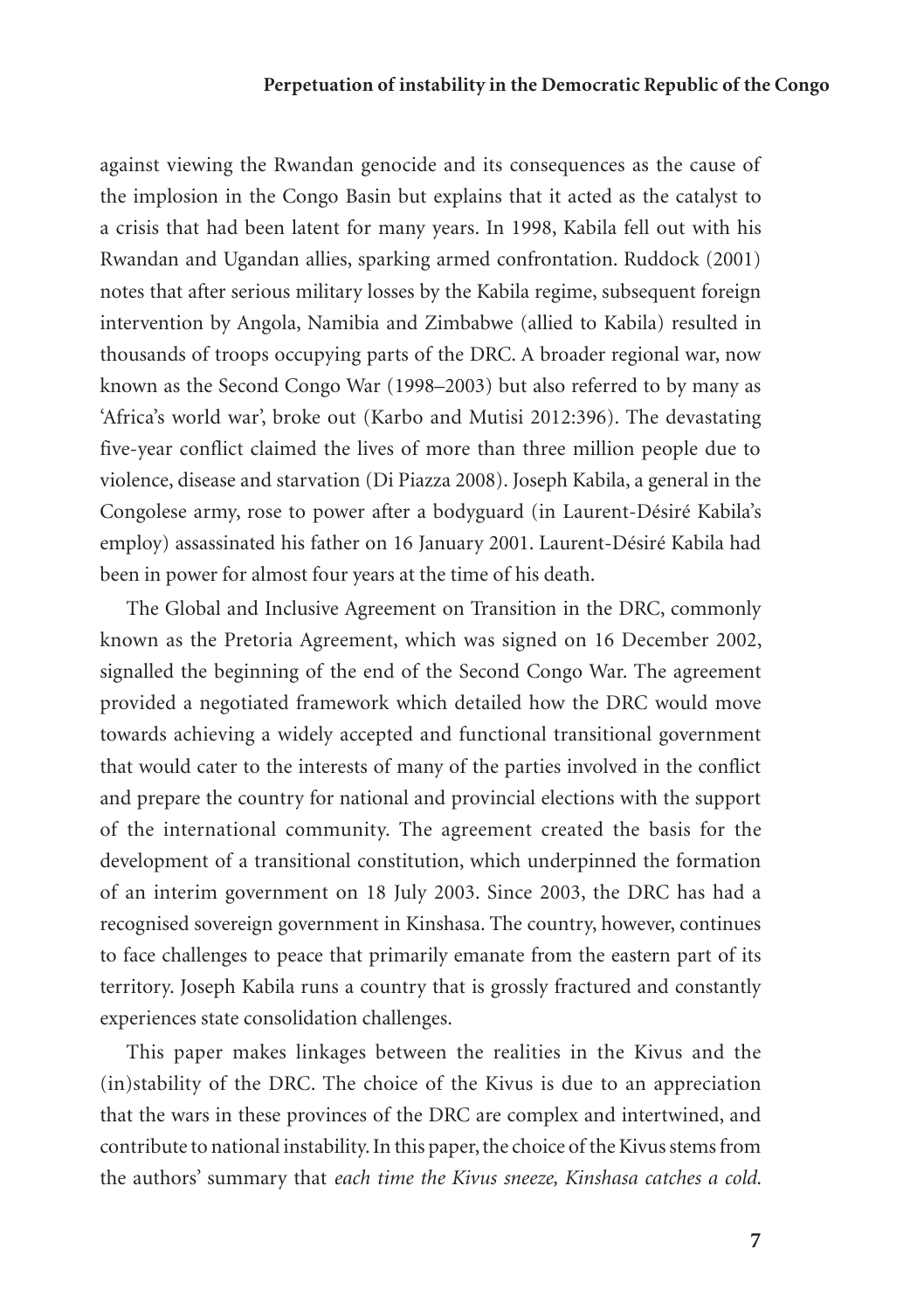The steadiness of Kinshasa, as the capital of the DRC, is important since it is the locus of legitimate political power. Each rebellion that has been mounted in the Kivus in recent years has had Kinshasa as the ultimate target. The strength of Kinshasa is therefore symbolic of the general stability of the DRC, and by extension, the Great Lakes region.

Eastern DRC experienced the deadliest violent conflict the country has ever seen, apart from the Katanga rebellion (1960–65) in which Laurent-Désiré Kabila was involved.1 The first rebellion following the end of the Cold War aimed to oust Mobutu and began in the city of Goma in the mid-1990s. Eastern DRC was also the entry point of the second rebellion in the late 1990s. In mid-2004, there was a crisis in Bukavu as a result of fighting between forces loyal to Colonel Jules Mutebutsi and General Prosper Nyabiolwa. The two sides were wresting for control of Bukavu, the capital of South Kivu Province which shares borders with Rwanda. Although theoretically integrated into the Congolese army, Mutebutsi was affiliated to rebels from the Congolese Rally for Democracy (*Rassemblement Congolais pour la Démocratie* (RCD)) based in Goma, North Kivu (International Crisis Group 2004). In mid-2007, North Kivu experienced low-level combat between government forces and troops led by renegade Tutsi General Laurent Nkunda. Nkunda, who was an RCD commander during the Second Congo War, was integrated into the Armed Forces of the Democratic Republic of the Congo (*Forces Armées de la République Démocratique du Congo* (FARDC)) – the regular Congolese army – and promoted to the position of general after the Pretoria Agreement was signed in 2002. The aforementioned low-level combat in 2007 was the result of tensions that followed Nkunda's defiance of FARDC orders to leave North Kivu (where he was stationed) and his subsequent capture of Bukavu. Following his defection, he proceeded to form the National Congress for the Defence of the People (*Congrès National pour la Défense du Peuple*  (CNDP)) in December 2006. The rebellion escalated into a major confrontation that exacerbated long-lasting animosity between Tutsi, Hutu and other groups. Clashes resulted in the deaths of thousands of fighters and civilians, and the forced relocation of more than 2.6 million people (Internal Displacement Monitoring Centre 2013).

<sup>1</sup> For more on this crisis see Coufal, L. 2004. *Mercenaries in Katanga's secession crisis, 1960– 1963: Their roles, actions and implications*. Washington, Western Washington University.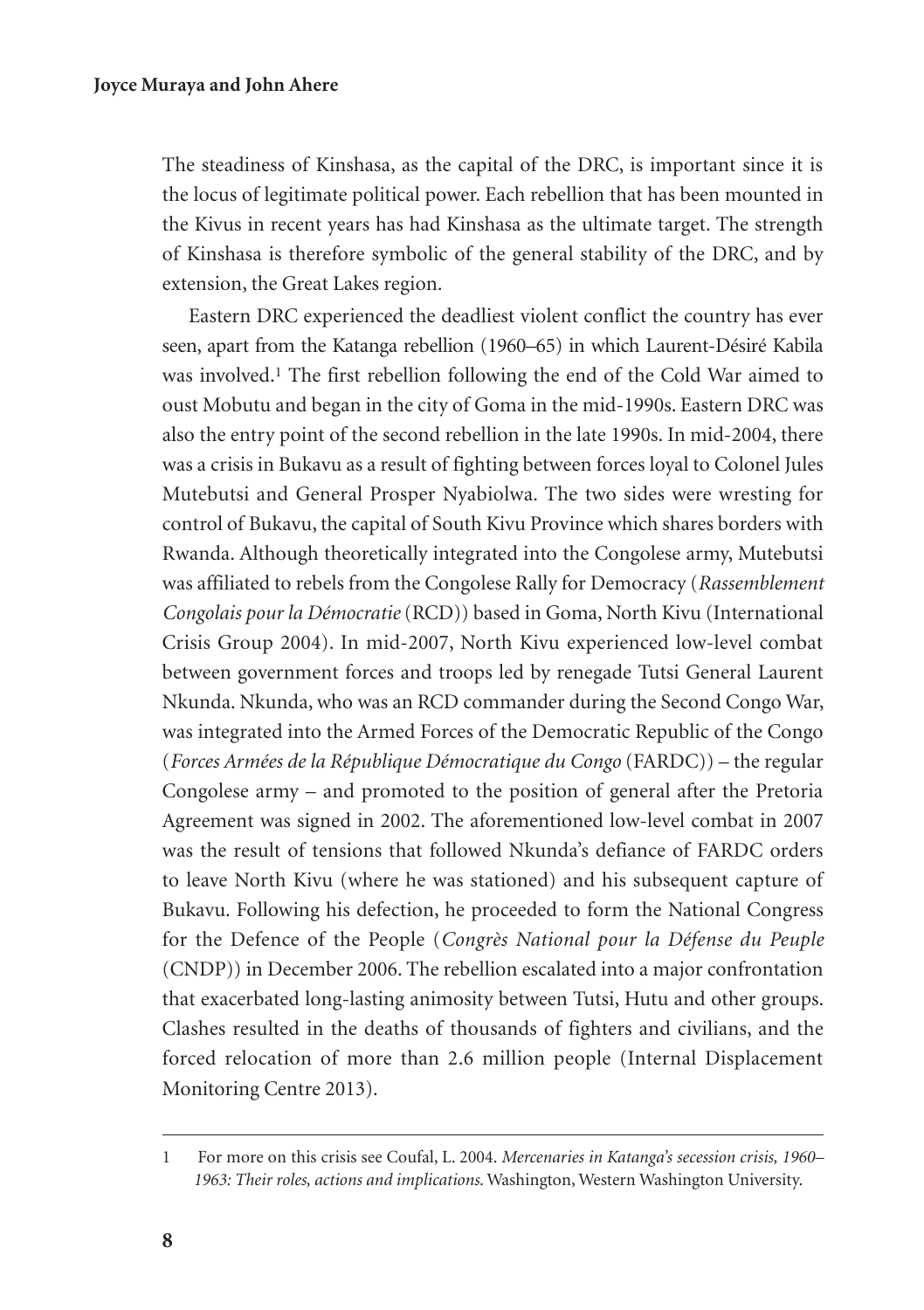The complexity of the conflicts in eastern DRC stems from the fact that all the actors have legitimate grievances but, at the same time, are responsible for extensive human rights violations. There are many Congolese and foreign armed groups operating in eastern DRC. Groups and allegiances are formed along community and patrimonial lines, with some aligned to Rwanda and Uganda as a result of support received in the past (Enough Project 2012). In March 2012, forces of the March 23 Movement (*Mouvement du 23-Mars*  (M23)) rebelled when General Bosco 'the Terminator' Ntaganda led a mutiny of soldiers from the FARDC (Rift Valley Institute 2013). The Rift Valley Institute (2012) contends that the M23 at its peak reportedly had an estimated 1 500 to 2 500 combatants who fought the Congolese army in Rutshuru, North Kivu. The M23, an extension of the CNDP rebellion (under another name), was powerful because it was allegedly backed by Rwanda, with heavy weapons, troops, recruits and territory (United Nations Security Council 2012).

This paper is divided into three segments. The first attempts to explore some of the dynamics that characterise the context in which the conflicts in the DRC have occurred. The second advances arguments which aim to explain why the conflicts in the DRC may have persisted in spite of efforts to resolve them. The third part examines some of the major post-crisis recovery strategies that have been employed by national and international actors to contribute to transforming the DRC.

# The DRC situation

Of paramount importance is understanding the intricacies of the conflicts in the DRC as they assist in unmasking underlying issues that may lead to the escalation or de-escalation of conflicts. Wehr (2006) posits that:

[a]s conflict emerges, it produces considerable confusion.... Unwise and costly decisions are made from a lack of understanding of what is occurring. Since the way in which a conflict emerges largely determines how costly it will subsequently be, those involved must have the clearest possible understanding of what is going on.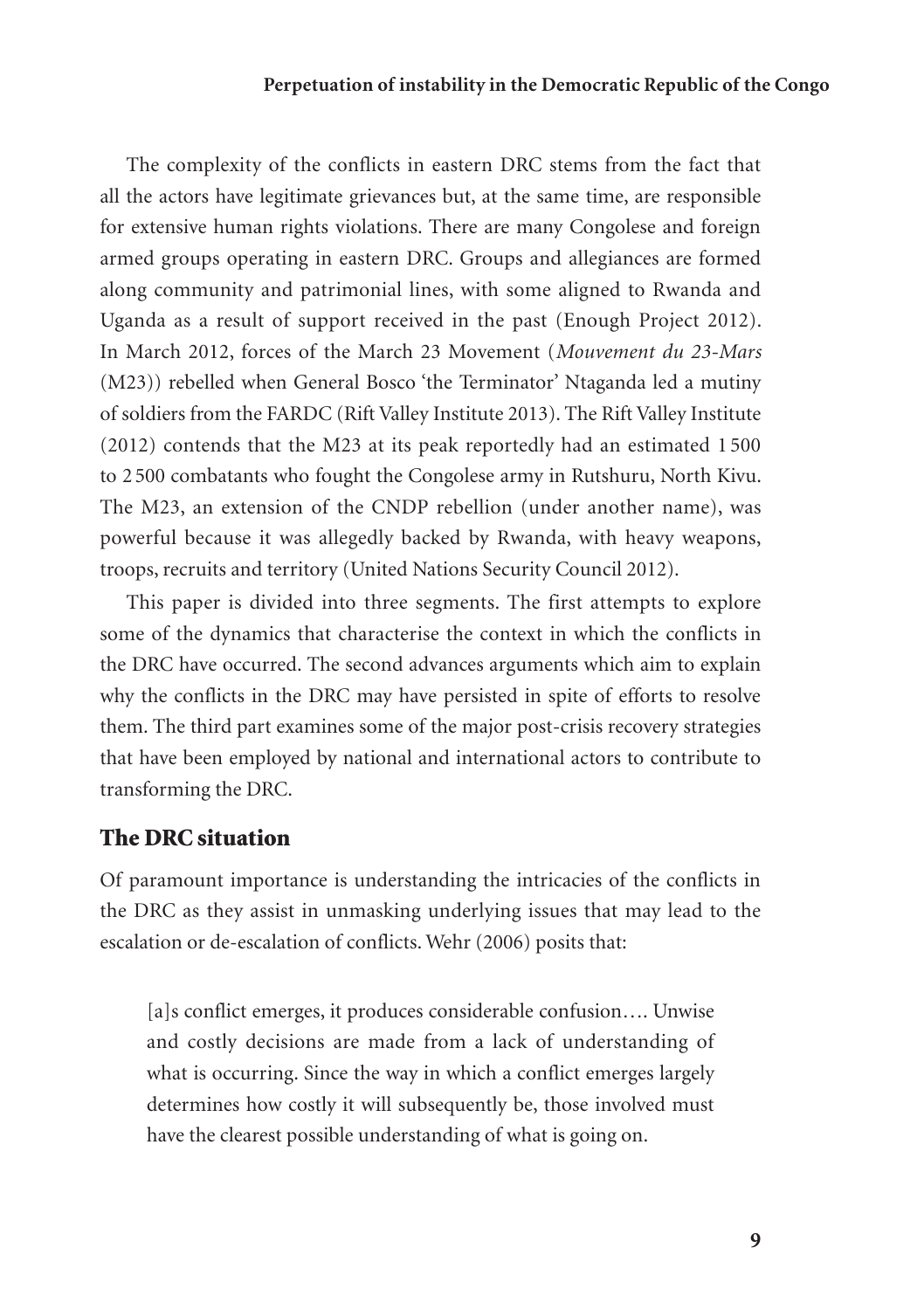To understand and analyse a conflict practitioners should consider the particular aspects of the conflict. In the DRC these include, but are not limited to the following issues:

- state bureaucracy
- national boundaries which are a legacy of colonialism
- marginalisation and disenfranchisement of communities
- ethnic consciousness and identities
- corruption.

# The formation of state bureaucracy and failure to build Congolese capacities

It is worth noting that during the more than 70 years that the Belgians ruled the DRC, they treated the Congolese harshly, exploited them economically and neglected them politically (Shurtleff and Aoyagi 2009). Shurtleff and Aoyagi (2009) further contend that the Congolese were poorly prepared for independence, as they did not have any infrastructure on which to build an independent state. Throughout the colonial period, Belgium never prioritised the development of an African educated class with the capacity to assume political power and control over the vast country post-independence. It was no surprise then that the new political elite proved entirely incapable of managing the challenges of a newly independent state (Falola and Oyebade 2010). This incompetence resulted in anarchy – political, military, ethnic and racial tensions swept through the country within days of independence. Mobutu's first coup, on 14 September 1960, brought in an interim government that replaced parliament for six months between 1960 and 1961. This administration was mainly composed of university students and graduates (International Business Publications 2011). Rickety civilian governments in Kinshasa came and went, even as real power was purportedly in the hands of the 'Binza Group', which was made up of close associates of Mobutu who lived in Binza, a prosperous suburb in the capital (International Business Publications 2011). The existence of this group and its machinations cultivated a weak, inefficient, inept and ineffective bureaucracy characterised by patron-client relationships throughout Mobutu's tenure (Bertelsmann Transformation Index 2006). Even after Mobutu's fall from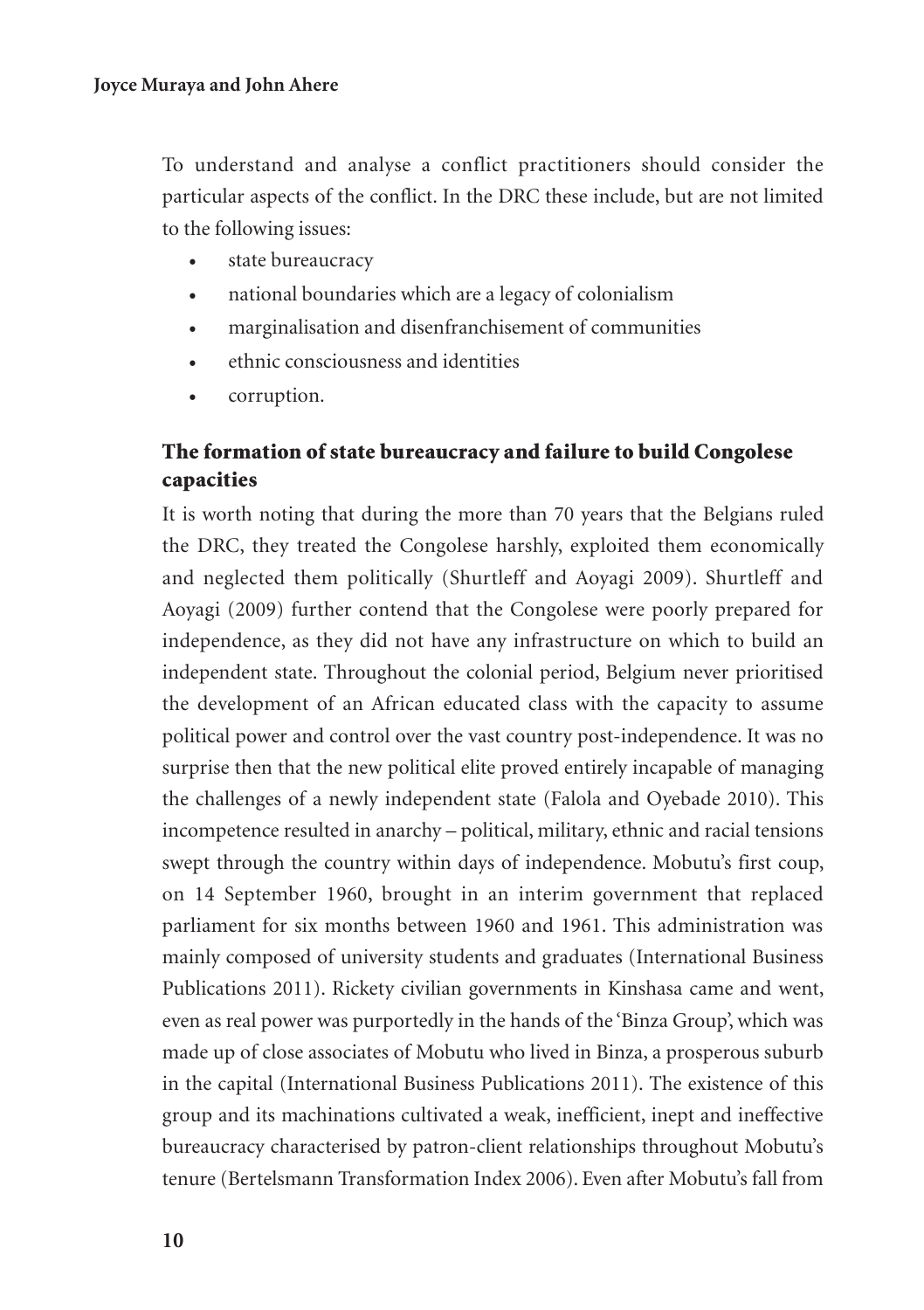power, civil service leadership in the DRC, particularly in the cabinet, was often beholden to political interests, while the majority of the civil service remained susceptible to political influence, severely undermining meritocratic promotion (Stearns 2012).

Governance of the Kivus has historically been a contentious matter, especially since the end of the Second Congo War. The rebellions that have been, and continue to be mounted in the region tend to have at their core questions about the identity of the political and military leaders exercising power in the Kivus. The successive governments in Kinshasa have always been keen to influence the leadership of the Kivus, in the process contributing to disagreements that have led to armed conflicts, including Kinshasa's attempted redeployment from the Kivus of Ntaganda and ex-CNDP officers (mainly Tutsis) in the FARDC. This was a contributing factor to the M23 rebellion (Rift Valley Institute 2012).

#### Demarcation of colonial boundaries and post-independence impacts

The West greatly influenced contemporary DRC. Belgium's King Leopold II owned the DRC, then known as the Congo Free State, as a private commercial empire following the application of arbitrary boundary demarcations that separated African nations (Frederking 2007). From the beginning, the Belgians tried to restrict the influence of Rwanda's monarchy on the populations of eastern Congo (Vlassenroot 2004). In 1910, an agreement was reached between Belgium and two other European powers to redraw the boundaries of the independent state of Congo. As a result, the Kivu–Mulera–Ndorwa belt became a shared region among three European imperialist powers through the 1911 Anglo–German–Belgian Agreement (Murindwa-Rutanga 2011). From then on, *Kinyarwanda* speaking people in North Kivu were considered indigenous and subsequently provided with their own customary authority, a situation that was immediately disputed by the other ethnic groups living in this region (Vlassenroot 2004).

There are pre-colonial maps which show that large portions of North Kivu were formerly the territory of Rwanda (Turner 2007). This includes the area of Bwisha, whose inhabitants speak *Kinyarwanda*. The decision by African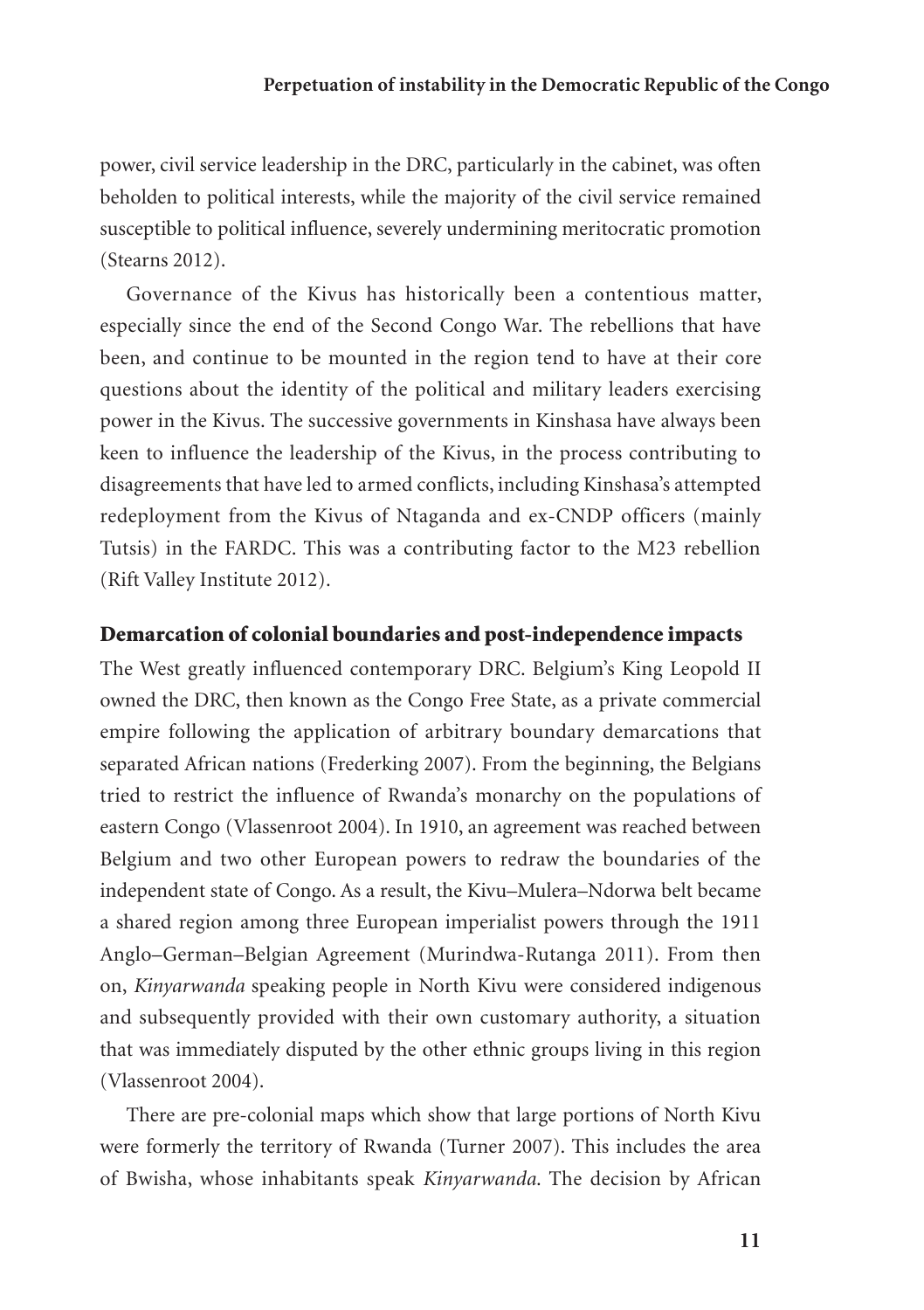countries to accept borders that were the result of colonial demarcations meant that the boundaries of the DRC did not respect the distribution of ethnic groups.

Specifically, the Tutsi ethnic group overlapped the borders of Burundi, the DRC, Rwanda, Tanzania and Uganda (DeRouen and Heo 2007). Many Tutsi naturally identified with their ethnic group before locating themselves within colonially constructed state boundaries (DeRouen and Heo 2007). In this context, Kahler (2002) posits that:

[s]crutiny of the concept of territoriality leads to a more contingent and mutable formulation of unit variation rather than the conventional, static view of territoriality within international relations – a 'Westphalian' system populated by precisely delimited, territorial states (quoted in Kahler and Walter 2006:1).

This also helps to explain ideological interpretations of those Rwandan Patriotic Front (RPF) proponents who considered the Kivus an extension of Rwanda. Rwandan authorities rejected the territorial conception of the state and privileged the notion of a political community that extended to the entire Tutsi diaspora (Fofana 2009). Fofana (2009:36) maintains that when the RPF took power in 1994, it established what Mahmood Mamdani termed a 'Zionist-type state' that was bent on ensuring the survival of the Tutsi ethnic group, based on an overwhelming sense of moral responsibility for the survival of all Tutsis and in support of their 'nation'. Rather than a Westphalian model that separates the modern state system, distinction is based on the domiciles of individuals and groups in a specific territory (Kahler and Walter 2006).

# Post-independence marginalisation and disenfranchisement of communities

Sarkin (2001) postulates that pre-colonial social groups and local identities in the Great Lakes region were based on very different considerations from those used by colonial powers to demarcate boundaries and construct states. The colonisers imposed artificial borders that did not take cognisance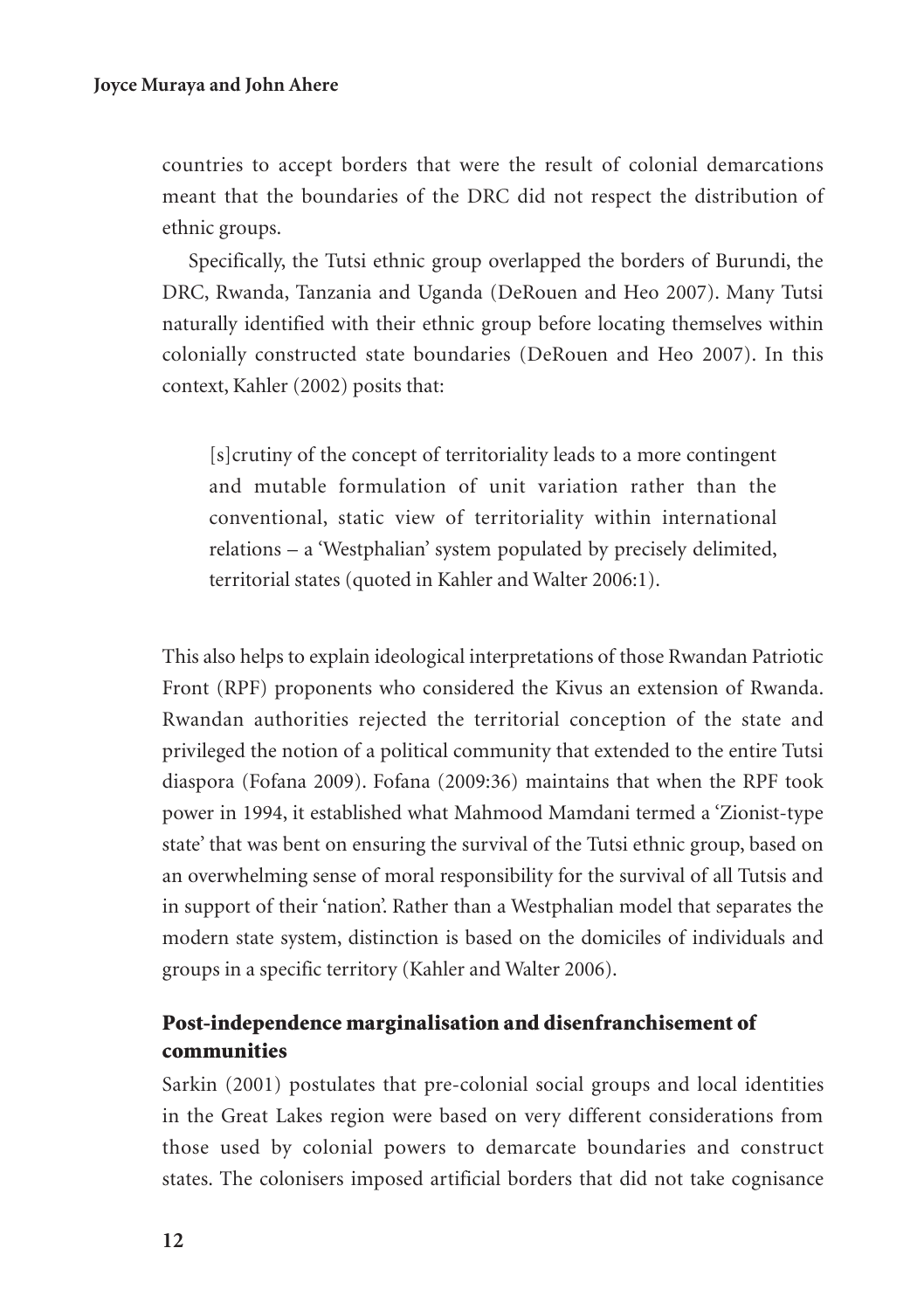of patterns of placement or what was best for the people living on the land; leaving identity issues to simmer over the years. In the DRC, the colonial powers established a divided ethnic and civic legal system to rule the territory. The central state administered the civil law, while the local authorities, who oversaw the application of customary law, presided over the ethnic system. What resulted was, according to Mamdani (1990), a kind of dual citizenship, with certain rights being explicitly tied to membership of particular indigenous ethnic groups. In the same vein, Breytenbach et al. (1999:34) observe that:

[w]hile everyone has been a citizen of the Congo since 1960, not everyone has ethnic citizenship and land rights. Only those who are considered to be indigenous have a native authority and consequently ethnic citizenship. Since immigrants (e.g. Banyamulenge, or rather Tutsis living in the Kivus for 300 years) do not have a native authority of their own, they are considered non-indigenous and are exempted from ethnic citizenship.... Consequently, these aliens were denied customary access to land because they had no native authority in colonial days.

The duality of the legal system exacerbated ethnic divides amongst groups of people occupying this region. The *Zeitgeist* of this colonial legacy was perpetuated via a state ethnicity that had an institutional underpinning in what Vlassenroot (2000) describes as the continuing presence of a parallel, exclusive and mono-ethnic traditional land tenure system. In this set up, there is systematic exclusion of segments of the population belonging to certain ethnicities from accessing, controlling and using land.

Discriminatory patterns which characterised the DRC's post-colonial governments did little to address this and actually stymied any nationalist sentiments in excluded groups. Mobutu's regime systematically excluded most Tutsi from citizenship, local power and economic security while simultaneously denying them opportunities that accrue from citizenship. From as early as 1973, political leaders sought to deny Tutsis national identification documents. This was in spite of statutory frameworks, put in place in 1972, which granted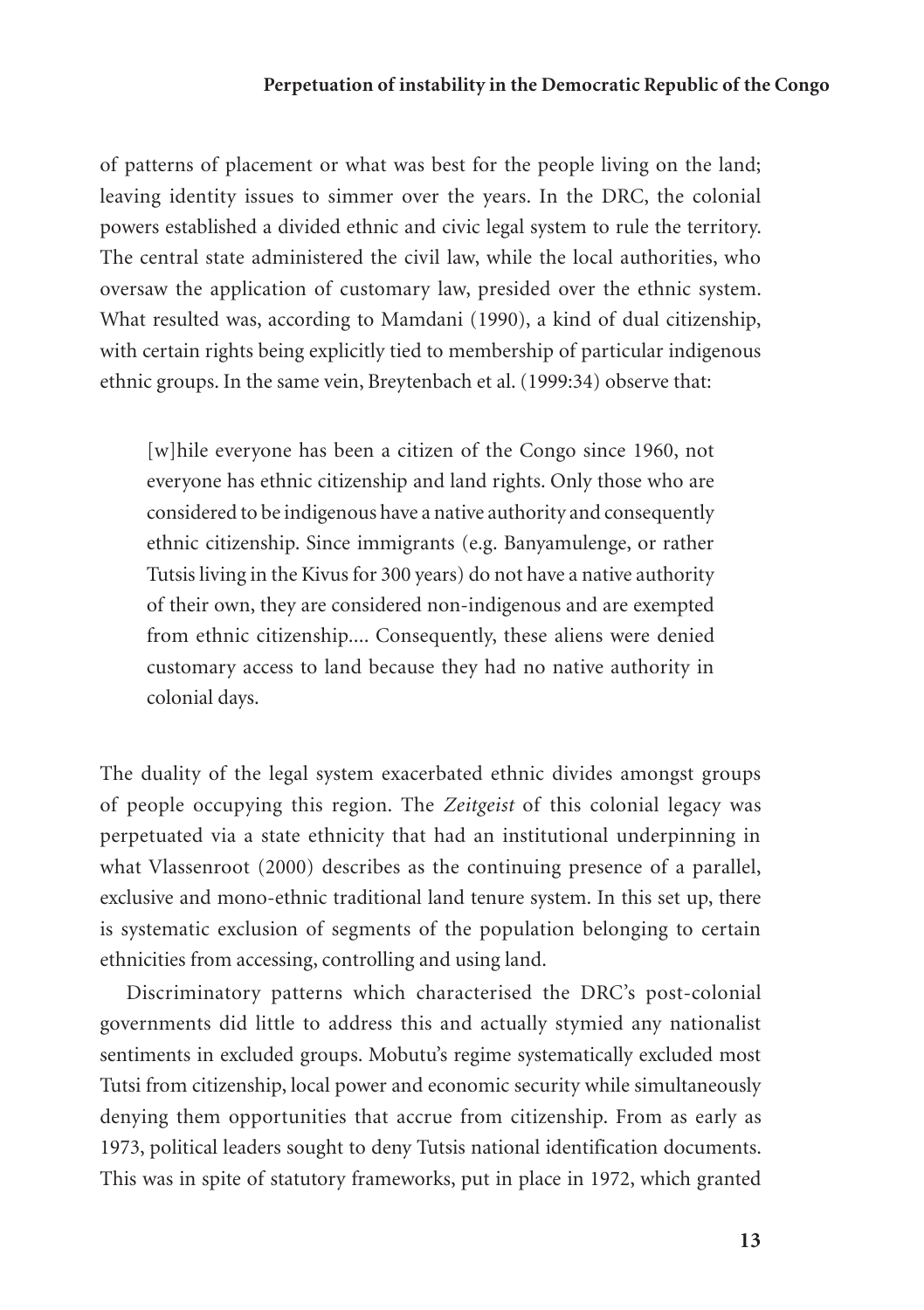them citizenship. As a result, situations arose where although on paper Tutsis were recognised as citizens, they did not reap dividends associated with citizenship. This led to ethnic consciousness fomenting, based on sentiments of exclusion by other groups. The legitimate opportunity to own and access land, the ultimate resource in the Kivus, was linked to Congolese citizenship (Africa Canada Accountability Coalition 2010).

Furthermore, continued mistrust between the Tutsi and Hutu in neighbouring Burundi and Rwanda reinforced Tutsi separateness in the DRC. There was mutual suspicion on the part of both groups, characterised by endemic fear of being attacked by the other, which placed each side on high alert. This kind of situation tends to 'produce an environment where groups fear their entire existence is under threat, leading them to engage in pre-emptive attacks' (United States Holocaust Memorial Museum 2010). The political and national exclusion of the Banyamulenge – comprising the Tutsi population in the Kivus − saw them align with armed groups according to their interests; the most recent being the M23, which was primarily made up of Tutsis. The Banyamulenge's support for and participation in the activities of formidable armed groups that advanced their cause only served to further enforce the contempt that other groups already held for them. During the Second Congo War the RCD, soon after its formation, took control of major towns in North and South Kivu. This prompted Laurent-Désiré Kabila to form alliances with Mai-Mai groups, the Burundian Hutu armed group Forces for the Defence of Democracy (*Forces pour la Défense de la Démocratie* (FDD)), and the ex-Rwandan Armed Forces (*Forces Armée Rwandaises* (FAR))/*Interahamwe*. Consequently, Kabila's security services and like-minded groups started to ethnically profile and target individuals they deemed to be Tutsi or Banyamulenge, resulting in the detention of people, appropriation or destruction of their property and, in some cases, the murder of those targeted (United Nations High Commissioner for Human Rights 2010).

Similarly, in pre-emptive efforts aimed at suppressing the growing influence of the Rwandan population, many of the native authorities in the Kivus created their own military, known as the Mai-Mai and made up of Hunde, Nande and Nyanga militia (Mamdani and Jordan 1998). The Mai-Mai had a strong aversion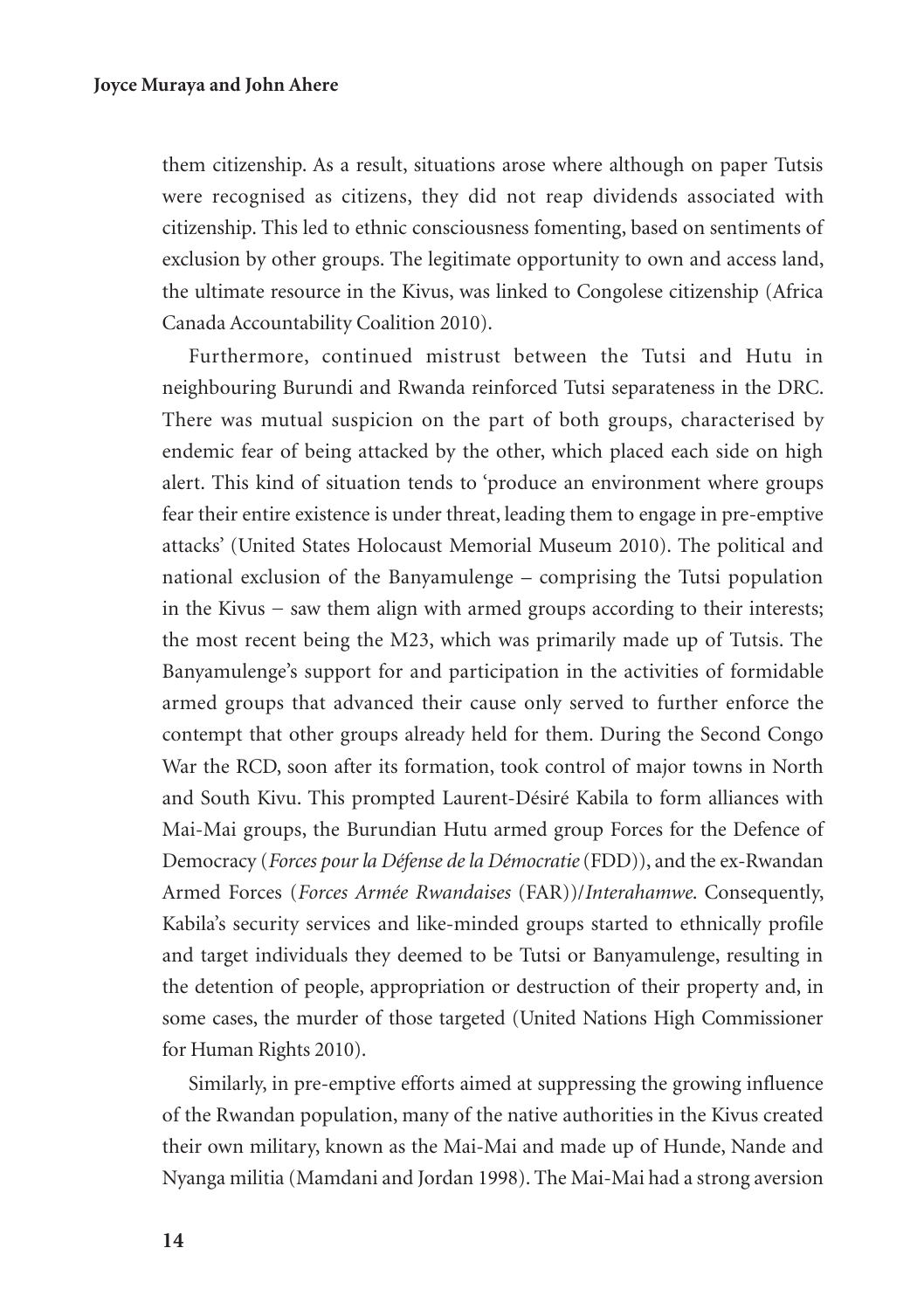for Rwandan troops, whom they associated with the quest for Tutsi dominance in the Kivus. With this rationale, the movement committed to fighting Rwandan and Ugandan troops, who they considered sympathisers of Banyarwandan interests in the Kivus.

# Cultivation of ethnic consciousness and identities

The structural legacy of ethnic cleavages in the DRC has been attributed to Belgian colonial rule (Wright 2008). The prolonged usage of terms such as 'Bangala', 'Lulua' and 'Kasaians' to refer to particular groups or tribes is what, according to Lemarchand (1964), contributed to the growth of a separate ethnic consciousness among various groups. Remnants of this colonial legacy exist up to this day in conflict-affected regions in the DRC (Sarkin 2001). Whereas the Belgians cultivated the seeds of ethnic consciousness, Mobutu institutionalised and entrenched it during his rule. In 1978 for example, Mobutu purged the Kinshasa-based military of all officers from the Kasai, Maniema, Bandundu and Katanga provinces because he deemed them disloyal (Stearns 2011). The army was reorganised, with members of Mobutu's own small Ngbandi tribe placed in key command positions, and individuals from the Kivus barred from taking up influential posts. 'If you were not from Équateur, you were nobody,' observers explained (Stearns 2011:115).

Ethnic identities in the Kivus have divided communities and aided the creation and propagation of armed groups. In these areas, conflicts are two-fold. First are clashes at local level, in which *Kinyarwanda* speakers are pitted against the autochthonous populations, as demonstrated by the antagonism between Rwanda-backed forces and the nativist Mai-Mai groups which have continuously objected to the presence of foreigners in the Kivus. In the First Congo War they fought alongside Kabila and his Alliance of Democratic Forces for the Liberation of Congo (*Alliance des Forces Démocratiques pour la Libération du Congo* (ADFL)), going on to support him when he began to object to the presence of the Tutsi population in the Kivus. Even with the advent of democracy ushered in by the 2006 elections, Turner (2007) explains that mixed areas, such as Uvira in South Kivu and Goma in North Kivu, experienced fighting as self-styled 'autochthones' attempted to prevent the registration of what they considered 'foreigners'. Second, the areas experienced regional level conflict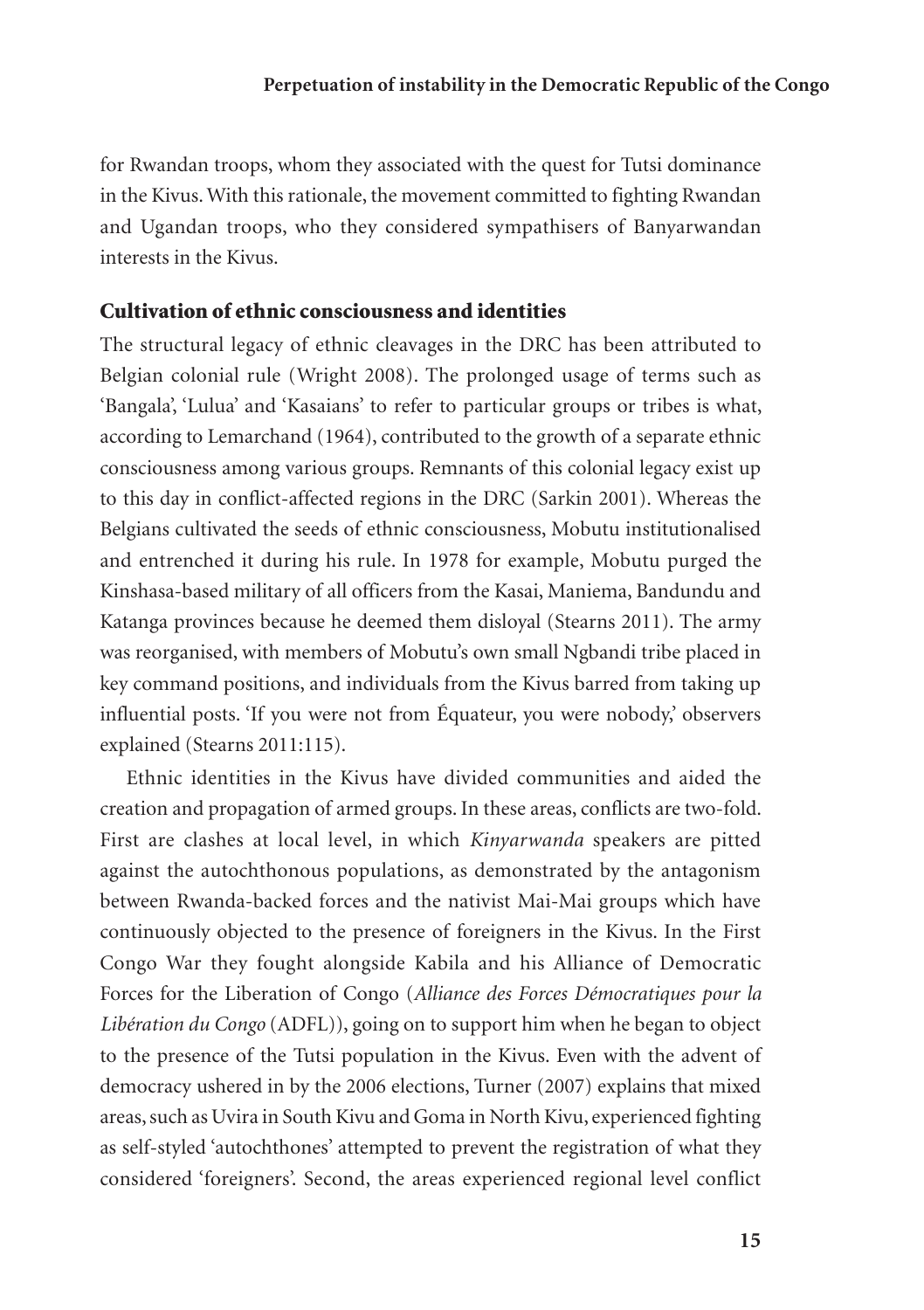which pitted *Kinyarwanda* speaking groups against each other. There is a history of antagonism between the Hutu and Tutsi, which culminated in Rwanda's 1994 genocide. Spill over of ethnic rivalries into neighbouring DRC could not be avoided due to an influx of Rwandese refugees who entered the country through the eastern provinces of North and South Kivu, fleeing massacres at home. It is estimated that as many as 850 000 Rwandese refugees arrived in the Goma area, while another 332 000 arrived in Bukavu (Prunier 2009). Some refugees were former members of the defeated FAR and the *Interahamwe*, a militia group linked to political parties which were involved in orchestrating the genocide. These groups make up the Democratic Forces for the Liberation of Rwanda (*Forces Démocratiques de Libération du Rwanda* (FDLR)).

What seemed to be pre-emptive efforts intended to protect ethnic rights contributed to the formation of movements in support of exclusionary rights. As was the case amongst the Tutsi population in the Kivus, Rwanda's support for Kabila during the First Congo War was motivated by a desire to oust Mobutu, who allowed the suppression of Tutsi rights, and aligned himself with Hutu rebel forces, helping them to re-arm. The Rwandan Patriotic Army (RPA) therefore sought to protect the rights of the Tutsi living in the Kivus and contain the rebel Hutu forces that had fled Rwanda following their defeat in the 1994 genocide. Similarly in 1998 the RCD, led by Ernest Wamba dia Wamba, took the town of Goma and began a campaign against Laurent-Désiré Kabila who, within a year of his victory, had managed to alienate his former regional allies. He had marginalised the Banyamulenge and other Tutsi from power and expressly sought to gain the support of the Congolese by fermenting hatred against the Banyamulenge (Breytenbach et al. 1999). This precipitated the beginning of the Second Congo War, a battle which pitted the DRC, supported by Angola, Chad, Namibia and Zimbabwe, against the rebels, backed by Burundi, Rwanda and Uganda (Stearns 2011).

Insurgent groups such as the M23 came out in support of the Tutsi population in the Kivus. The M23's main opponent was the FDLR, a Hutu group. In 2006 the CNDP, populated by former RCD rebels based in Goma, and coordinated by Laurent Nkunda, also claimed to protect the Congolese Tutsi and fought the FDLR. Nkunda's defection from the FARDC and his rebellion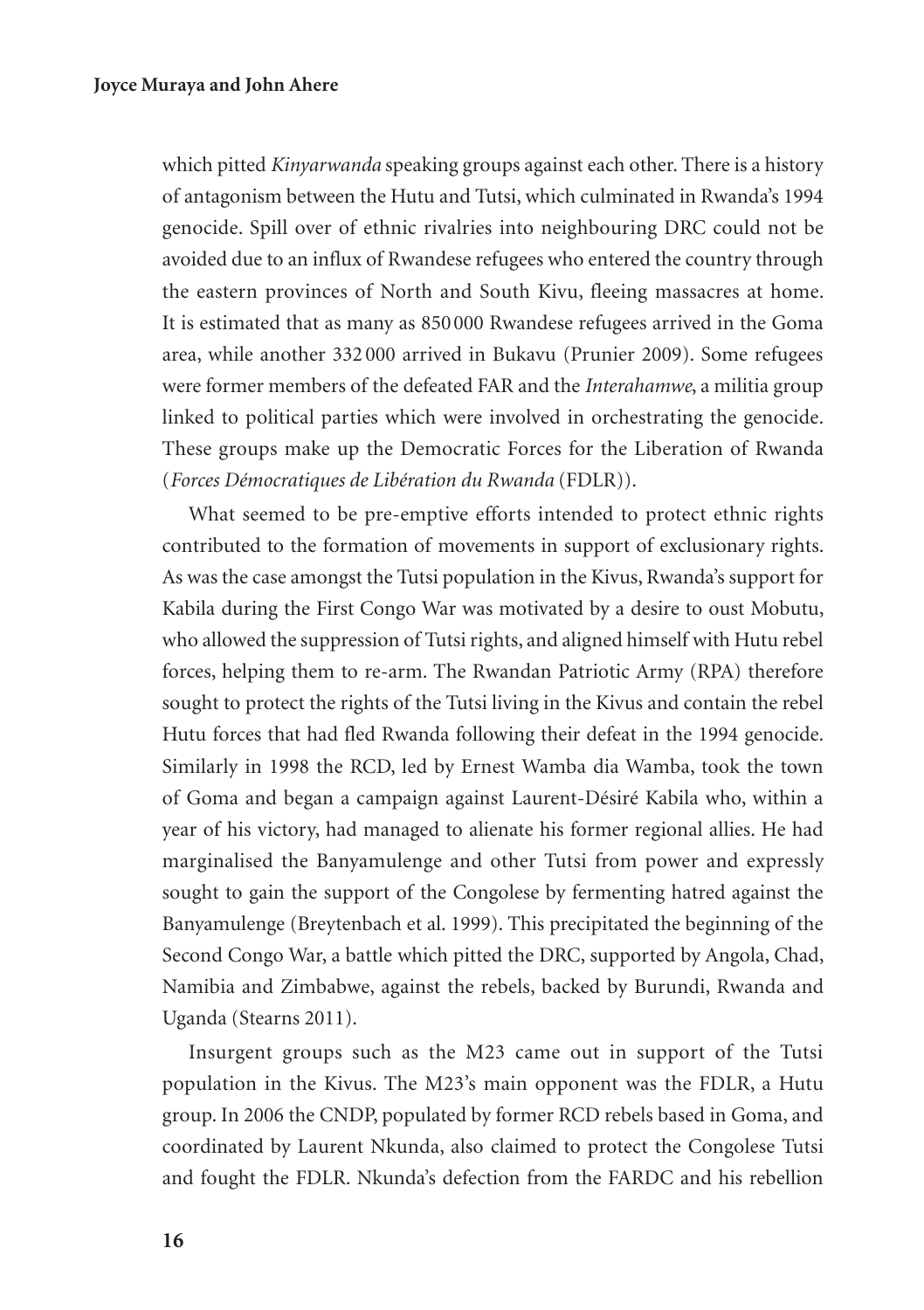against Joseph Kabila's government were based on claims of his defence of the interests of the Tutsi minority, who were constantly attacked by Rwandan Hutu militias in the Kivu conflict. He continued to lead his troops in the conflict until his arrest by the Rwanda Defence Force (RDF).

# Corruption and kleptocracy

The levels of corruption in the DRC are egregious, with roots that stretch back to the unbelievable kleptocracy that characterised Mobutu's rule (Kibasomba and Lombe 2011). Wedeman (2012) defines kleptocracy as denoting a state ruled by thieves, in which dishonest officials transform the state into an instrument of private plunder. He explains that kleptocracy begins to emerge when the ruler, not just his henchmen, turns to fraud as a means of personal enrichment and uses his authority to divert resources away from the state and into his own pockets. Mobutu exported much of what he stole, allegedly transferring more than US\$ 100 million a year to banks in Switzerland and elsewhere in Europe. His subordinates also stole what they could and police officers and soldiers reportedly engaged in extortion. The collapse of the economy of the DRC in the late 1980s and early 90s can be linked to kleptocracy and corruption. Despite the peace agreements signed between 2002 and 2007, and the democratic elections held in 2006 and 2011, this legacy still dominates the Congo's political, administrative and military culture. Greed is still the reason for the majority of candidates to apply for government posts or stand for election into parliament (Kibasomba and Lombe 2011). Loaded with immense natural resources, nowhere has corruption and kleptocracy been more greatly at play than in the Kivus. The stakes in this region are so high that political and military leaders have allegedly used the illegally acquired wealth from these resources to, among others, rig elections in order to maintain the status quo and perpetuate the vice (Rift Valley Institute 2012).

# Why do the conflicts in the DRC seem intractable?

Having discussed the dynamics of the conflicts in the DRC, this section examines why, in spite of tremendous efforts to resolve them, the conflicts in the DRC have over the years become seemingly intractable. The analysis will focus on questions of territoriality and the problem of state consolidation, availability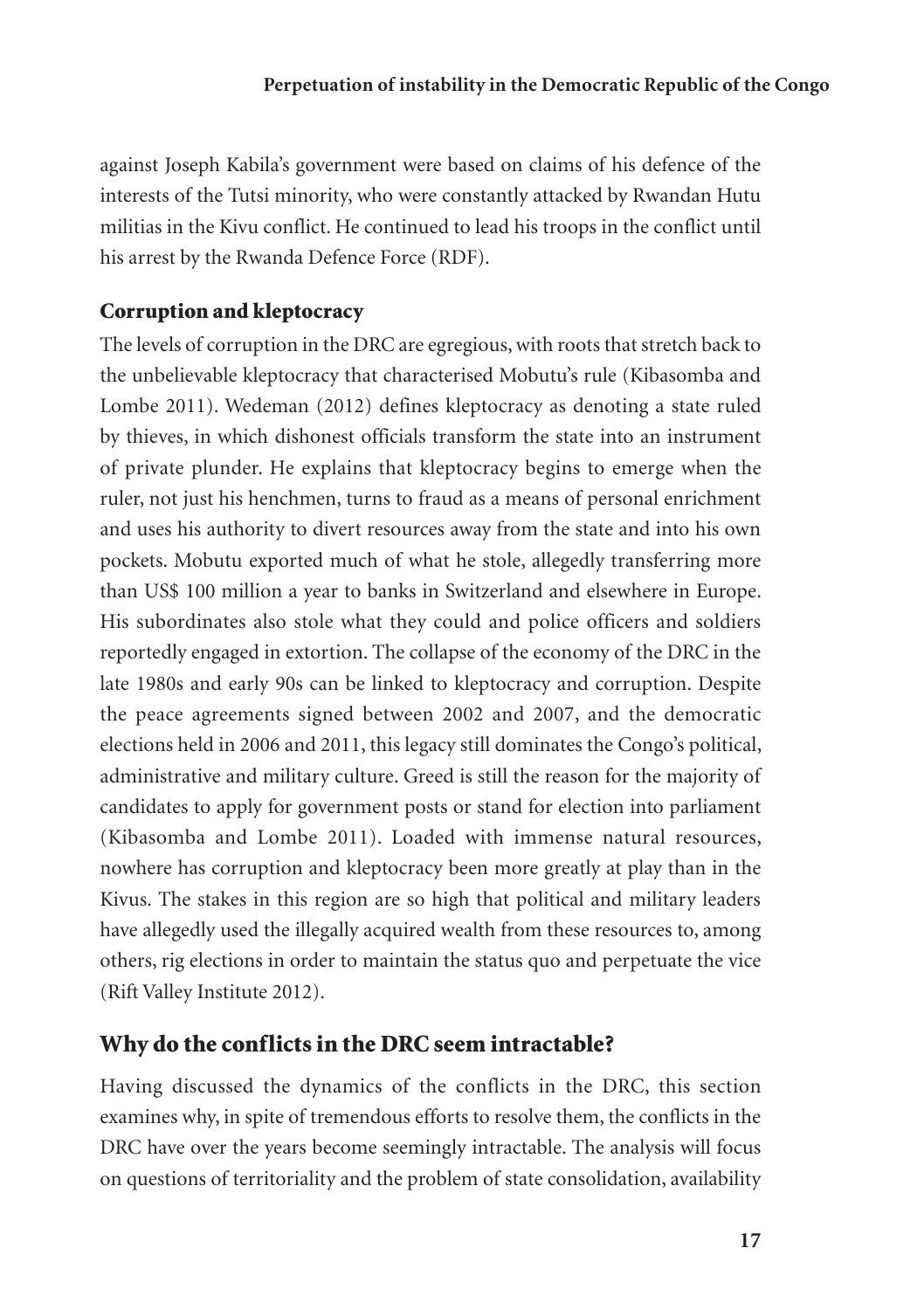of strategic minerals, cross-border ethnic identities, abandonment of mediation processes after peace agreements, stunted growth of supranational organisations and the shifting epicentres of conflicts in the Great Lakes region.

Lingonge (2004) posits that the war in the DRC was one of the most complex and intractable ones to take place on the African continent. With the recent escalations that have occurred in spite of the signing of numerous peace agreements, it could appear to a conflict management practitioner that the conflicts remain intractable. Crocker et al. (2004) affirm that many scholars use the term 'intractable conflicts' to mean contestations that can never be solved or effectively managed. Their view, however, is that intractable conflicts are stubborn or difficult, but not impossible to manage. They opine that what separates intractable conflicts from others is a difference in the willingness or susceptibility of parties to entertain political options rather than violence. It is the view of Crocker et al. that will guide the usage of the term intractable conflicts in this paper.

After the outbreak of the Congo wars, there were tremendous efforts made to not only mitigate the effects of the violence but also deal with the causes of the conflicts. Among these were numerous peace accords which were negotiated and endorsed. In spite of these agreements, the conflicts have over the years periodically escalated into runaway violence, especially in the Kivus. Table 1 reflects some of the major peace agreements reached since 1999. It is important to note at this point that there are indeed other less prominent, yet equally crucial, bilateral agreements that were reached between some of the parties, for example *l'Accord des Cascades* between Jean-Pierre Bemba of the Movement for the Liberation of the Congo (*Mouvement de Libération Congolais* (MLC)) and President Joseph Kabila on 19 February 2002. This agreement was crucial in advancing the deadlocked Sun City negotiations.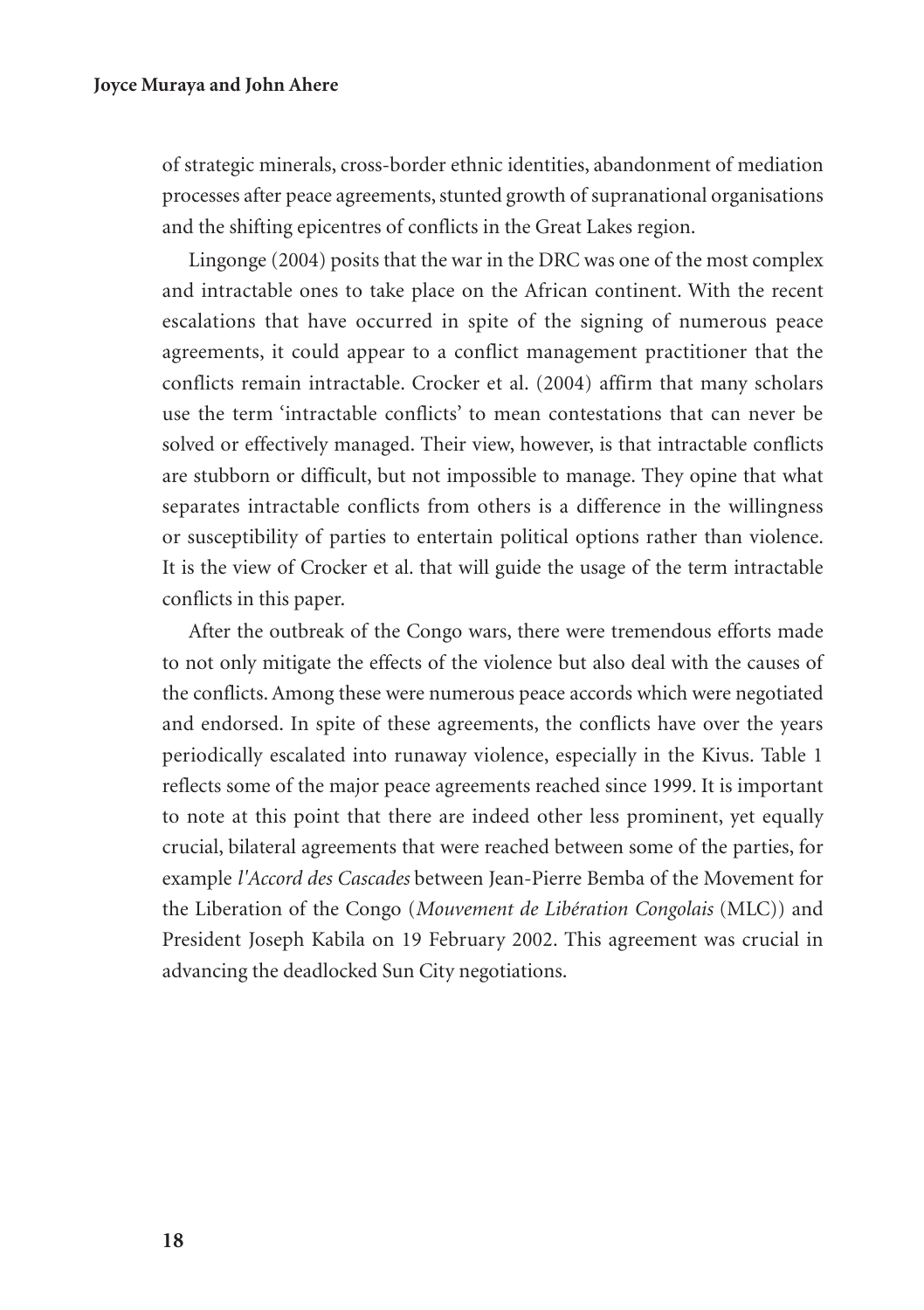| Table 1: Peace agreements in the DRC reached in the period after the First |  |
|----------------------------------------------------------------------------|--|
| Congo War                                                                  |  |

| Agreement                                                                         | Place and date<br>of signature                            | Parties involved                                                                                                                                                                                                       |
|-----------------------------------------------------------------------------------|-----------------------------------------------------------|------------------------------------------------------------------------------------------------------------------------------------------------------------------------------------------------------------------------|
| Lusaka Ceasefire<br>Agreement                                                     | Lusaka, Zambia on<br>10 July 1999                         | Angola, the DRC,<br>Namibia, Rwanda,<br>Uganda, Zimbabwe and<br>the MLC                                                                                                                                                |
| Sun City Agreement                                                                | Sun City, Rustenburg,<br>South Africa on<br>19 April 2002 | DRC government, MLC<br>and a majority of civil<br>society and unarmed<br>political opposition<br>groups                                                                                                                |
| Pretoria Accord                                                                   | Pretoria, South Africa on<br>30 July 2002                 | Governments of the DRC<br>and Rwanda                                                                                                                                                                                   |
| Luanda Agreement                                                                  | Luanda, Angola on<br>6 September 2002                     | Governments of the DRC<br>and Uganda                                                                                                                                                                                   |
| Global and Inclusive<br>Agreement on Transition<br>in the DRC                     | Pretoria, South Africa on<br>16 December 2002             | The Government of the<br>DRC, the RCD, MLC, the<br>political opposition, civil<br>society, RCD-Movement<br>for Liberation (RCD-<br>Mouvement de Libération<br>(RCD-ML)), RCD-<br>National (RCD-N), and<br>the Mai-Mai. |
| The Final Act                                                                     | Sun City, South Africa on<br>2 April 2003                 | Participants at the Inter-<br>Congolese Dialogue                                                                                                                                                                       |
| Peace agreements<br>between the government,<br>the CNDP and other<br>armed groups | Goma, DRC on<br>23 January 2008                           | The Government of the<br>DRC and over 20 armed<br>groups                                                                                                                                                               |
| Peace, Security and<br>Cooperation Framework<br>for the DRC and the<br>Region     | Addis Ababa, Ethiopia on<br>24 February 2013              | Angola, Burundi, the<br>Central African Republic<br>(CAR), Republic of<br>Congo, the DRC,<br>Rwanda, South Africa,<br>South Sudan, Uganda,<br>Tanzania and Zambia                                                      |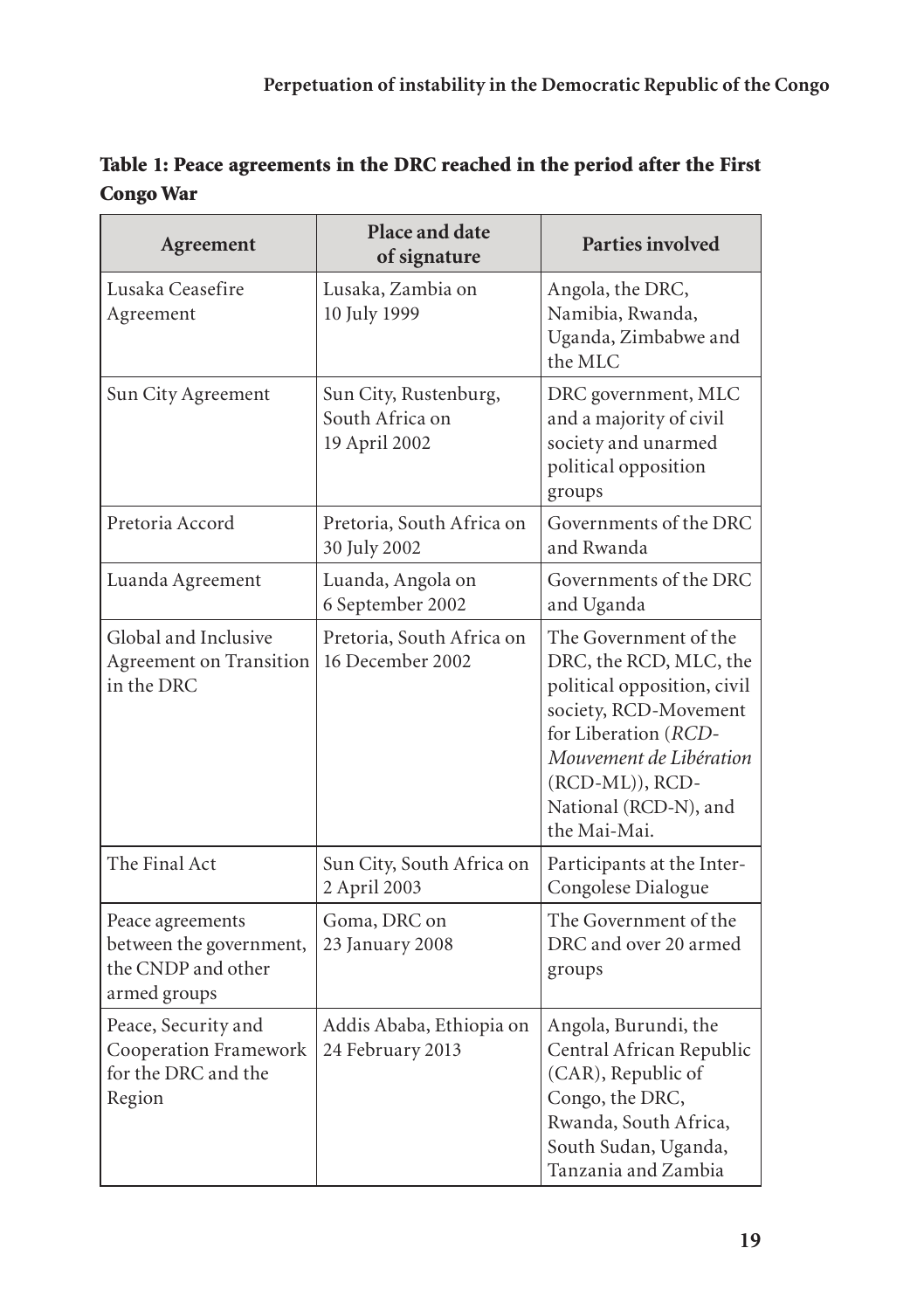There are a variety of reasons why the aforementioned peace agreements have not led to sustainable conflict resolution in the DRC. These are discussed below.

#### Territoriality and the problem of state consolidation

It is understood that countries that have vast territories, like the DRC, often experience challenges in consolidating the state. Herbst (2000) suggests that countries are only viable if they are able to control the territory defined by their borders. Control in this case is assured by developing the necessary infrastructure to broadcast power and gain the loyalty of citizens (Herbst 2000).

The geography of the DRC is unique in terms of the distribution of the population. The Congo is a classic 'rimland' country, as it has a high population density in the frontier areas and low concentration of citizens in the interior. Due to the sheer size of the country, plus the fact that the little infrastructure in place is in disrepair, the border regions have remained vulnerable to external interferences and loyalties to authorities other than the government. 'Particularly in the densely populated eastern provinces, plenty of major urban areas were politically challenging Kinshasa', Exenberger and Hartman (2008:247) explain.

Ever since the attainment of independence, the DRC's central government has never been able to disperse authority to its periphery and fully control its entire territory (Karbo and Mutisi 2012). This has largely been influenced by the lack of infrastructure. The DRC possibly faces the most daunting infrastructure challenge on the African continent (Foster and Benitez 2011). The long periods of conflict severely damaged the majority of the country's infrastructure networks, which are in urgent need of rehabilitation. It is noteworthy that even before the first war in 1996, the inadequacy of basic infrastructure made it cumbersome to knit together the country's disparate economic and population centres. Power, road and rail networks are in dire need of rehabilitation and development. In a country as big as Western Europe the paved road network is limited to fewer than 3 000 kilometres (Foster and Benitez 2011). The poor road infrastructure, especially in the Kivus, impedes access to markets, limits commercial activity and stifles livelihoods. It also increases insecurity due to the isolation of populations from the rest of the country, as well as their inability to access social and administrative services (Graham 2014).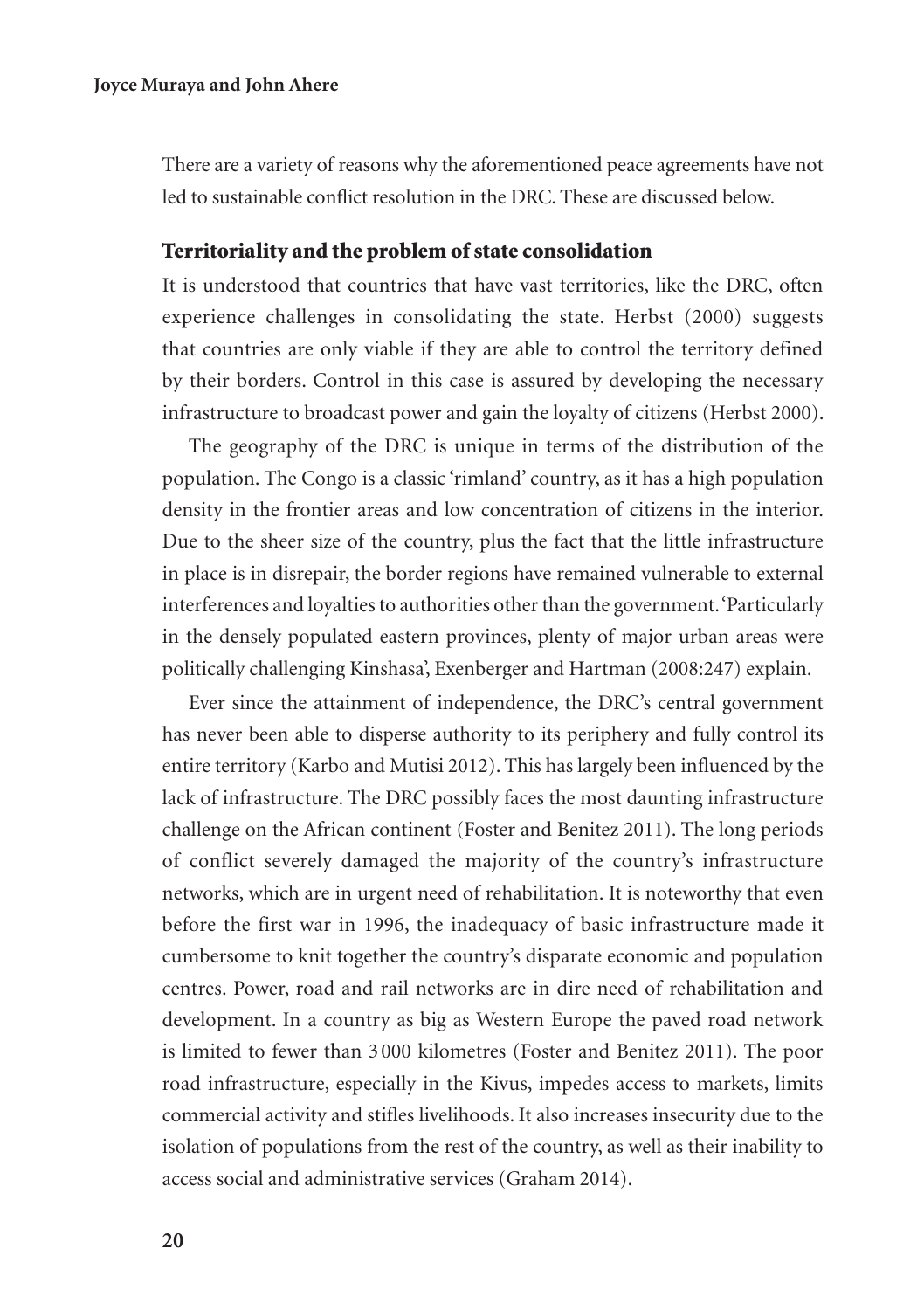This state of affairs has a negative impact on national security. The feasibility of waging a civil war is largely deterred by the presence of a strong state with sufficient coercive capacity to manipulate, to a large degree, the political environment of its territory. If the state lacks strong institutional governance mechanisms, it becomes susceptible to the machinations of political and other groupings attempting to exercise various forms of control. Weak political structures such as these create power vacuums that are often bolstered by the implicit need for a governing hierarchy as dictated by societies. Due to the vacuum created by this situation, rebels and militias have little difficulty in taking control of large swathes of areas in eastern DRC, particularly in the Kivus. A weak government also presupposes a lack of capacity to constitute a strong army to defend the state should its security be threatened.

In spite of the aforementioned argument, in the international system, there are countries with large geographical territories which do not have state consolidation problems. These states have, in the past, undergone wars and civil strife but yet managed to consolidate. The three most dominant countries in the international system – Russia, the United States of America and China – also happen to be geographically wide.

#### Presence of strategic minerals

The presence of strategic minerals in under-developing nations acts as a divider, as it carries greater potential for conflict than minerals in general (Westing 1986). Strategic minerals are those which are important to a state's economy, particularly in the area of defence.

Westing (1986) adds that whether natural resources carry the potential for conflict depends on the extent to which:

- the military and industries rely on the natural resource in the short to medium term
- the natural resource crosses political and ideological divides during its supply and routing
- there is contestation for the territory in which the natural resource is found.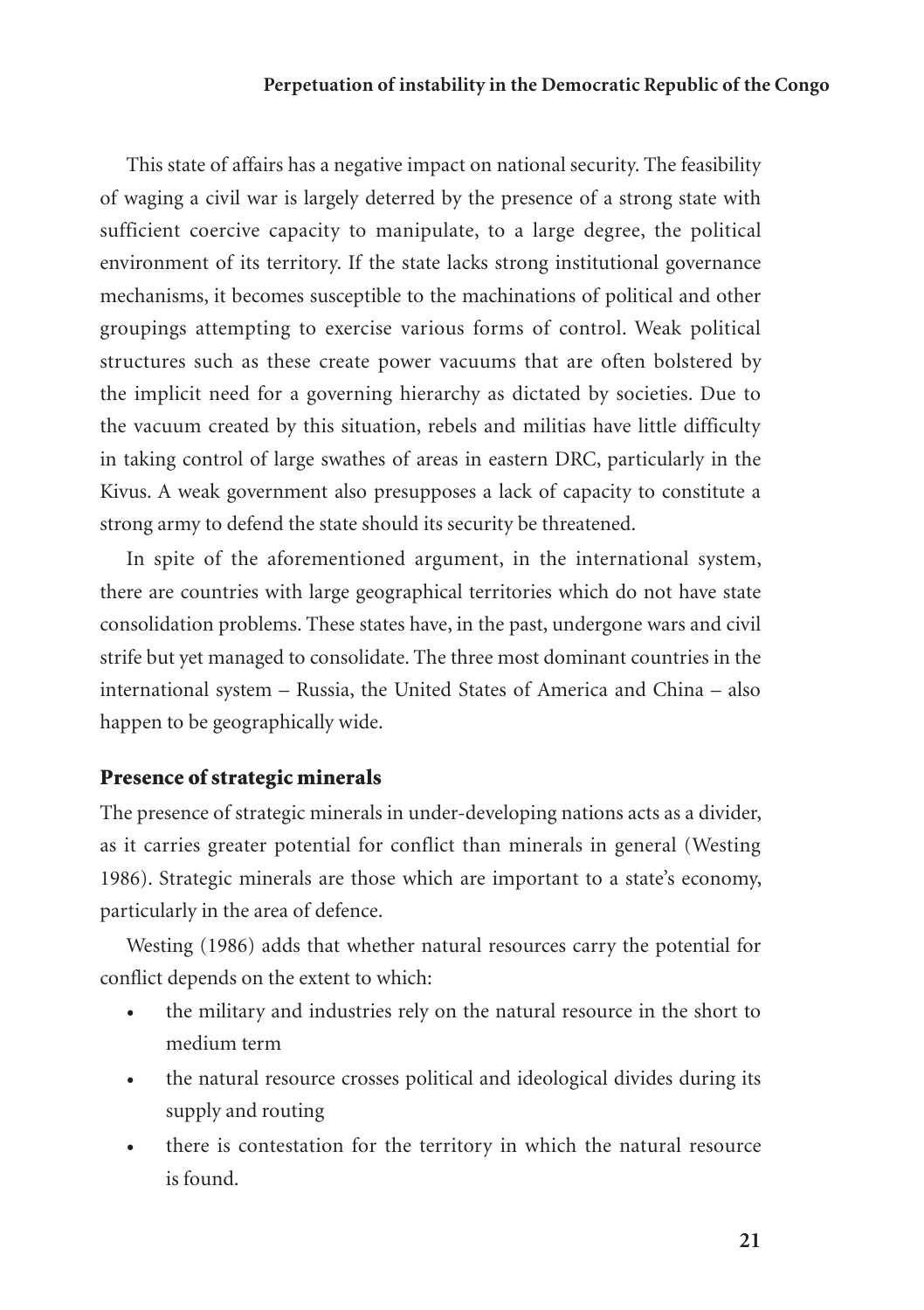The DRC is endowed with vast natural resources, which include massive reserves of gold and diamonds, most of the world's reserves of columbo-tantalite, numerous mines of silver, cadmium, copper and zinc, and rare minerals such as cobalt, nickel, niobium, tantalum, beryl, cassiterite and wolfram. Many of these resources are located in the Kivus, Katanga, Kasai and Maniema and are largely untapped (Autesserre 2010). These resources, it is argued, are drivers of conflict in the Congo, as they sustain the various armed groups financially and provide incentives for continued participation in the conflicts (Fridell and Konings 2013).

Turner (2007) explains that although the DRC is one of the largest countries in Africa, during the Congo wars it was held to ransom and pillaged by neighbours far smaller than it is. Geopolitical concerns may explain the underlying reasons for the first invasion of the Congo. The First Congo War ushered in a new wave of illegal exploitation of the DRC's resources by foreigners, aided by Congolese (Turner 2007). Turner's statement support past findings of the UN Panel of Experts on the Illegal Exploitation of Natural Resources and Other Forms of Wealth in the DRC which reported large-scale looting by the armies of Burundi, Rwanda and Uganda during the war. Once obtained, minerals were either taken back to the countries or exported to international markets by these forces and other nationals (United Nations Security Council 2001).

The Kivus were at the epicentre of this dynamic as these provinces are the richest in high-value low-weight mineral resources, and are located near the DRC's borders with Uganda and Rwanda, which function as easy channels for exporting resources for quick profit by the forces and governments involved (Fridell and Konings 2013). Exploitation of and trade in mineral deposits located in eastern DRC contributed substantially to the start and continuation of violence. The emergence of a war economy in the DRC enabled many to accumulate wealth that they otherwise would not have been able to attain (Dunn 2001). For instance, national and foreign actors and their local proxies, competing for control of mining sites, contributed to outbreaks of violence. The illicit exploitation of natural resources enabled combatants to finance the acquisition of weapons and fund their war efforts. The armed groups also used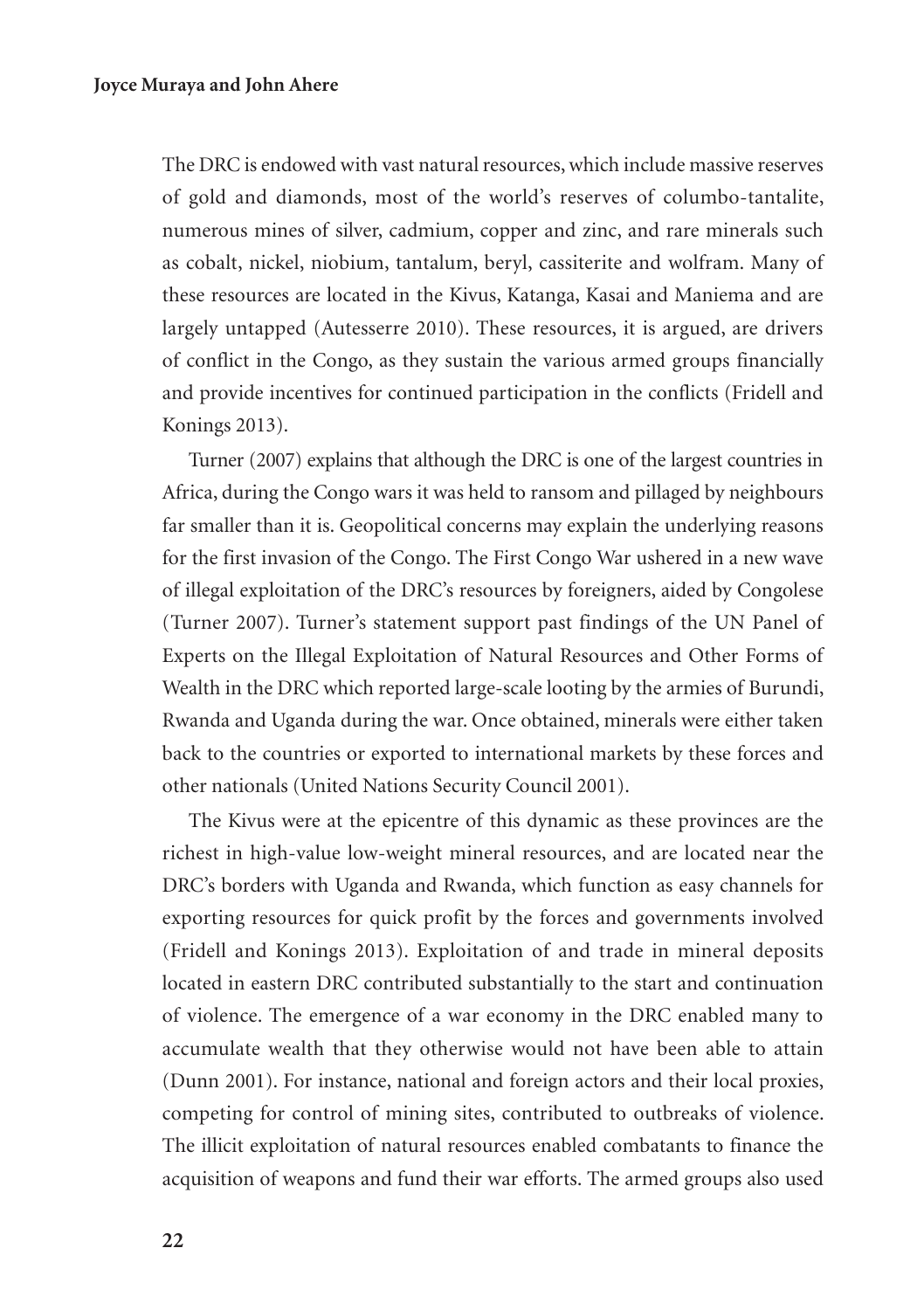extreme violence against civilians to gain control over either resource-rich areas or the ability to exploit them (Autesserre 2008).

Another aspect of the Congo wars is that local actors also participated in the illegal exploitation of natural resources in the eastern provinces. Rebel groups and militias secured, taxed and supervised the acquisition and transportation of valuable raw materials in their areas of control. When FARDC brigades were eventually dispatched to the eastern Congo provinces, they also became involved in the mining. The soldiers either dug minerals or taxed local production, while the officers facilitated and benefitted from illegal exportation to Rwanda, Tanzania or Uganda (Autesserre 2008). The state's inability to provide financially for its army also meant that the FARDC profited from the prevailing state of war and anarchy, collaborating with rebels and foreign armies in extracting and looting resources. A 2010 report by the UN panel of experts shows that FARDC troops were involved in illegal mining (United Nations Security Council 2010).

The conflicts in the DRC have also been allegedly fanned by the activities of multinational corporations (MNCs) which sought mining concessions and contracts in the DRC under conditions that were more preferable than would be possible in peaceful and stable states (Shah 2010). MNCs developed networks of key political, military and business elites to exploit the DRC's natural resources. According to Shah (2010), MNCs also allegedly engaged in trade with rebels who, as already alluded to, set up financial and administrative systems that enabled them to collect revenue from the minerals. This income reportedly allowed all the belligerents to fund their participation in the conflicts, as well as to enrich themselves.

Taking into account the argument posited above, it is also important to note that the presence of strategic minerals in a country does not by default place it on the verge of armed conflict. It is the intense competition over these resources, in the context of weak or non-existent regulatory frameworks, which makes violence highly likely to occur.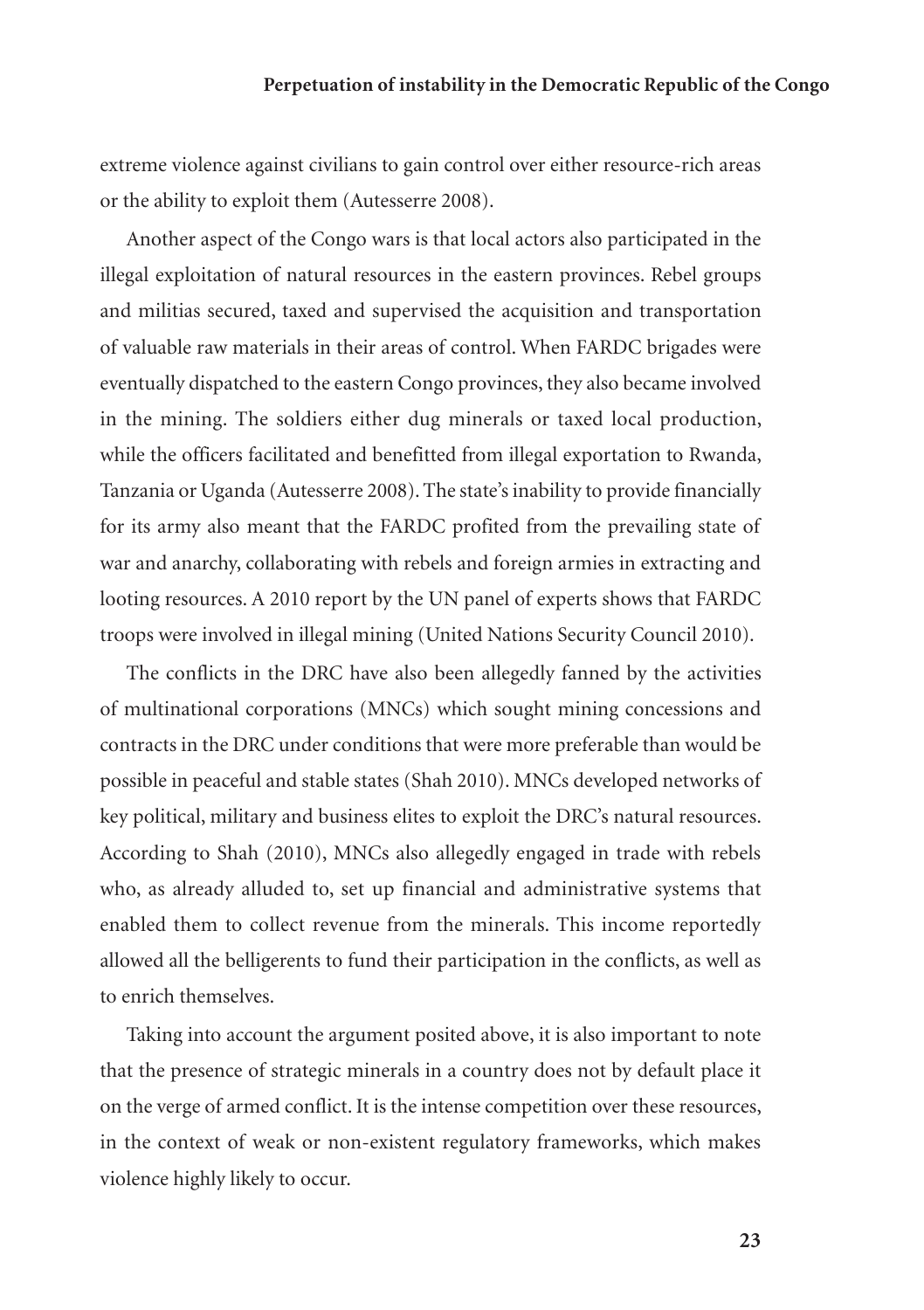#### Cross-border ethnic identities

Cross-border ethnic identities tend to internationalise conflicts as arguments and battles spill over into one or more countries. Ethnic identities can lead people to see their personal interests as united with the interests of a particular group (Joireman 2004). To this end, ethnic unrest in one country can be supported by the same ethnic group located in another state (Schnabel 2002). According to Jesse and Simon (2004), studies have shown that even if there is no common border, ethnic and religious linkages between groups in different countries increase the chances of escalation or diffusion of war.

Challenges of a cross-border nature can also entwine with conflicts among local elites. From a cross-border conflict perspective, a neighbouring country can influence certain parties to initiate violence (Brosché and Rothbart 2012). With close to 500 ethnic groups, the DRC is one of the most ethnically diverse states on earth (Karbo and Mutisi 2012). An examination of similar diversity in different contexts has revealed that neighbouring countries have provided military support to rebel groups active in local elite conflicts (Brosché and Rothbart 2012). The motivation for such support in the DRC has rarely been altruistic. External actors have used dissident clusters as proxies for their own parochial interests, which has in turn increased the proliferation of rebel groups. The involvement of different players has multiplied the problems in the Kivus, since the different actors tend to have competing agendas.

According to Taras and Ganguly (2009), conflict in the DRC became internationalised when, among other reasons, the Tutsis who had routed the Hutus in Rwanda and Burundi seemed intent on building an empire, with the consequence that Tutsi leaders in Rwanda were perceived by other groups as the masterminds of a Tutsi imperial project that would take control of the weak or even collapsed state of the region. Ultimately, a combination of cross-border ethnic identities and the internationalisation of conflicts have contributed to making the conflicts in the DRC perpetual.

# Abandonment of mediation processes after peace agreements

A peace agreement between conflicting parties is not necessarily the panacea that will cure their problems. Even after signing an agreement, the mediator and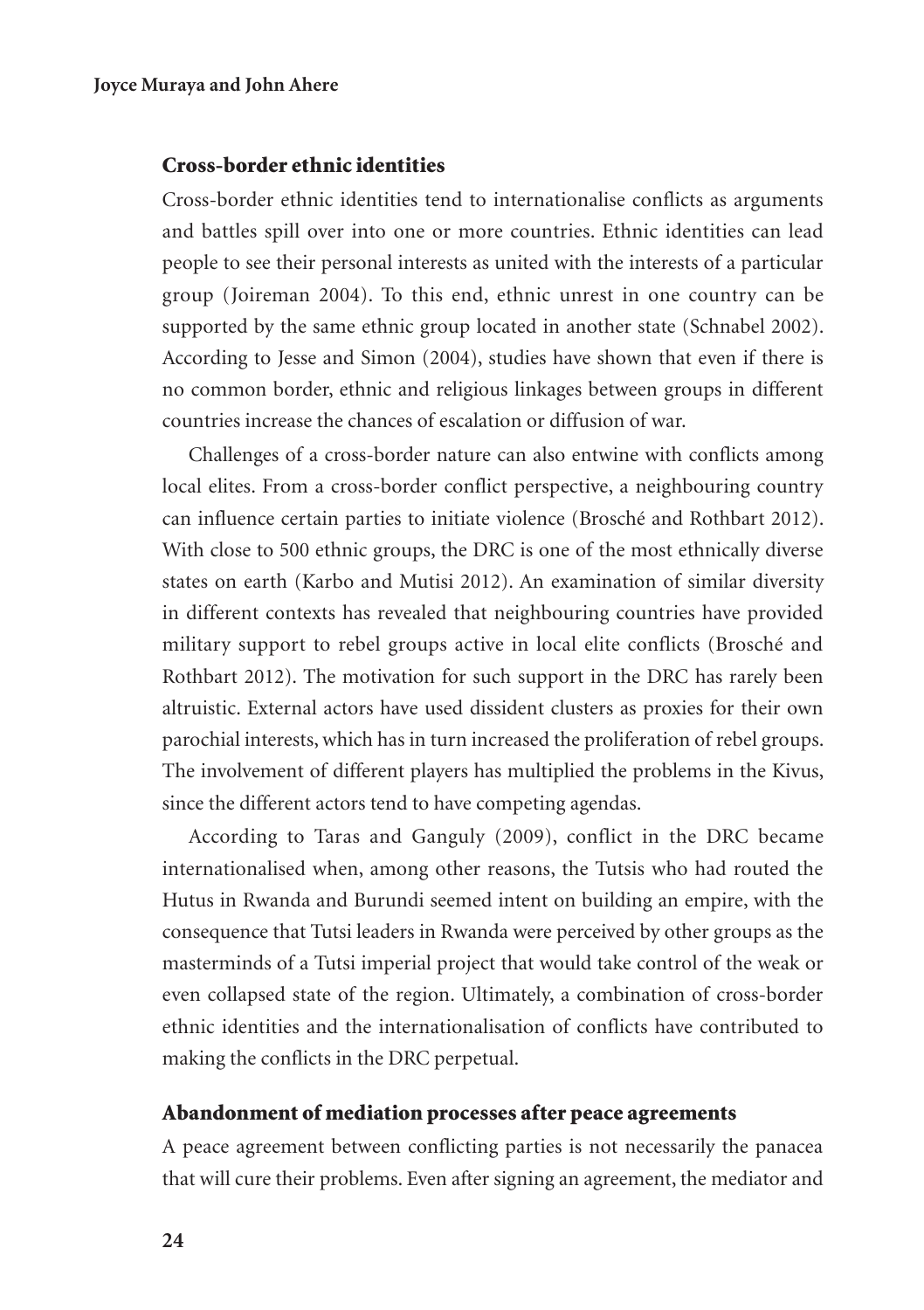parties need to put in place frameworks to ensure constant dialogue on issues that are potentially divisive. This, however, rarely happens. Mediators are often faced with the dilemma of moving mediation processes forward, to hastily reach an agreement and stop violence, as opposed to lengthening engagements to ensure that the assistance offered to parties supports them to adequately address the underlying issues that lead to and perpetuate violence.

The mediation initiatives that have been undertaken in the DRC have tended to be an end in themselves rather than being a means to the desired end – the resolution of conflict. This is echoed by Solomon and Mngqibisa (2004), who note that various interventions in the conflicts in the DRC have been characterised by third parties attempting to arrive at paper peace agreements as quickly as possible. They caution that the process of achieving an accord is often more important than the settlement itself. Often, intangibles such as psychology and personality matter as much as material interests.

The recurrence of violence after negotiated peace agreements in the DRC could also suggest failures in consolidating peace and quickly delivering on human security needs in post-conflict environments. Ayangafac and Cilliers (2011) contend that cessation of hostilities through post-agreement imposition of massive humanitarian and peacekeeping operations by the international community, which temporarily provides an external guarantee against escalation of violence, does not amount to peace. These operations should, instead, contribute to the resolution of root and proximate causes of conflicts.

#### Stunted growth of supranational organisations

In a globalising world, virtually all states in the international system are members of one or more supranational organisations, or are aspiring to be associates. A supranational organisation is an entity, group, union or conglomeration of multiple countries that surrender certain amounts of government power to the union. Supranational institutions include entities such as the United Nations (UN), African Union (AU), East African Community, and International Conference on the Great Lakes Region (ICGLR), among others. White (2005) argues that the world order has been moving towards greater centralisation, and that the idea of supranationalism is congruent with the rationalist school of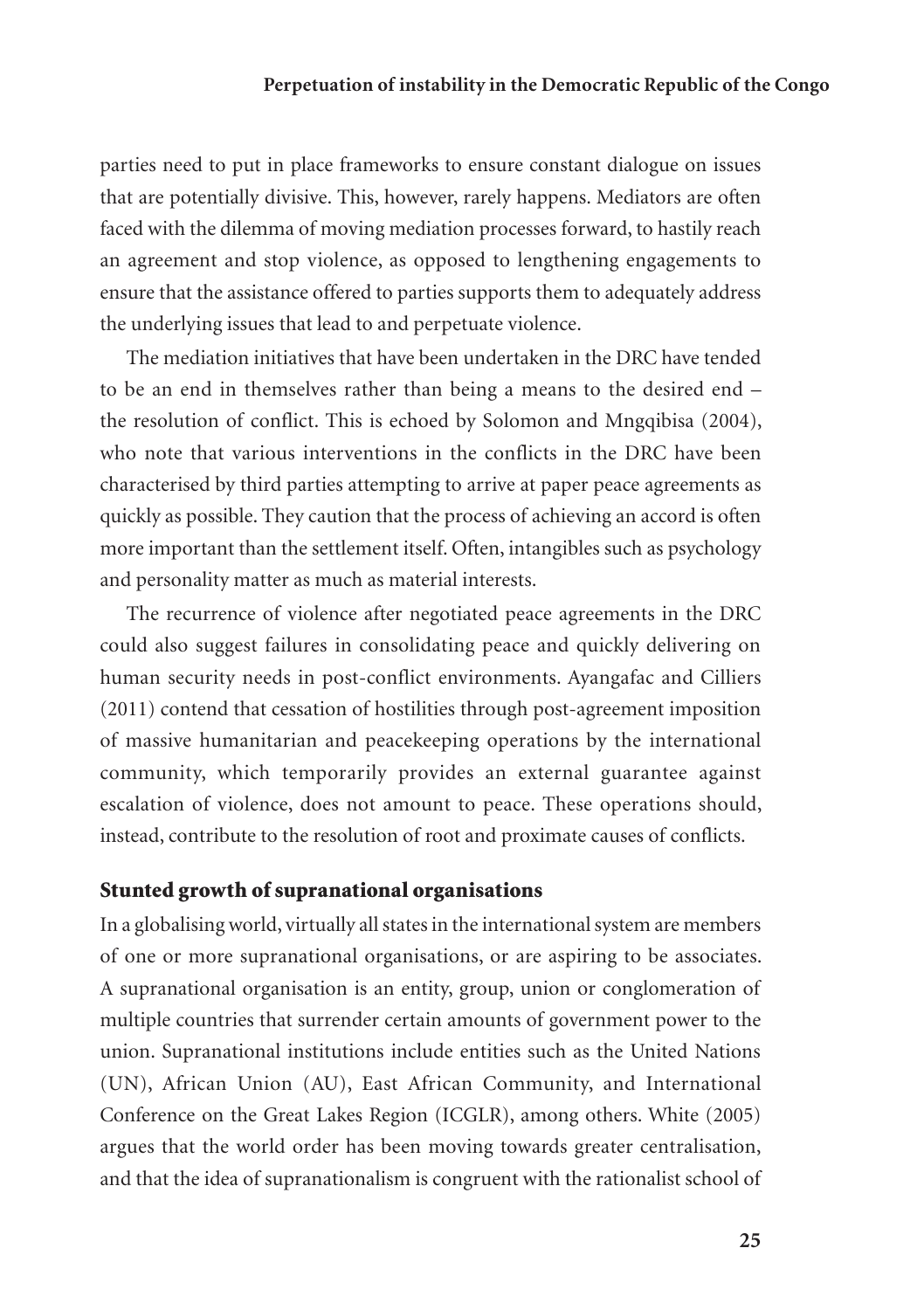thought of international relations which contends that centralisation is meant to create a world community which could foster more cooperation among states and, by extension, stem armed conflicts.

It is the stunted development of supranational organisations which, as this section propounds, has contributed to the longevity of the conflicts in the DRC. Were supranational organisations to work as effectively as intended, or guided by the letter and spirit that led to their formation, then some regional dimensions of national conflicts would be addressed. The supranational organisations that the DRC is a member of (i.e. the UN, AU, Southern African Economic Community, Economic Community of Central African States, Common Market for Eastern and Southern Africa and ICGLR) have not lived up to their fullest potential to be able to stem the regional dimensions of the conflicts in the DRC. This has largely been due to their failure to measure up to some elements which White (2005) contends are important for the effectiveness of supranational organisations.

The decisions of the supranational organisations that the DRC belongs to have not been particularly binding on member governments. Some of the countries bordering the DRC have in the past gone against UN Security Council (UNSC) resolutions to halt the illegal exploitation of natural resources in the DRC (United Nations Security Council 2012). Also, the decision-making organs in these organisations have been entirely dependent on the cooperation of all governments, as was clear during the talks to deescalate the violence between the DRC government and the M23 in late 2013; where the decisions of the ICGLR at some point depended on the DRC's, Rwanda's and Tanzania's willingness to cooperate (Matsiko 2013). An ideal situation would have been for the majority of the members to take a decision for the general stability of the region; the potential lack of cooperation between the aforementioned countries notwithstanding. In addition to the fallibilities already alluded to, supranational organisations (with perhaps the exception of the UN) also have neither the power to enforce their decisions nor the financial autonomy to act independently and decisively. In situations where the institutions were able to decide, bureaucratic processes and inadequate political will caused delays in their eventual actions, with grave consequences on lives in the DRC.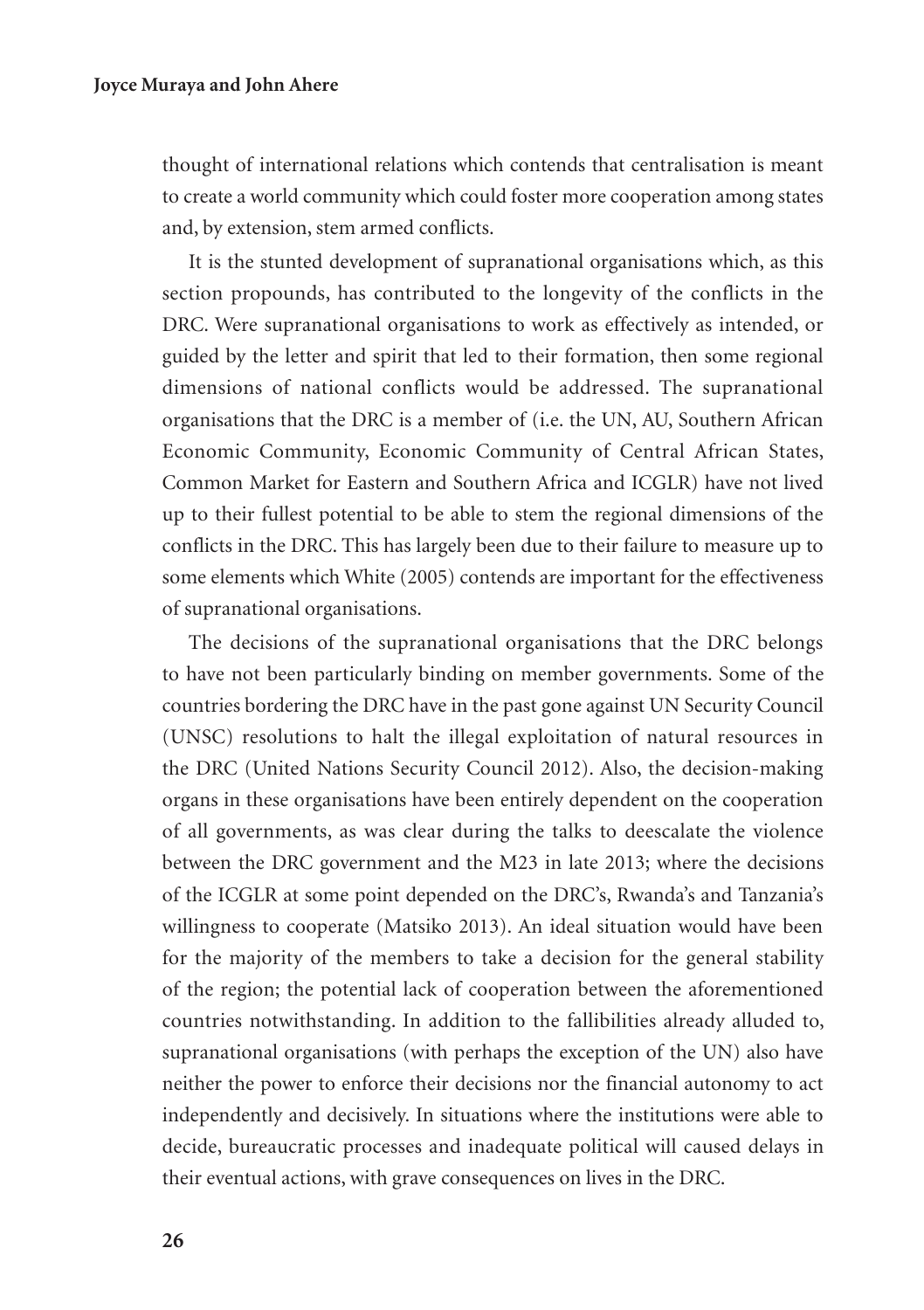#### The shifting epicentres of conflicts in the Great Lakes region

In spite of an appreciation that the conflicts in the DRC have an impact on almost the entire Great Lakes region, national initiatives, going by their visibility, continue to outnumber regional programmes to deal with the conflicts, particularly those in the Kivus. Mwagiru (1997) makes a case for the application of a conflict systems approach in the management of cross-border wars. He explains that conflict systems champion the belief that every war has intimate relationships regionally, and that what might at first appear to be individualised conflicts are in fact parts of a broader pattern of conflict in a region. The approach rejects the idea that fights do not have cross-border dynamics, and instead visualises individual conflicts as integral parts of a wider conflict system.

Since the Congo wars, the conflicts in the DRC have not been contained within the DRC's territory. Battles and combatants have penetrated borders, and been linked with the conflicts in Angola, Burundi, the CAR, Rwanda, South Sudan and Uganda. The parties to the DRC conflicts have also made linkages that went beyond the DRC. The situation in the Kivus must therefore be seen in terms of its reality as part of a wider conflict system.

It is also important that conflict management practitioners ensure that they identify the epicentre of a conflict − the eye of the storm (Mwagiru 1997). Conflict systems, like all organic things, have epicentres around which their existence revolves. It is noteworthy that these may keep shifting. In the Great Lakes region, conflicts have, since the early 1990s to date, shifted between Burundi, the CAR, the DRC, and Rwanda. One of the challenges in the management of conflicts in the DRC is that even when the epicentre changed in the Great Lakes region, conflict management processes have not been rapidly adjusted enough to accommodate shifting balances. The practice has often been to either initiate new approaches to deal with a new epicentre, or to abandon one for another. Amid this, the regional elements of the conflicts in the DRC have not been effectively dealt with by national, supranational and international actors, which contributes to their perpetuation.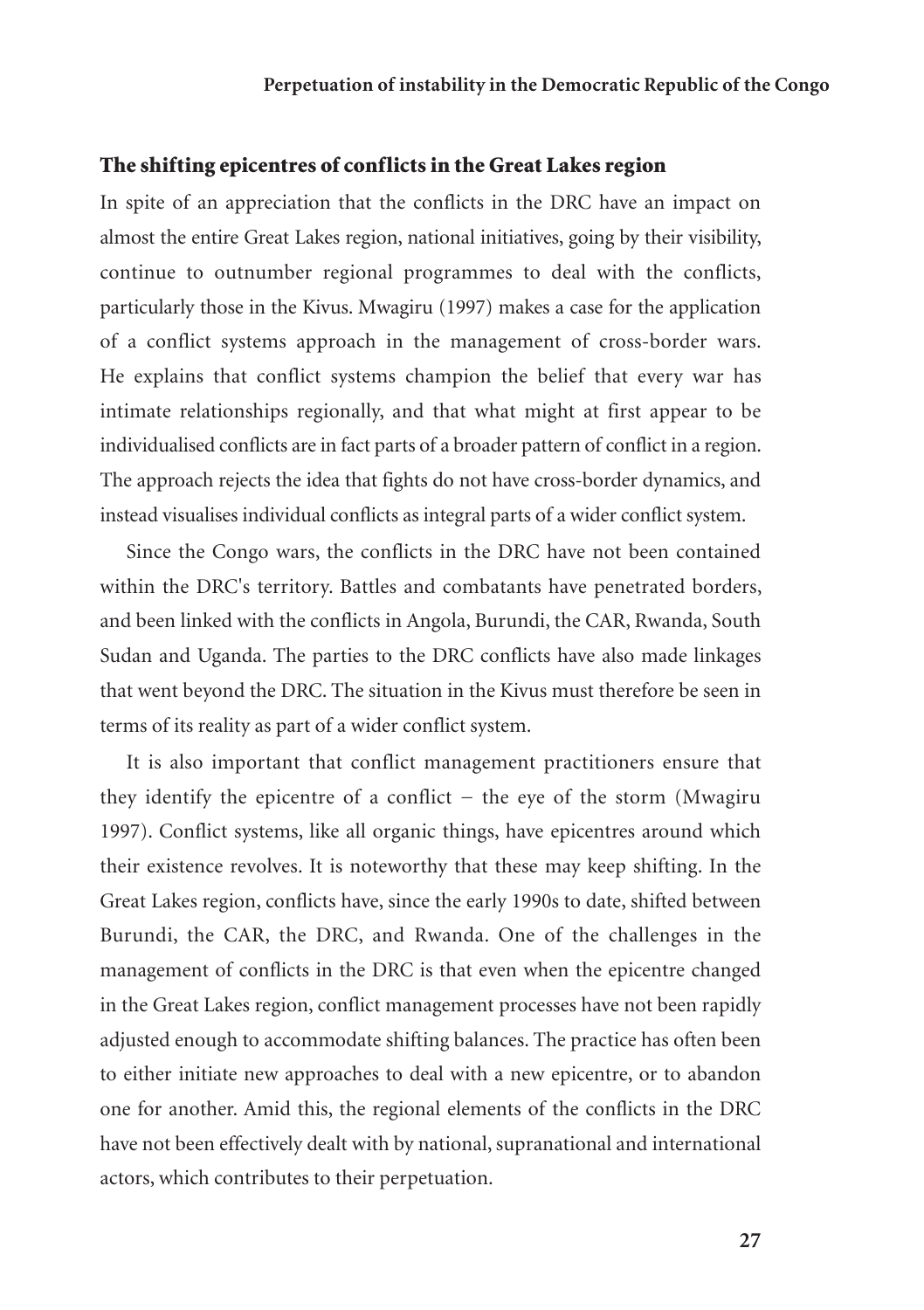# Post-crisis recovery efforts in the DRC

In as much as the conflicts in the DRC continue to escalate, as has been alluded to in the previous section, it is important to acknowledge that efforts have been made to move the country beyond crisis, especially after the end of the Second Congo War. This section will examine some of the post-crisis recovery efforts implemented, while also taking into consideration the fact that the impact of such efforts can be realised in the medium to long term.

Post-conflict recovery strategies arise following cessation of violence and the adoption of carefully crafted efforts towards the consolidation of peace. There have been post-crisis recovery efforts in the DRC that were put in place after peace agreements had been reached, most notably the Global and Inclusive Agreement on Transition in the DRC. This and other efforts aimed to move the DRC beyond the seemingly intractable conflicts.

Successive milestones contributed to what can arguably be viewed as a transitory period towards post-conflict recovery, albeit a tenuous one. The periods following the signing of the Global and Inclusive Agreement on Transition in the DRC in 2002 and before the 2006 elections were considered times of re-engagement which witnessed a surge in funding from donor countries, the re-establishment of diplomatic relations with countries such as Belgium, and the creation of joint programmes such as the Multi-country Demobilisation and Reintegration Programme which involved 40 national and international partners (Brusset et al. 2011). In the same vein, the period following the 2006 elections was characterised by greater international engagement with the DRC government, diversified cross-country investments by donors and multilateral agencies, and greater synergy between development partners.

Following the signing of peace agreements that are a consequence of peace talks, the international community more often than not sets aside financial resources to support the implementation of stabilisation initiatives. Stearns (2013) notes that '[s]uch programmes help fragile governments to restore state authority and provide the general conditions that would allow for long-term development to pick up and for victims of the conflict to resume a normal life.'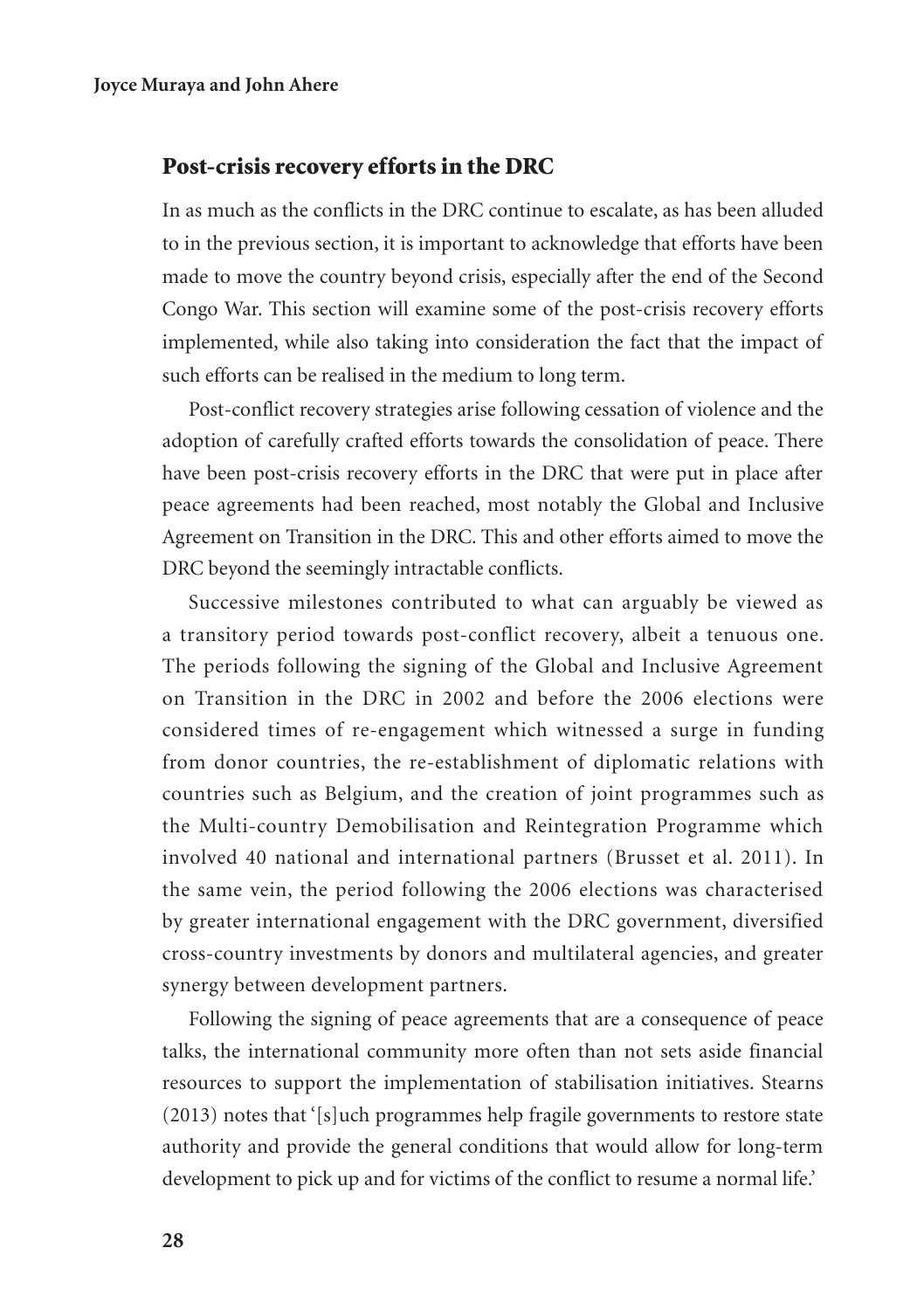#### An overview of post-crisis recovery frameworks

This section will highlight the recovery efforts put in place after the Global and Inclusive Agreement on Transition in the DRC. Highlighting these efforts is intended to set the stage for an examination of whether they have effectively contributed to dealing with the structural issues in the Kivus and, by extension, the DRC.

The UN, in collaboration with the Government of the DRC and international partners, developed strategies to support implementation of political agreements and peacebuilding gains. These tactics were designed to build on existing assessments and frameworks. One of these was the Growth and Poverty Reduction Strategy Paper (GPRSP), which was prepared in two phases. In the first stage, an Interim Poverty Reduction Strategy Paper (PRSP-I) was implemented. This was renamed the GPRSP in the second phase, and adopted by the transitional government in July 2006. It was subsequently endorsed by the democratically elected government in March 2007 (International Monetary Fund 2010). A major weakness of the GPRSP was insufficient ownership of it by the political and administrative authorities of the country (International Monetary Fund 2013). Although officially recognised by all stakeholders as the only reference framework for development policies, programmes and actions, most political and administrative authorities and managers paid little attention to it. They programmed, budgeted, implemented and monitored public interventions without considering the framework (International Monetary Fund 2013).

Similarly, in response to the fluid political environment in the run-up to the elections in 2006, international partners mobilised to identify key priorities for the consolidation of peace in the DRC and to come up with a common strategy to achieve recovery and secure development assistance. This was implemented through the Country Assistance Framework (CAF), a joint initiative of the UN and World Bank which was open to all international partners in the DRC (United Nations and World Bank 2008). The CAF focused on enhancing security sector reform, public financial management, natural resources management, public administration and civil service reform, local governance and decentralisation, investment, and public enterprise reform.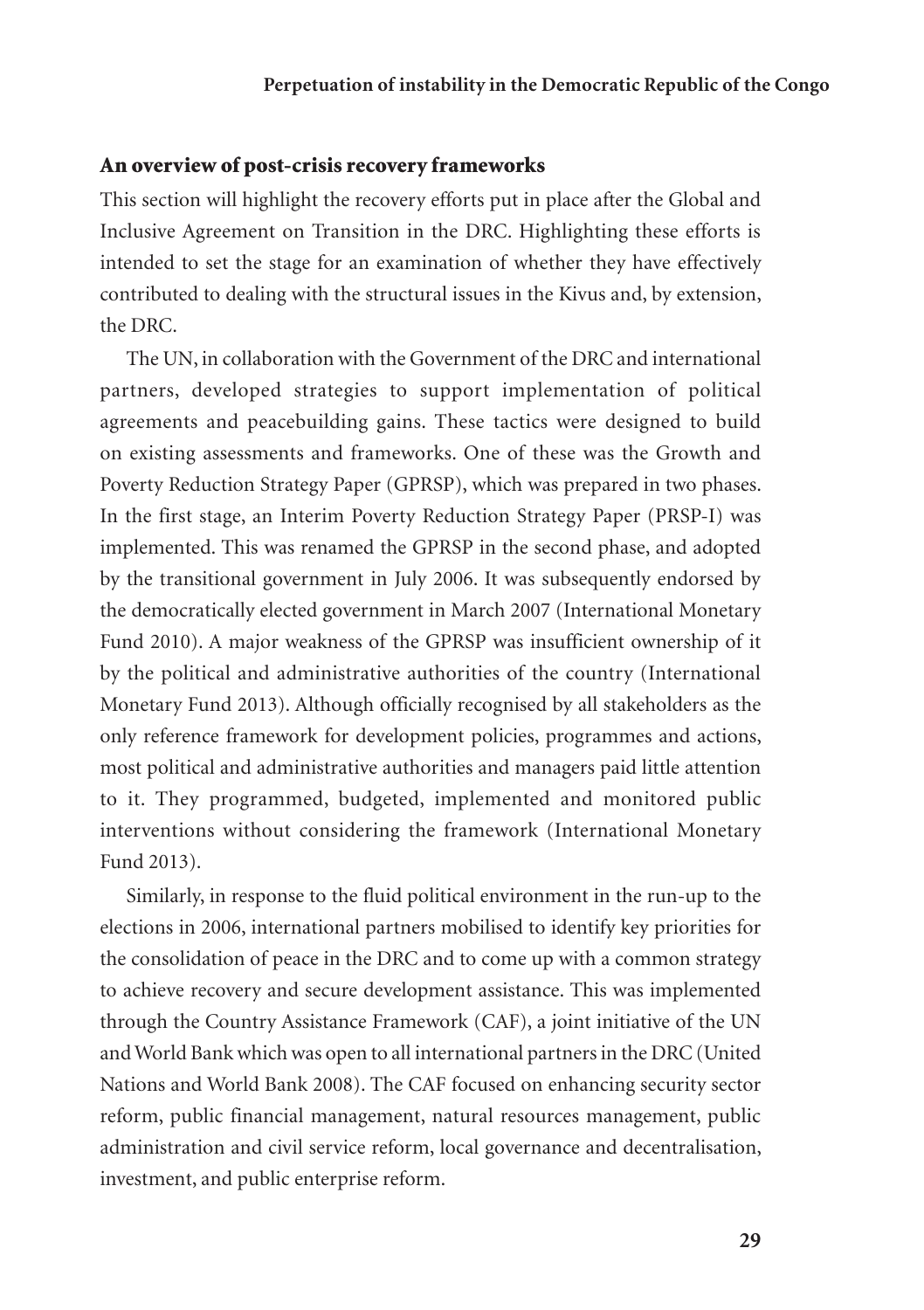#### **Joyce Muraya and John Ahere**

However, these efforts were met with scepticism and fear by anti-globalisation activists and national civil society organisations that believe that peacebuilding in the DRC was being used as a Trojan horse to advance rapid neo-liberal political and economic transformation of the country, in line with the interests of the World Bank (Adebayo and Paterson 2010).

The fragile environment in eastern DRC, caused by persisting pockets of militias, continues to impede recovery efforts and implementation of various strategies because of a sustained threat of relapse into violence. To achieve transition in eastern DRC, the UN launched the Security and Stabilization Support Strategy (UNSSSS) for eastern DRC in 2008.

Froitzheim (2014) confirms that the UNSSSS, drawing from national and other frameworks, aimed to stabilise the east and protect civilians through:

- i. reform of the security sector and the disbandment of armed groups
- ii. supporting political processes aimed at implementing agreements
- iii. restoring state authority
- iv. assisting the return and reintegration of internally displaced persons and refugees, and community recovery
- v. confronting and combating sexual violence.

The UNSSSS was suspended due to the re-emergence of rebellion in the Kivus in 2007. When the CNDP signed an agreement with the DRC government on 23 March 2009, the International Security and Stabilization Support Strategy (ISSSS) was launched (Froitzheim 2014); it was intended to be the primary strategy tying international support to the national stabilisation framework, the Stabilisation and Reconstruction Plan for War-affected Areas (STAREC). Launched in 2009, the STAREC is a strategic framework which contains key objectives to peace in the Kivus and consolidates peace initiatives with political and military ones. The agenda is managed by the government, although it is primarily funded by donors through a multi-donor funding mechanism. It is based on three main priority areas:

- i. security and restoration of the state
- ii. humanitarian assistance and delivery of social services
- iii. economic recovery.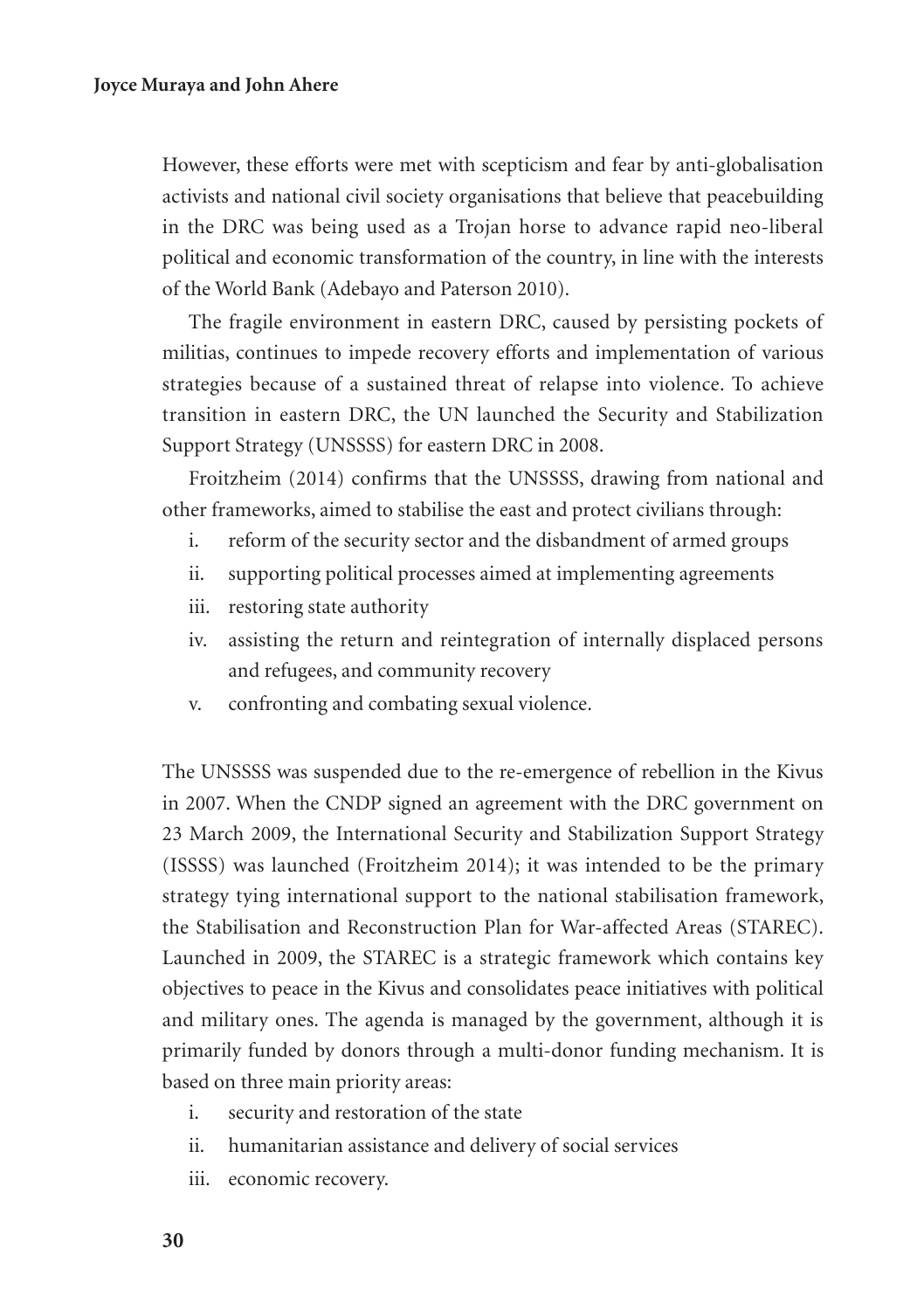However, the STAREC/ISSSS joint strategy has not been short of critics. Following completion of the first phase of the ISSSS, donors began questioning the impact of the US\$ 270 million already spent. Complaints focused on the lack of ownership and commitment to peacekeeping by the Congolese government, as reflected in poor commitment to post-conflict recovery activities. As reported, of the US\$ 430 million in projects for STAREC/ISSSS, the Congolese government only pledged US\$ 20 million. Similarly, with the launch of the ISSSS, total funding requirements were estimated at US\$ 800 million but, by mid-2010, only US\$ 160 million had been pledged to the strategy and not passed through the fund, whilst only US\$ 15 million was promised through the fund finance mechanism (Brusset et al. 2011). Recent figures indicate that the fund had received US\$ 21 838 780 by 2014 (Multi-Partner Trust Fund Office 2014). Even with financial contributions from the donor community, political and diplomatic efforts have not been commensurate with the available finances, with the consequence that they have dismally failed to ensure the active participation of key post-conflict peacebuilding and conflict transformation stakeholders. The post-crisis recovery initiatives in the Kivus – and by extension the DRC – provided an opportunity for international engagement through the work of UN missions in the country as discussed below.

#### From MONUC to MONUSCO: A focus on stabilisation

Within the context of prioritisation of stabilisation strategies, the UN mission was obliged to change tack to be in synergy with STAREC/ISSSS. In 2009, President Kabila called for UN peacekeeping forces to begin withdrawing from the DRC, arguing that the stability of the country had significantly improved; a situation he largely attributed to the signing of the 2008 peace deal between the Kinshasa and Kigali governments and the integration of former CNDP rebels into the FARDC following the signing of the 23 March 2009 agreement. The UNSC, however, still considered the situation in eastern DRC extremely volatile, given the 1.5 million people displaced due to persisting insecurity. Instead of complete withdrawal, however, a new mission with a stabilisation component was created through UNSC Resolution 1925 (Boutellis and Lacaille 2011). This mission was named the United Nations Organization Stabilization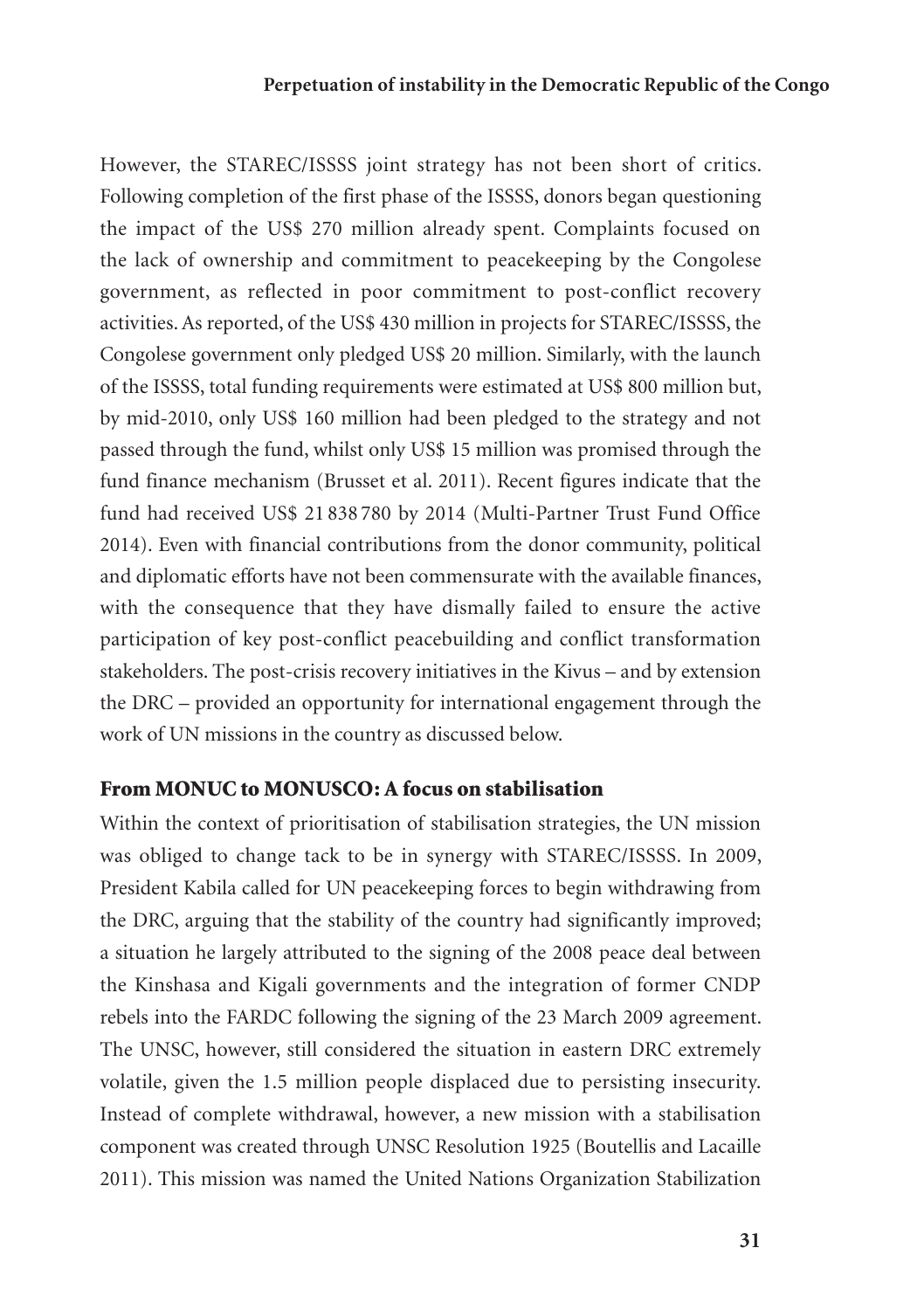Mission in the Democratic Republic of the Congo (MONUSCO) and replaced the United Nations Organization Mission in the Democratic Republic of the Congo (MONUC).

The second mission, MONUSCO, was authorised to use 'all necessary means' to fulfil its mandate relating to, inter alia, the protection of humanitarian personnel, civilians and human rights defenders under imminent threat of grievous harm, and to support the DRC government in its stabilisation and peace consolidation efforts. On 28 March 2014, the UNSC, in its resolution 2147, extended MONUSCO's mandate until 31 March 2015 and decided that the renewed directive would also include MONUSCO's Intervention Brigade, within the authorised troop ceiling of 19 815 military personnel, 760 military observers and staff officers, 391 police officers and 1 050 formed police units (United Nations 2014). With the vastness of the Kivus and the existence of many armed groups spread across the country, it is more than likely that these troops will still be stretched for a while. The renewed mandate will, however, provide the teeth that the mission has been missing in decisively dealing with armed groups.

Froitzheim (2014) advances that stabilisation is grounded in the security imperative of removing or reducing threats, by armed groups for example, and encompasses both military and civilian interventions. Thus, stabilisation approaches can range from direct security action to counter threats to aspiring social transformation through interlinking peacebuilding, statebuilding and development initiatives.

MONUSCO has had its fair share of criticism. Peacekeepers have, for instance, been accused of standing by in the past, notably when M23 rebels conquered the city of Goma for 10 days in November 2012 (Vogel 2013). MONUSCO has also been accused of failing in its two objectives: protection of civilian populations and providing assistance in restoring state authority. The mission has a dismal record in terms of its ability to protect civilians. It has been accused of contributing to challenges faced by local populations in differentiating between military operations and humanitarian activities (Vogel 2013). Notwithstanding this, it is noteworthy that towards the end of 2013, the MONUSCO Intervention Brigade obliterated the M23. Even as they execute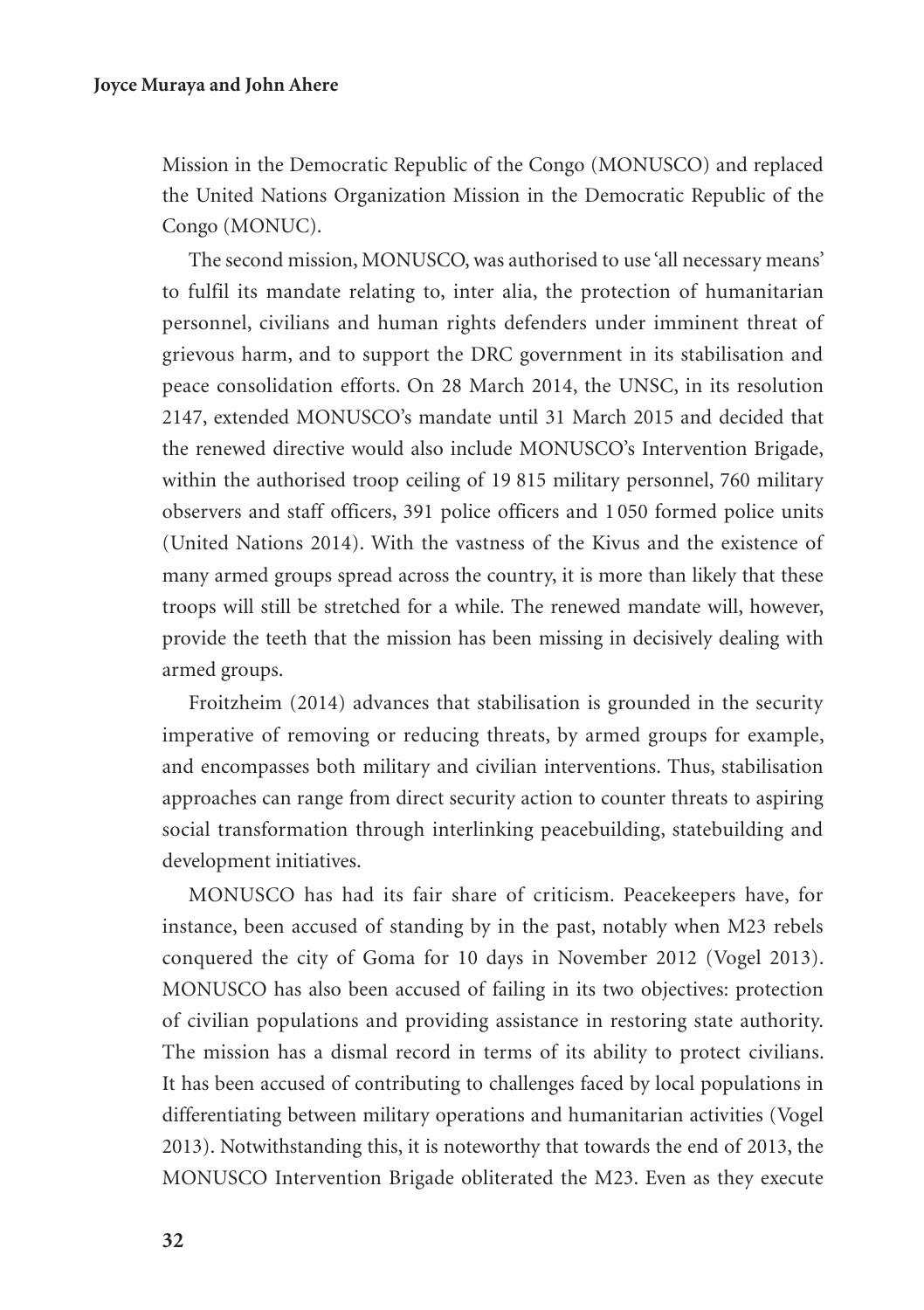their mandate, neither the UN staff involved in peacekeeping nor the UNSC have attempted to design a strategy addressing local causes of the conflicts in the DRC, either during the war or after ceasefires (Menondji 2013). By focusing on national and regional issues, the peacebuilding and peacekeeping efforts of UN staff have not been pragmatic in that they have not played very visible roles at local level (Menondji 2013).

# Recommendations

The examination of conflict dynamics in the DRC and an assessment of factors that could play a part in the perpetuation of conflicts bring to the fore certain issues which, if addressed, might significantly contribute to the resolution of the situation in the Kivus and, by extension, add to the efforts to achieve sustainable peace in the DRC. In the sections below, some recommendations for consideration by local, national, regional and international actors with an interest in the situation in the Kivus are offered.

# Enhance governance and relations between local and national government

Due to the geographical vastness of the country, it is important that the Government of the DRC continues to prioritise efforts to not only empower provincial administrations, but to also work with and through them to deliver much needed services to citizens. The loyalty of Congolese to the government will, in the long run, be sustainably harnessed through better service delivery. This can best be achieved through working with, and not at odds with, respective provincial administrations under the constitutionally allowable frameworks.

# Encourage recognition of the central role of security

The capacity to monopolise violence should be entrusted to the government. This has not been the case in the DRC, where rebels and militia have in the past run parallel governments in areas they control. Improvements in the security sector and enhanced state capacity to monopolise violence should be prioritised if the DRC is to make progress within fragmented areas. Addressing problems within the national army should be a high priority on the government's list, to ensure that issues such as the FARDC's involvement with armed groups and mineral exploitation are addressed.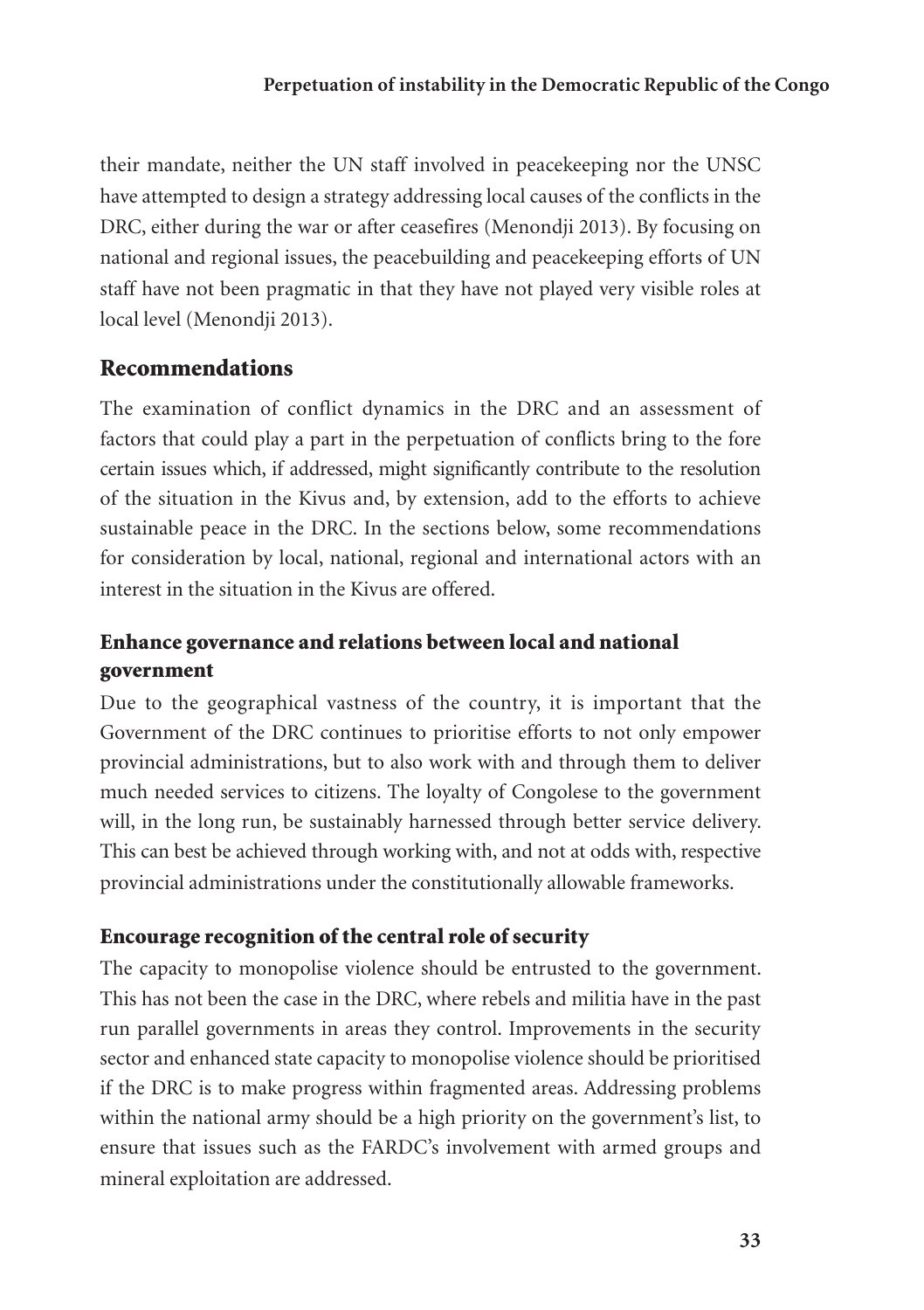In addressing the problem of local armed groups, the government should opt for less militarised forms of interventions as this has greater chances of dealing with the underlying issues that provide the rationale for the formation and sustenance of armed groups. The gun alone will not decimate rebellions.

# Ensure clarity of long-term peacebuilding strategies

This paper has alluded to some challenges with post-crisis recovery strategies used by the international community, through the UN, in the DRC. Actors and stakeholders in the international community operating or interested in working in the DRC need to do away with approaching the work with piecemeal efforts that focus on quick-impact short-term objectives. Whereas these might have their short-term benefits, for conflict transformation to continue to occur, it is necessary to adopt longer-term strategies towards the achievement of medium to longer-term transformative impacts. While the immediacy of the situation may necessitate the use of short-term strategies such as humanitarian relief, this will only allow for the problems to be addressed in a superficial way. Short-term strategies that address emergency situations should be employed in tandem with longer-term strategies which are more successful at getting to the roots of problems.

Longer-term strategies based on empirical understanding of problems in the DRC should be employed to arrive at a definition of what lasting peace in the context of the DRC means. This shared vision should take into account existing structures and build on what is already available.

# Harness the power of local capacities in analysis and interventions

International actors should reconsider the tendency to primarily focus on regional and national issues in their analysis of the conflict in the DRC, whilst only offering a cursory view and investigation of local level dynamics. Autesserre (2012) states that most intervention is misguided as foreign diplomats, UN peacekeepers and numerous non-governmental organisations (NGOs) attribute the fighting to exclusive national and international tensions brought on by power struggles between and among Congolese and foreign elites. Therefore, intervention strategies are considered from a national and regional level, as actors fail to recognise that largely, the main causes of violence are local ones,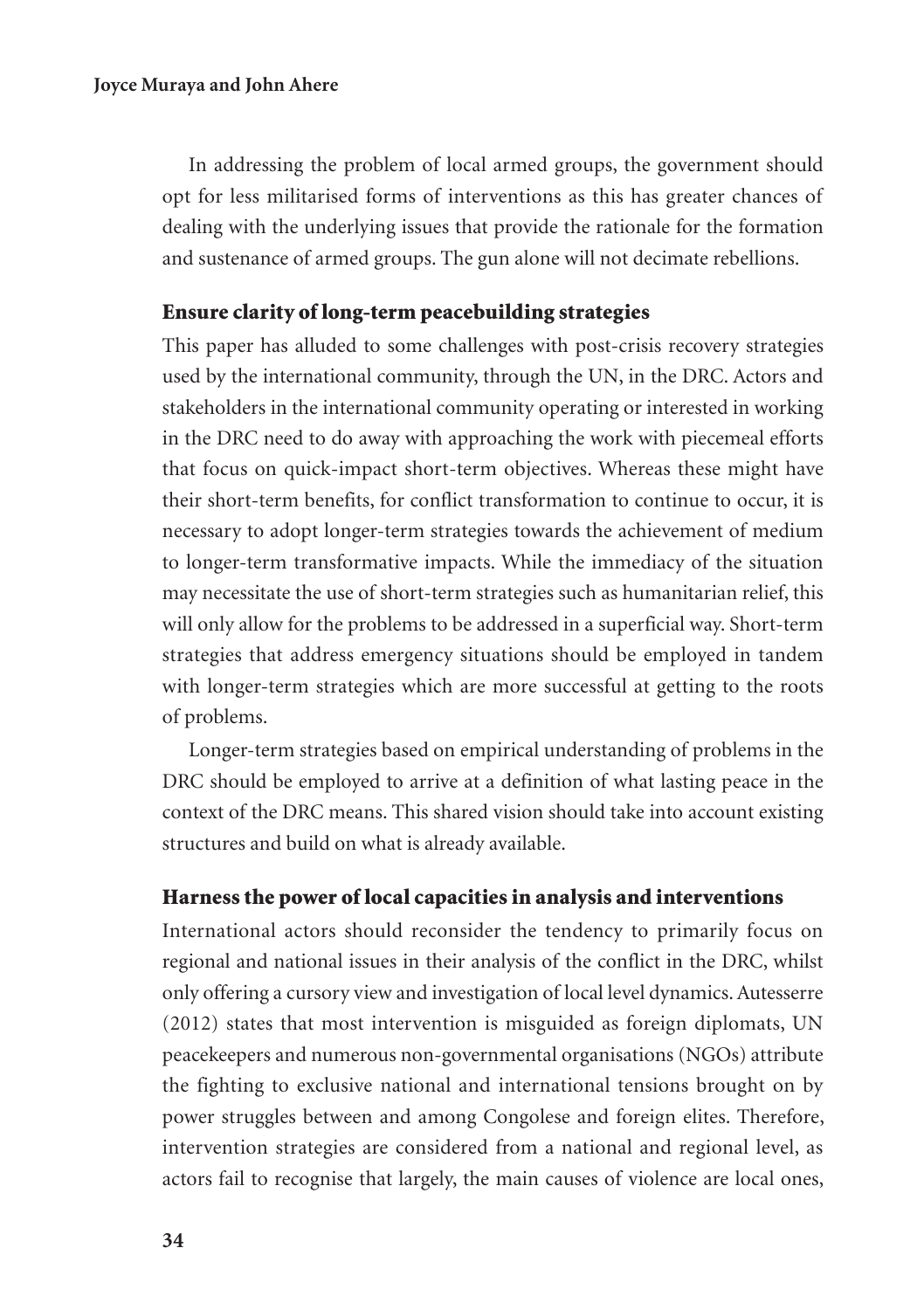which expand. Autesserre (2012) argues that many solutions to these problems have been superficial. She recommends that intervention strategies should take into consideration the fact that national and regional cleavages are as influential as local rifts in prompting fighting in the Kivus, and that a holistic approach should be the only way. International organisations should expand their mandate to not only deal with central governments, as the conflicts in the Kivus are deeply rooted in local and ethnicity-based identities.

However, when analysing the local linkages, there needs to be a clear understanding of the motivating factors behind the different actors. Whilst some groups, like the Mai-Mai, may have tenuous links to political elites and are more rooted in the local realities of rural life, others have had strong linkages with political elites; among them the M23, which allegedly had the backing of the Rwandan government. Thus, taking into consideration these complexities and the extent to which armed actors' networks run is critical to coming up with pragmatic solutions.

# Encourage and support local ownership of socio-economic and political processes

In post-conflict contexts, the notion of local ownership conveys the common wisdom that any peace process which is not embraced by those who have to live with it is unlikely to succeed. This is partly due to the consideration that externally driven peacebuilding processes tend to be unsustainable. Interventions by the international community, therefore, should be need-based while the priorities, sequencing and pace of delivery must take into consideration the dynamics of the respective conflict system, through local ownership and meaningful internal and external coordination (De Coning 2008). This approach also allows for divergence from an overly liberalised approach that includes many prescriptions and demands, to one that acknowledges the fact that conflict transformation has to take into account the existing historical, cultural and social foundations of the conflict area. These include the legacies of violence, impacts of the international system in a conflict society, and the peacebuilding initiatives that the country concerned has experienced.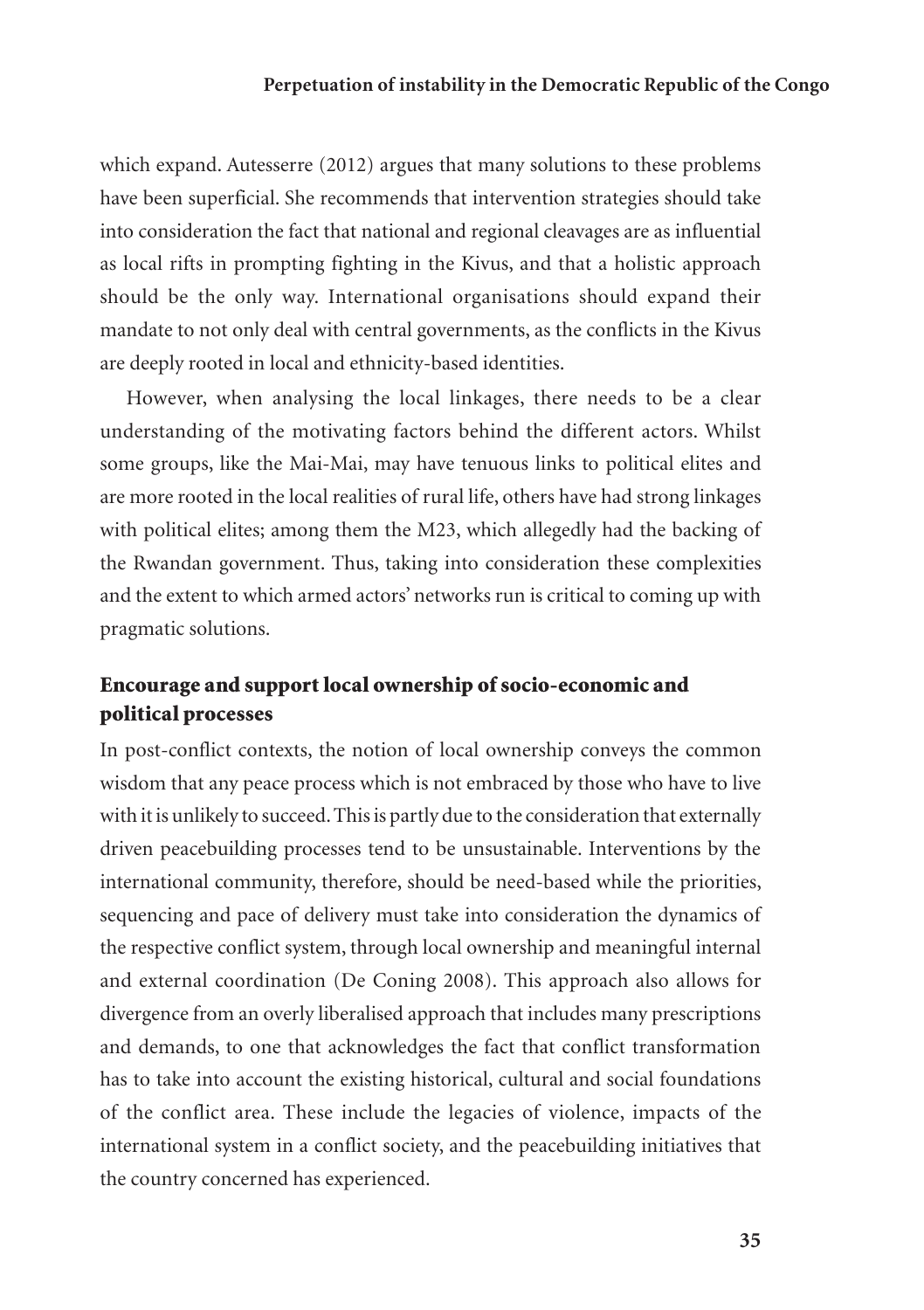# Increase accountability, coherence and coordination among civil society actors

As of 2010, there were at least 171 organisations active in the peace sector in the Kivus; the majority of which are local entities whose work is supported by international NGOs (Morvan and Nzweve 2010). Engagement has mostly revolved around assisting in mediating local land and inter-family disputes and, to a lesser extent, addressing economic and armed conflicts. This has largely been due to lack of capacity to engage political leaders in constructive dialogue. Field interviews which the authors conducted in August 2012 revealed that in some engagements, civil society is highly politicised and mainly acts as a locus for partisan competition and, for those in power, as a springboard for political careers. Coherence and coordination are negatively affected by polarisation of the activities of these organisations, where they show a clear bias towards their own ethnic and interest groups in the course of their work. Furthermore, there has been an overdependence on international funding, which stymies organisations' flexibility in making decisions, with the majority bending to the will of donors.

Finally, the authors' inference from interviews with civil society actors is that civil society in the DRC has been accused of deriving legitimacy from political elites and parties, with the result that they deviate from their main advocacy goals. To this end, civil society actors need to be held accountable for their activities, and must act in line with a clear strategy which deciphers how to effectively coordinate efforts to achieve set and agreed on objectives. If they do not, they will be viewed suspiciously by the very communities they mean to assist.

# Conclusion

The conflicts in the Kivus are part of a larger intricate web of conflicts in the DRC. The situation in the Kivus has, in recent times, had massive impacts not only on the country but also the entire Great Lakes region. Each time there has been conflagration in the Kivus, the effects on Kinshasa and the entire country have been massive, to such an extent that they capture national, regional and international attention due to the deadly humanitarian morass that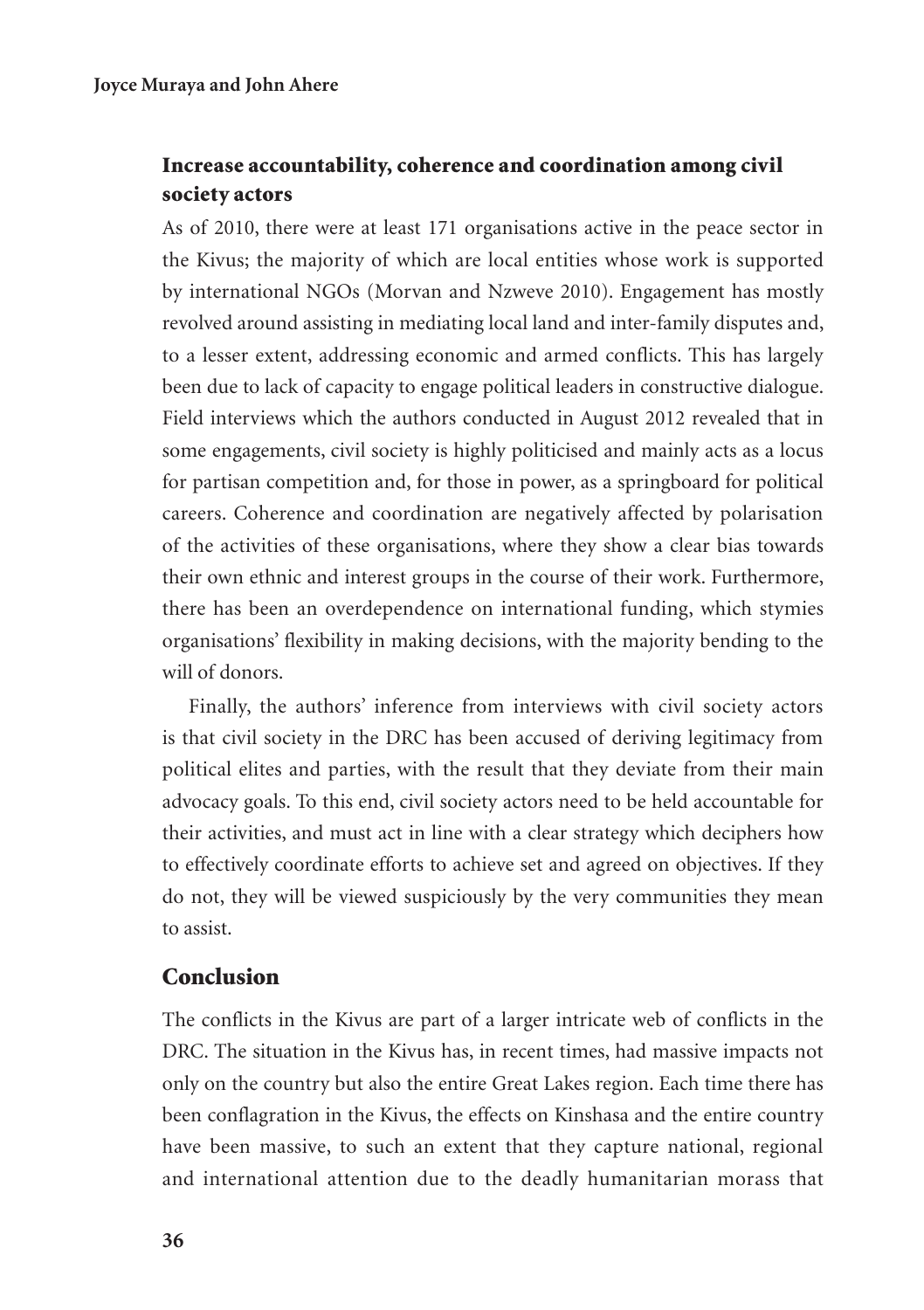accompanies incidences of instability. It is therefore important to properly analyse the dynamics of the situation in the Kivus because by doing so, practitioners and actors will be better able to conceive initiatives which may be effective in not only deescalating conflicts, but also dealing with structural issues that cause and perpetuate them. Inadequate attention to addressing structural issues in the Kivus has contributed to making the conflicts in the DRC seem intractable. This paper has attempted to offer arguments as to why hostilities subsist, in spite of the post-crisis recovery initiatives implemented in the country. These arguments offer perspectives that can enrich conflict resolution programmes and processes.

Even though this paper focused on the Kivus, it should be noted that the Kivus are only part of the vast territory of the DRC, where other regions also experience linked conflicts. However, it is a summation of this paper that the resolution of the conflicts in the Kivus is an indispensable element in the peacebuilding process and the transformative journey of the DRC. Ultimately, the DRC cannot purport to be stable if the situation in the Kivus is not structurally resolved.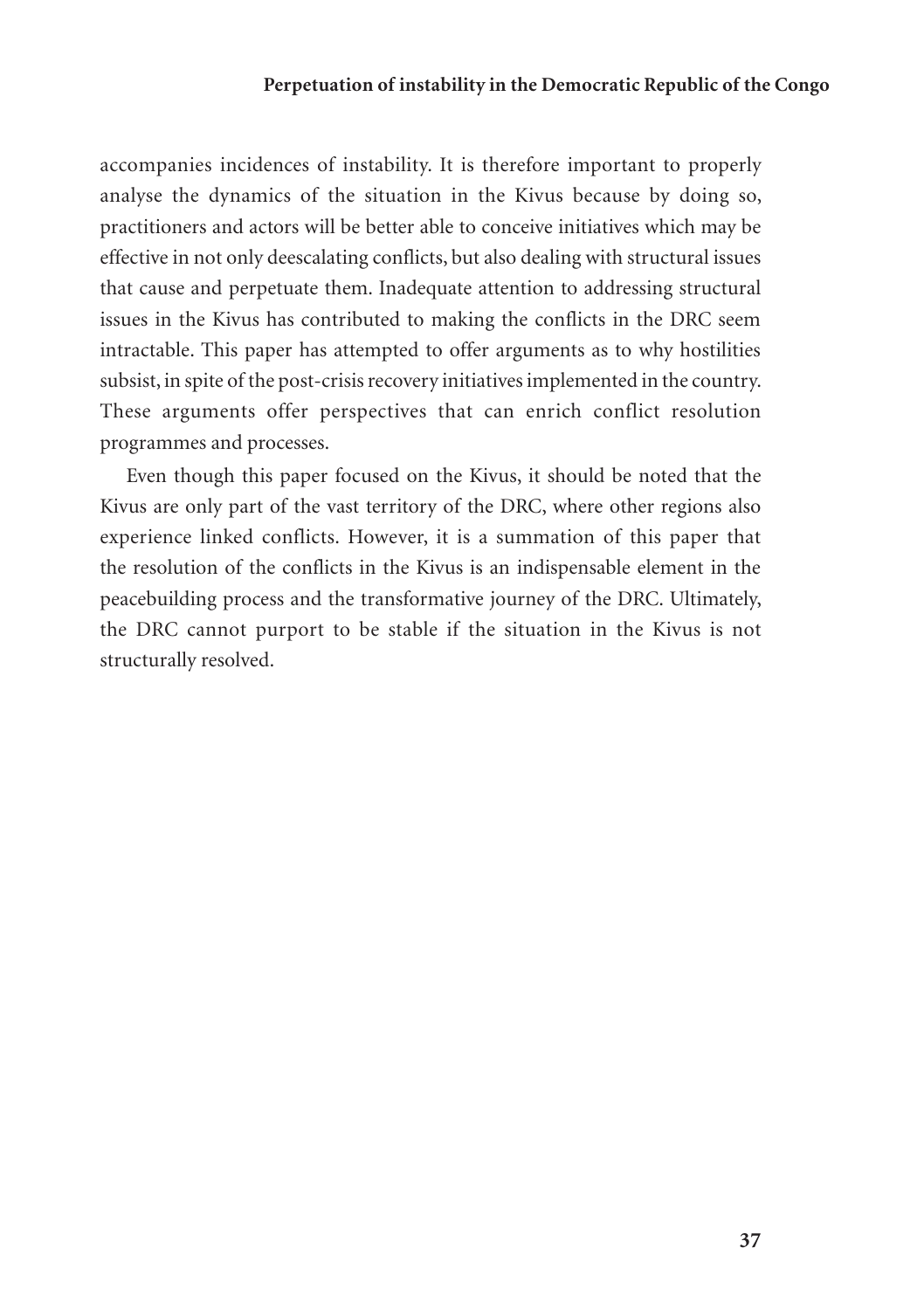# References

- Adebayo, A. and Paterson, M. 2010. *Post conflict reconstruction in the Democratic Republic of Congo (DRC)*. Paper presented at an advisory group seminar, 19−20 April, in Cape Town, South Africa.
- Africa Canada Accountability Coalition. 2010. Land, citizenship and conflict in the Kivus. *Africa Canada Accountability Coalition*. Available from: <http://www.africacanada.org/ wp-content/uploads/2010/06/Land\_Citizenship\_and\_Conflict\_in\_the\_Kivus\_1.pdf> [Accessed 18 October 2013].
- Autesserre, S. 2008. The trouble with Congo: How local disputes fuel regional conflict. *Foreign Affairs*, 87 (3), pp. 94–110.
- Autesserre, S. 2010. *The trouble with the Congo: Local violence and the failure of international peacebuilding*. Cambridge, Cambridge University Press.
- Autesserre, S. 2012. The only way to help Congo. *New York Times*, 22 June. Available from: <http://www.nytimes.com/2012/06/23/opinion/the-only-way-to-help-congo. html?pagewanted=all& r=0> [Accessed 24 May 2014].
- Ayangafac, C. and Cilliers, J. 2011. African solutions to African problems: Assessing the capacity of African peace and security architecture. In: Crocker, C.A., Hampson, F.O. and Aal. P. eds. *Rewiring regional security in a fragmented world*. Washington D.C., United States Institute of Peace, pp. 115–148.
- Bertelsmann Transformation Index. 2006. Transformation DR Congo. *Bertelsmann Stiftung*. Available from: <http://bti2006.bertelsmann-transformation-index.de/index. php?id=91&tt\_news=&type=98&L=0> [Accessed 17 October 2013].
- Boutellis, A. and Lacaille, G. 2011. *Renewing MONUSCO's mandate: What role beyond the elections*. New York, International Peace Institute.
- Breytenbach, W., Chilemba, D., Brown T.A. and Plantive, C. 1999. Conflicts in the Congo: From Kivu to Kabila. *African Security Review*, 8 (5), pp.33–42.
- Brosché, J. and Rothbart, D. 2012. *Violent Conflict and Peacebuilding: The continuing crisis in Darfur*. New York, Routledge.
- Brusset, E., Bak, M., Collin, C., Hansen, A., Douma, N., Elakano, J., Otto, R., Perks, R., Ngalimbaya, S., Ngendakuriyo, A., Valensart, L., Vlassenroot, K. and Voyadzis, C. 2011. *Amani labda: Joint evaluation of conflict prevention and peace building in the Democratic Republic of Congo*. Ohain, Channel Research.
- Crocker, C.A., Hampson, F.O. and Aall, P. 2004. Taming intractable conflicts: *Mediation in the hardest cases*. Washington D.C., United States Institute of Peace.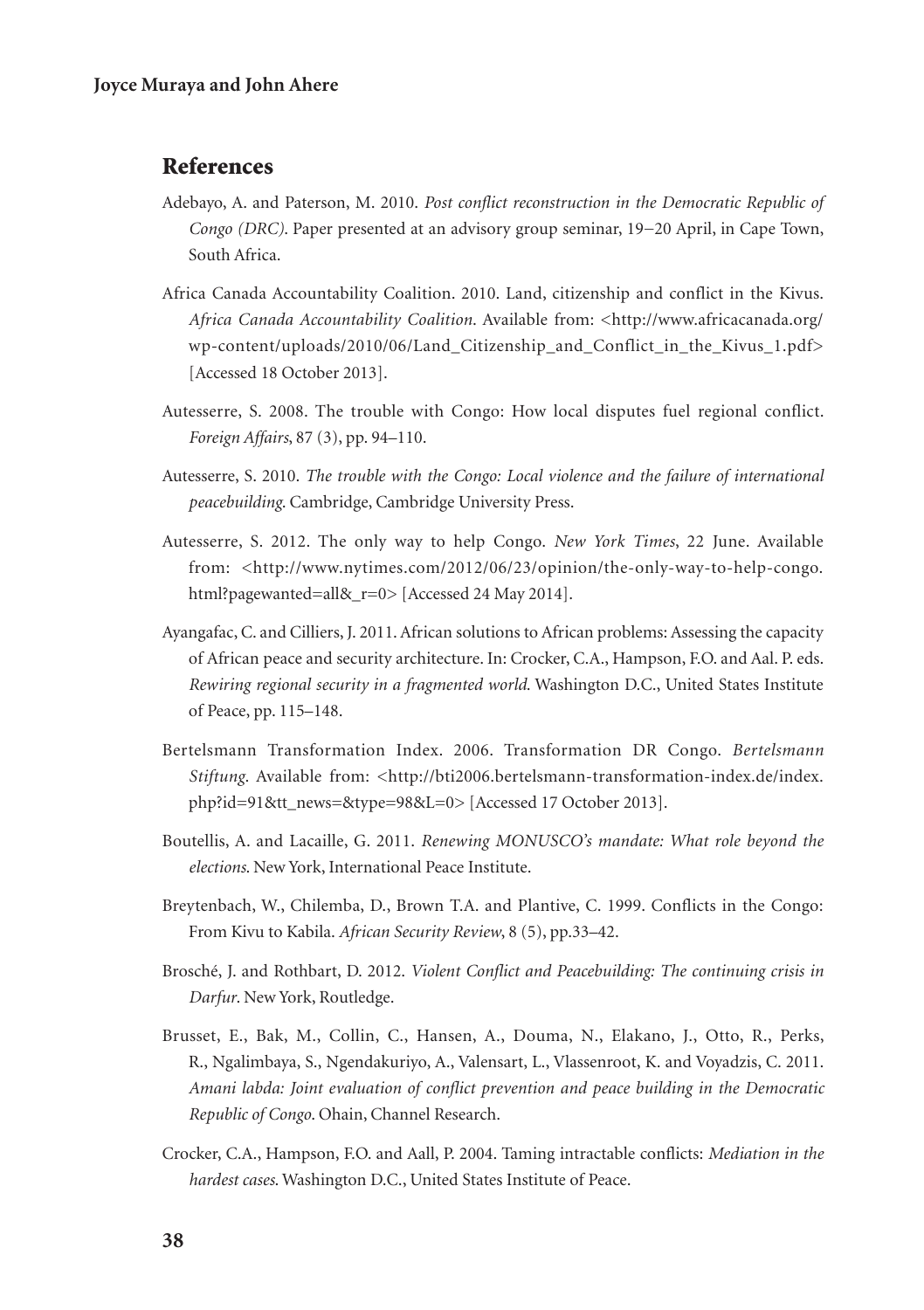- De Coning, C. 2008. The coherence dilemma in peacebuilding and post-conflict reconstruction systems. *African Journal on Conflict Resolution*, 8 (3), pp. 85–109.
- DeRouen, K. and Heo, U.K. 2007. *Civil wars of the world: Major conflicts since World War II*. California, ABC-CLIO.
- Di Piazza, F.D. 2008. *Democratic Republic of Congo in pictures*. Washington D.C., Twenty-First Century Books.
- Dunn, K. C. 2001. Identity, space and the political economy of conflict in Central Africa. *Geopolitics*, 6 (2), pp. 51–78.
- Enough Project. 2012. Armed groups. *Raise Hope for Congo*. Available from: <http://www. raisehopeforcongo.org/content/armed-groups> [Accessed 30 August 2013].
- Exenberger, A. and Hartman, S. 2008. The Congo and world market integration: A dark history of recurring exploitation. In: Marques, H. and Soukiazis, E. eds. *Perspectives on integration and globalisation*. Berlin, Lit Verlag, pp. 235–264.
- Falola, T. and Oyebade, A.O. 2010. *Hot spot: Sub-Saharan Africa*. Santa Barbara, Greenwood Publishing.
- Fofana, L. 2009. *A crisis of belonging: Rwanda's ethnic nationalism in the Kivu conflict*. Harvard International Review, Winter 2009, pp. 34–38.
- Foster, V. and Benitez, D.A. 2011. *The Democratic Republic of Congo's infrastructure: A continental perspective*. Washington D.C., World Bank.
- Frederking, B. 2007. *The United States and the Security Council: Collective security since the Cold War*. New York, Routledge.
- Fridell, G. and Konings, M. 2013. Introduction: Neoliberal capitalism as the age of icons. In: Fridell, G. and Konings, M. eds. *Age of icons: Exploring philanthrocapitalism in the contemporary world*. Toronto, University of Toronto Press, pp. 3–25.
- Froitzheim, M. 2014. The Democratic Republic of Congo: A laboratory for international peace operations. In: Tardy, T. and Wyss, M. eds. *Peacekeeping in Africa: The evolving security architecture*. New York, Routledge, pp. 190–207.
- Graham, S. 2014. Bad roads, insecurity hamper relief effort in DRC's Katanga Province. *IRIN*, 28 February. Available from: <http://www.irinnews.org/report/99669/bad-roadsinsecurity-hamper-relief-effort-in-drc-s-katanga-province> [Accessed 14 August 2014].
- Herbst, J. 2000. *State and power in Africa: Comparative lessons in authority and control*. New Jersey, Princeton University Press.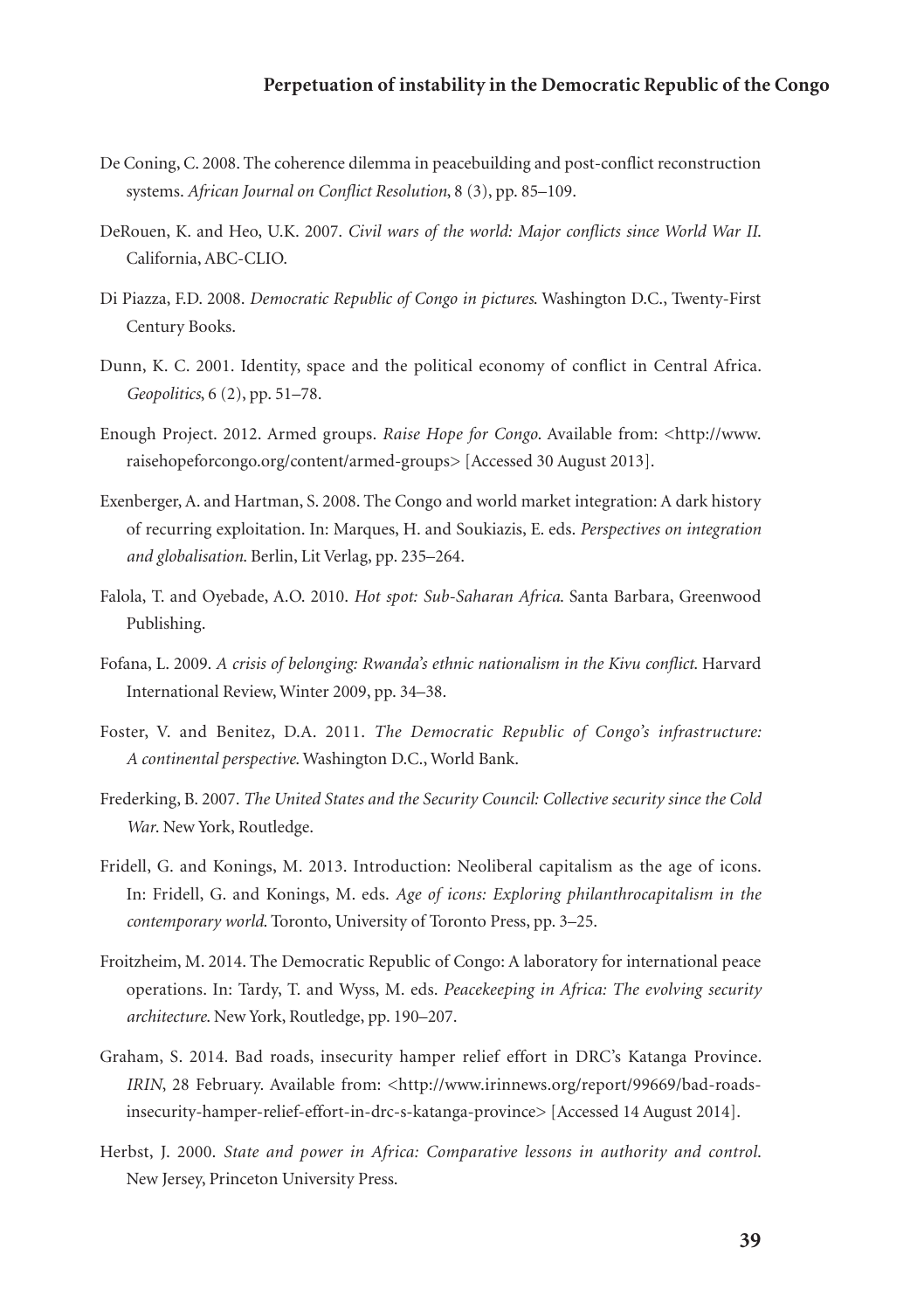- Internal Displacement Monitoring Centre. 2013. Global statistics. *Internal Displacement Monitoring Centre*. Available from: <http://www.internal-displacement.org/statistics> [Accessed 18 November 2013].
- International Business Publications. 2011. Congo Democratic Republic: Foreign policy and government guide, (1). *International Business Publications*. Washington D.C., International Business Publications.
- International Crisis Group. 2004. Pulling back from the brink in the Congo. *International Crisis Group.* Available from: <http://www.crisisgroup.org/en/publication-type/mediareleases/2004/africa/pulling-back-from-the-brink-in-the-congo.aspx> [Accessed 18 November 2013].
- International Monetary Fund. 2010. Democratic Republic of the Congo: Poverty reduction strategy paper – progress report. *International Monetary Fund*. Washington D.C., International Monetary Fund.
- International Monetary Fund. 2013. Democratic Republic of the Congo: Poverty reduction strategy paper. *International Monetary Fund.* Washington D.C., International Monetary Fund.
- Jesse, N.G. and Simon, M.V. 2004. Modelling the internationalization of ethnic conflict: An application to Northern Ireland and South Africa. In: Lobell, S.E. and Mauceri, P. eds. *Ethnic conflict and international politics: Explaining diffusion and escalation*. New York, Palgrave Macmillan, pp. 35–50.
- Joireman, S. 2004. *Nationalism and political identity*. New York, Continuum International Publishing Group.
- Kahler, M. and Walter, B. eds. 2006. *Territoriality and conflict in era of globalisation*. Cambridge, Cambridge University Press.
- Karbo, T. and Mutisi, M. 2012. Ethnic conflict in the Democratic Republic of Congo. In: Landis, D. and Albert, R.D. eds. *Handbook of ethnic conflict: International perspectives*. New York, Springer, pp. 381–402.
- Kibasomba, R. and Lombe, T.R. 2011. Obstacles to post-election peace in eastern Democratic Republic of Congo: Actors, interests and strategies. In: Baregu, M. ed. *Understanding obstacles to peace: Actors, interests, and strategies in Africa's Great Lakes Region*. Kampala, Fountain Publishers, pp. 61–145.
- Lemarchand, R. 1964. *Political awakening in the Belgian Congo*. Berkeley, University of California Press.
- Lingonge, L.E. 2004. *The church as the family of God: A guide in the praxis and ethics of reconciliation and peacemaking in the Democratic Republic of Congo*. Maitland, Xulon Press.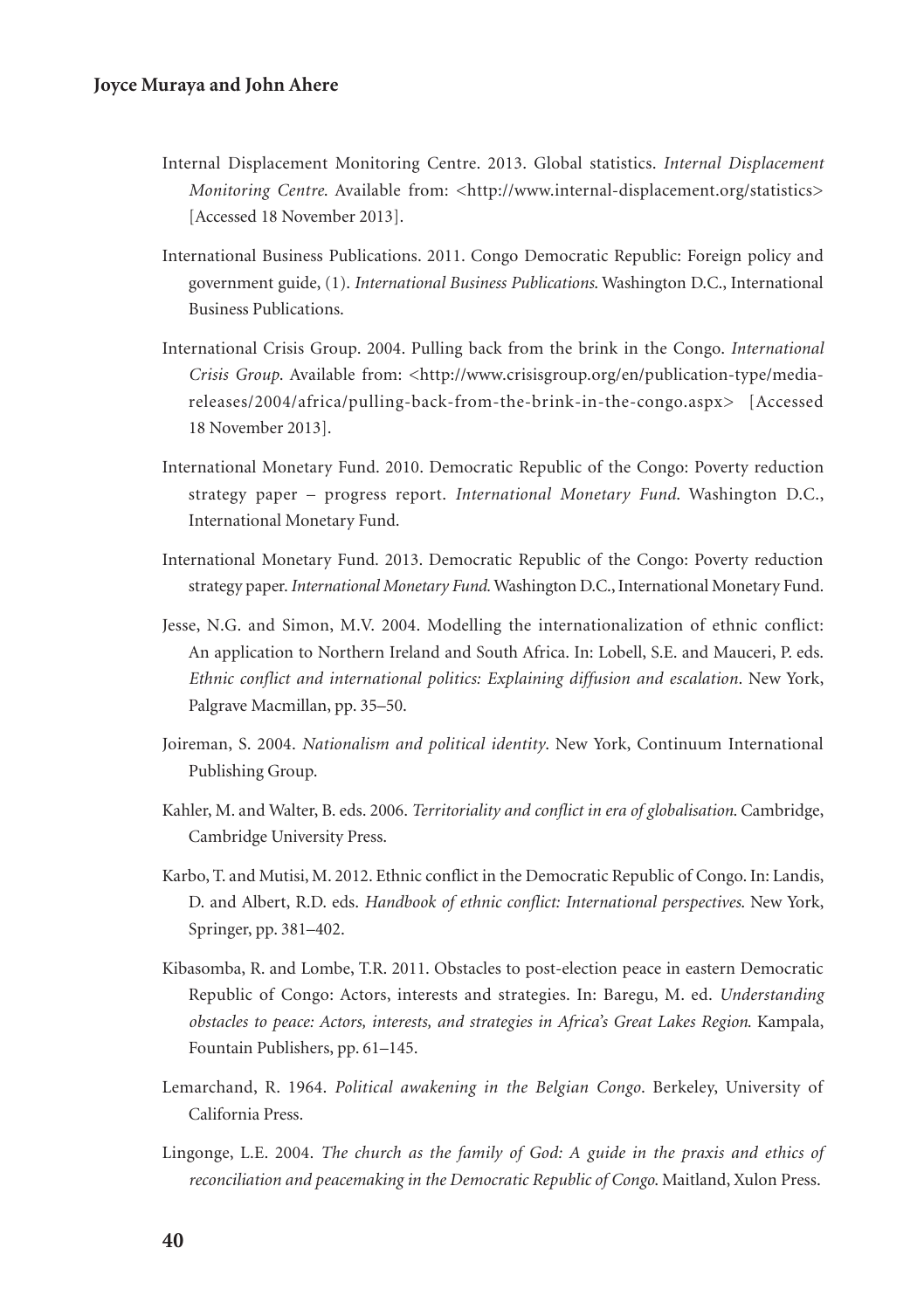- Mamdani, M. 1990. The social basis of constitutionalism in Africa. *Journal of Modern African Studies*, 28, pp. 359–374.
- Mamdani, M. and Jordan, A. 1998. *Preliminary thoughts on the Congo crisis*. Centre for African Studies, Cape Town.
- Matsiko, H. 2013. Can what the ICGLR heads of state agreed at Kampala summit work? *The Independent*, 13 September. Available from: <http://www.independent.co.ug/coverstory/8211-can-what-the-icglr-heads-of-state-agreed-at-kampala-summit-work> [Accessed 6 August 2014].
- Menondji, M.H.A. 2013. *Problematic Peacpkeeping in the DRC: From MONUC to MONUSCO*. Think Africa Press. Available from: <http://thinkafricapress.com/drc/problematicpeacekeeping-drc-monuc-monusco> [Accessed 7 August 2014].
- Morvan, H. and Nzweve, J.K. 2010. *Small steps towards peace: Inventory and analysis of local peace practices in North and South Kivu*. London, International Alert.
- Multi-Partner Trust Fund Office. 2014. Funding Status DRC Stabilization and Recovery. *Multi-Partner Trust Fund Office*. Available from: <http://mptf.undp.org/factsheet/fund/ CRF00#> [Accessed 7 August 2014].
- Murindwa-Rutanga. 2011. *Politics religion and power in the Great Lakes region*. Kampala, Fountain Publishers.
- Mwagiru, M. 1997. *The greater horn of Africa conflict system: Conflict patterns, strategies and management practices*. Available from: <http://pdf.usaid.gov/pdf\_docs/pnach215.pdf> [Accessed 6 August 2014].
- Prunier, G. 2009. *Africa's world war: Congo, the Rwandan genocide, and the making of a continental catastrophe*. New York, Oxford University Press.
- Rift Valley Institute. 2012. Briefing: DRC's M23 rebellion under pressure. *Rift Valley Institute*. Available from: <http://riftvalley.net/news/briefing-drcs-m23-rebellion-under-pressure# .UoIf5uIVaRQ> [Accessed 12 November 2012].
- Rift Valley Institute. 2013. *Strongman of the eastern DRC: A profile of General Bosco Ntaganda*. Rift Valley Institute. Available from: <riftvalley.net/download/file/fid/1512> [Accessed 10 March 2014].
- Ruddock, J. 2001. *A crocodile in the pool: Tales of a diplomat's wife in the Congo*. Ontario, General Store Publishing House.
- Sarkin, J. 2001. Towards finding a solution for the problems created by the politics of identity in the DRC: Designing a constitutional framework for peaceful cooperation. In: Konrad-Adenauer-Stiftung. The politics of identity and exclusion in Africa: From violent confrontation to peaceful cooperation. *Konrad-Adenauer-Stiftung*, pp. 67–80.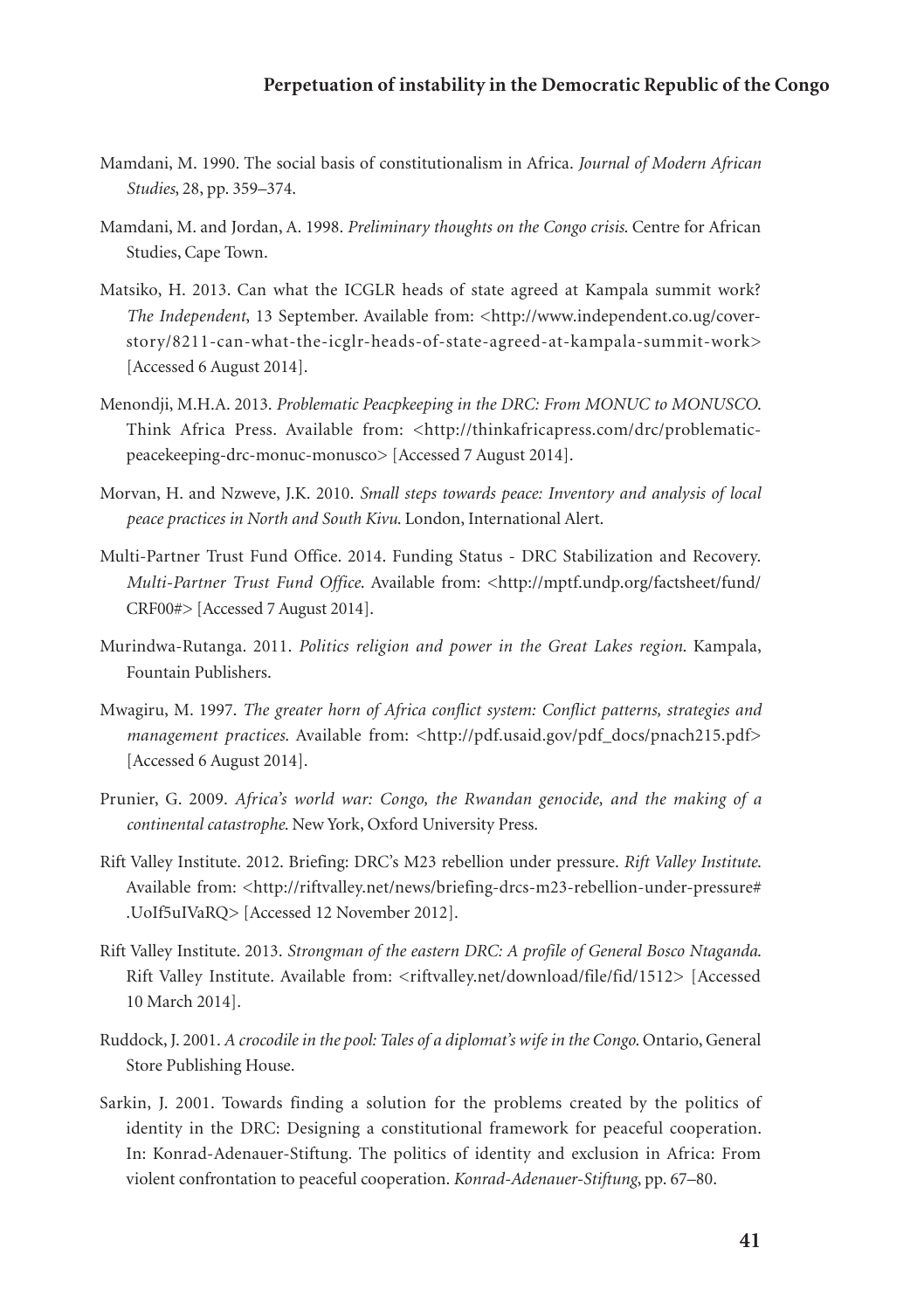- Schnabel, A. 2002. *Southeast European security: Threats, responses and challenges*. New York, Nova Publishers.
- Shah, A. 2010. *The Democratic Republic of Congo*. Global Issues. Available from: <http://www. globalissues.org/article/87/the-democratic-republic-of-congo#AnInternationalBattleOver Resources> [Accessed 4 October 2012].
- Shurtleff, W. and Aoyagi, A. 2009. *History of soybeans and soyfoods in Africa (1857−2009): Extensively annotated bibliography and sourcebook*. Lafayette, Soyinfo Center.
- Solomon, H. and Mngqibisa, K. 2004. Toward conflict transformation in the Democratic Republic of the Congo with specific reference to the model of Kumar Rupesinghe. In Langholtz, H.J. and Stout, C.E. eds. *The psychology of diplomacy*. Westport CT, Praeger Publishers, pp. 207−228.
- Stearns, J.K. 2011. *Dancing in the glory of monsters: The collapse of the Congo and the great war of Africa*. New York, Public Affairs.
- Stearns, J.K. 2012. *Countries at the crossroads 2012: Democratic Republic of Congo*. Freedom House. Available from: <http://www.freedomhouse.org/sites/default/files/DR%20 Congo%20-%20FINAL.pdf> [Accessed 17 October 2012].
- Stearns, J.K. 2013. Interview: Stabilizing the Kivus lessons learned, the path ahead. *Congo Siasa*, 10 March. Available from: <http://congosiasa.blogspot.com/2013/03/interviewstabilizing-kivuslessons.html> [Accessed 10 September 2014].
- Taras, R. and Ganguly R. 2009. *Understanding ethnic conflict*. London, Longman.
- Turner, T. 2007. *The Congo wars: Conflict, myth and reality*. New York, Zed Books.
- United Nations High Commissioner for Human Rights. 2010. Democratic Republic of the Congo, 1993−2003. *United Nations*. Available from: <http://www.ohchr.org/Documents/ Countries/ZR/DRC\_MAPPING\_REPORT\_FINAL\_EN.pdf> [Accessed 13 August 2014].
- United Nations Security Council. 2001. Report of the panel of experts on the illegal exploitation of natural resources and other forms of wealth of the Democratic Republic of the Congo. *United Nations*. Available from: <http://www.un.org/News/Press/docs/2001/sc7057.doc .htm> [Accessed 4 June 2013].
- United Nations Security Council. 2010. Security Council extends mandate of United Nations organisation mission in Democratic Republic of Congo until 30 June. *United Nations*. Available from: http://www.un.org/en/ga/search/view\_doc.asp?symbol=S/ RES/1925%282010%29 [Accessed 23 July 2014].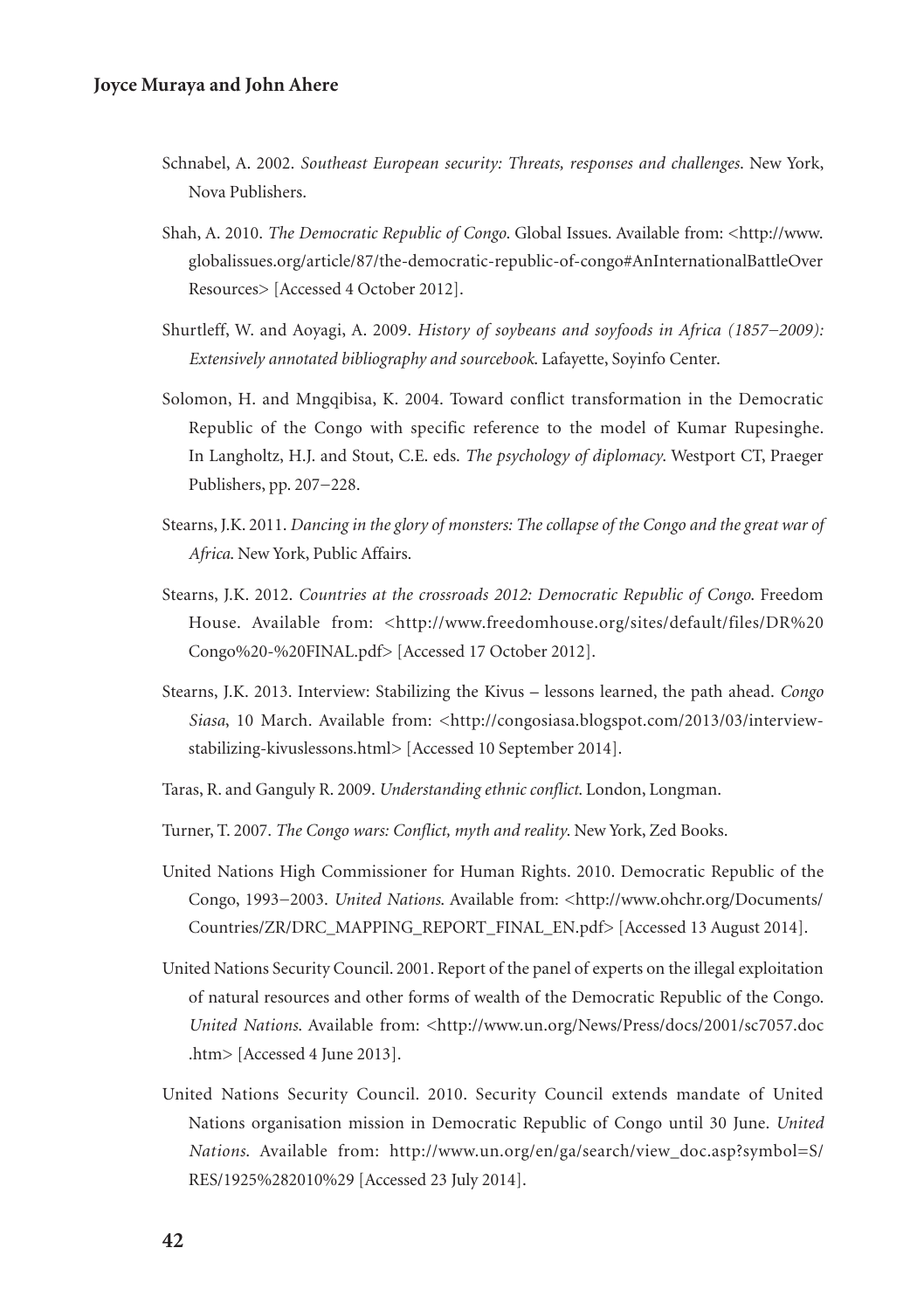- United Nations Security Council. 2012. Addendum to the interim report of the group of experts on the Democratic Republic of the Congo (S/2012/348) concerning violations of the arms embargo and sanctions regime by the Government of Rwanda. *United Nations*. Available from: <http://daccess-dds-ny.un.org/doc/UNDOC/GEN/N12/393/39/PDF/ N1239339.pdf?OpenElement> [Accessed 18 July 2014].
- United Nations and World Bank. 2008. The Democratic Republic of Congo Country Assistance Framework: A 'Big tent' built for 'Big Ideas'? Joint UN-WB review of the DRC CAF. *United Nations and World Bank*. Available from: <http://www.peacekeepingbestpractices.unlb.org/ pbps/Library/MONUC\_CAF\_LL\_2008.pdf> [Accessed 9 July 2014].
- United States Holocaust Memorial Museum. 2010. DR Congo. *United States Holocaust Memorial Museum*. Available from: <http://www.ushmm.org/genocide/take\_action/atrisk/ region/dr-congo/> [Accessed 17 October 2013].
- Vlassenroot, K. 2000. Identity and insecurity: The building of ethnic agendas in South Kivu. In: Doom, R. and Gorus, J. eds. *Politics of identity and economics of conflict in the Great Lakes region*. Brussels, VUB University Press.
- Vlassenroot, K. 2004. Land and conflict: The case of Masisi. In: Vlassenroot, K. and Raeymaekers, T. eds. *Conflict and social transformation in eastern DR Congo*. Gent, Academia Press Scientific Publishers, pp. 81–102.
- Vogel, C. 2013. Congo: Why UN peacekeepers have a credibility problem. *The Guardian*, 30 August. Available from: <http://www.theguardian.com/world/2013/aug/30/congo-unpeacekeepers-problem> [Accessed 7 August 2014].
- Wedeman, A. 2012. *Double paradox: Rapid growth and rising corruption in China*. New York, Cornell University Press.
- Wehr, P. 2006. *Conflict mapping*. Beyond Intractability. Available from: <http://www. beyondintractability.org/bi-essay/conflict-mapping> [Accessed 31 August 2012].
- Westing, A.H. 1986. *Global resources and international conflict: Environmental factors in strategic policy and action*. New York, Oxford University Press.
- White, N.D. 2005. *The law of international organisations*. Manchester, Manchester University Press.
- Wright, A. 2008. Ethnic identity in the Democratic Republic of Congo. In: Kotzé D. and Solomon, H. *The state of Africa: Post-conflict reconstruction and development*. Pretoria, African Institute of South Africa, pp. 81–106.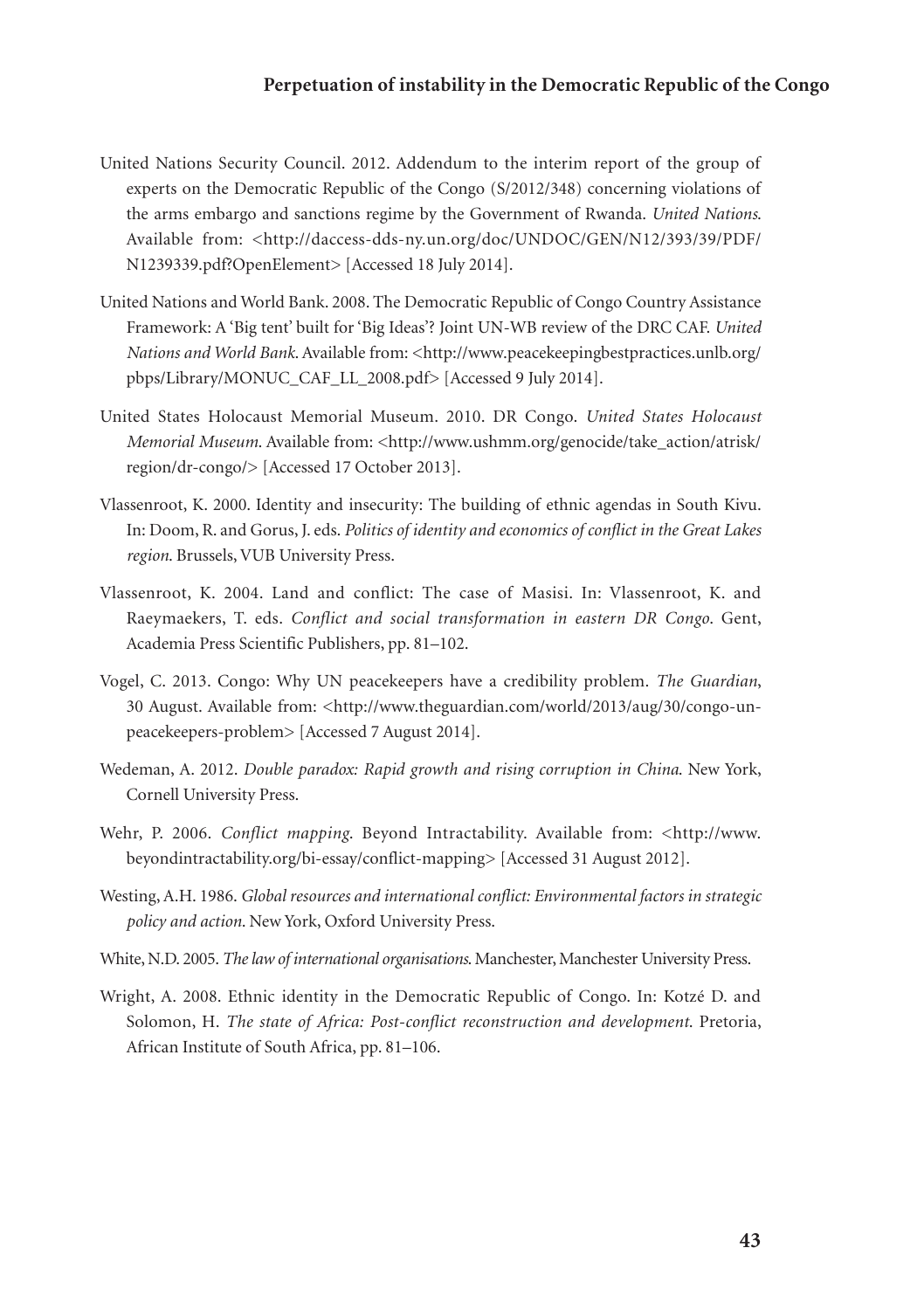Map of the DRC